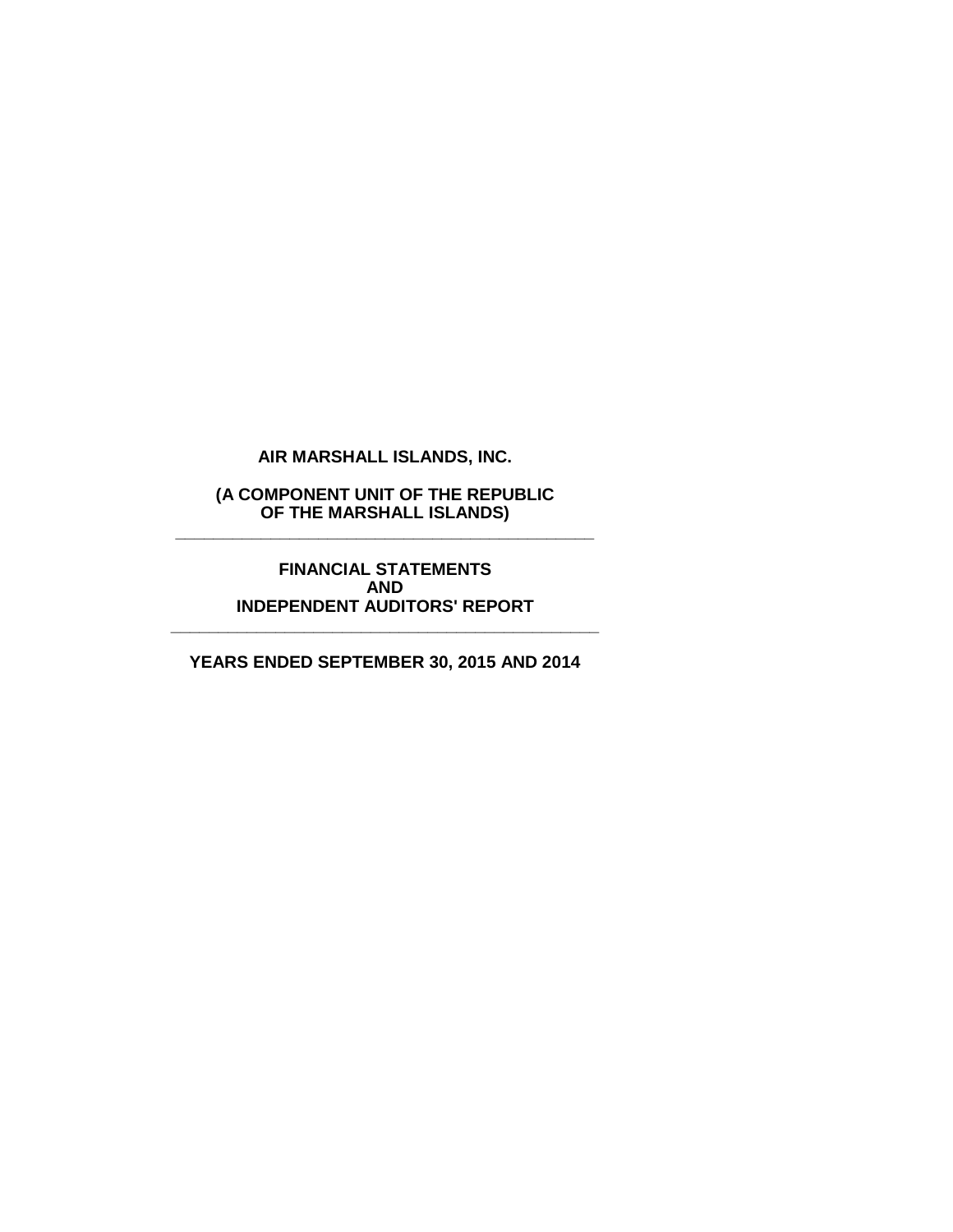## Years Ended September 30, 2015 and 2014 Table of Contents

|      |                                                                                                                                                                                                                                    | Page No.             |
|------|------------------------------------------------------------------------------------------------------------------------------------------------------------------------------------------------------------------------------------|----------------------|
| I.   | <b>INDEPENDENT AUDITORS' REPORT</b>                                                                                                                                                                                                | 1                    |
| Ш.   | MANAGEMENT'S DISCUSSION AND ANALYSIS                                                                                                                                                                                               | 4                    |
| III. | <b>FINANCIAL STATEMENTS:</b>                                                                                                                                                                                                       |                      |
|      | Statements of Net Position<br>Statements of Revenues, Expenses and Changes in Net Position<br><b>Statements of Cash Flows</b><br><b>Notes to Financial Statements</b>                                                              | 13<br>14<br>15<br>16 |
| IV.  | INDEPENDENT AUDITORS' REPORT ON COMPLIANCE WITH<br><b>LAWS AND REGULATIONS</b>                                                                                                                                                     |                      |
|      | Independent Auditors' Report on Internal Control Over Financial<br>Reporting and on Compliance and Other Matters Based on an<br>Audit of Financial Statements Performed in Accordance with<br><b>Government Auditing Standards</b> | 27                   |
|      | Schedule of Findings and Responses                                                                                                                                                                                                 | 29                   |
|      | Unresolved Prior Year Findings                                                                                                                                                                                                     | 39                   |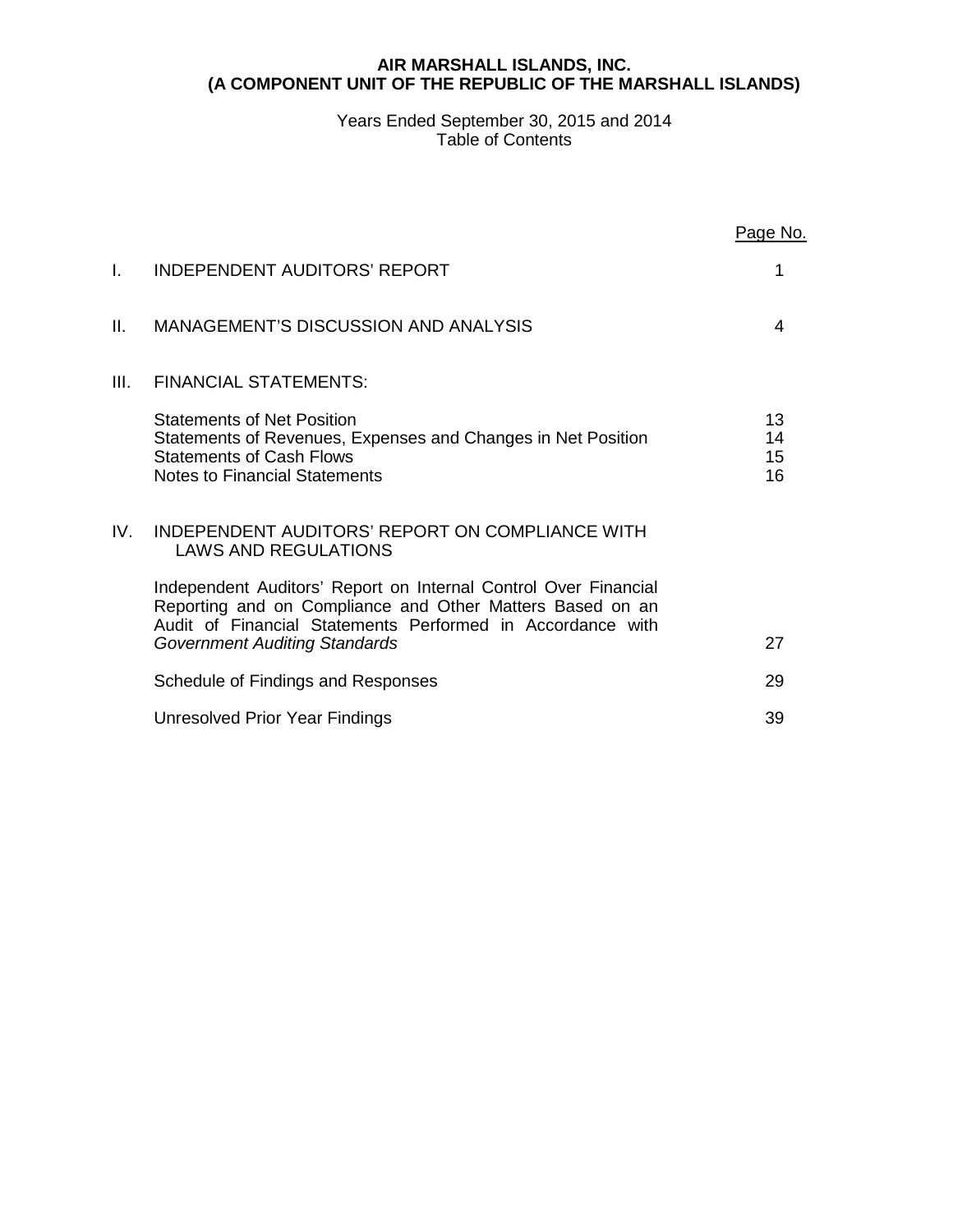

Deloitte & Touche LLP 361 South Marine Corps Drive Tamuning, GU 96913-3973 USA

Tel: (671)646-3884 Fax: (671)649-4932 www.deloitte.com

# **INDEPENDENT AUDITORS' REPORT**

Board of Directors Air Marshall Islands, Inc.:

#### **Report on the Financial Statements**

We have audited the accompanying financial statements of Air Marshall Islands, Inc. (AMI), a component unit of the Republic of the Marshall Islands, which comprise the statements of net position as of September 30, 2015 and 2014, and the related statements of revenues, expenses and changes in net position and of cash flows for the years then ended, and the related notes to the financial statements.

#### *Management's Responsibility for the Financial Statements*

Management is responsible for the preparation and fair presentation of these financial statements in accordance with accounting principles generally accepted in the United States of America; this includes the design, implementation, and maintenance of internal control relevant to the preparation and fair presentation of financial statements that are free from material misstatement, whether due to fraud or error.

### *Auditors' Responsibility*

Our responsibility is to express an opinion on these financial statements based on our audits. We conducted our audits in accordance with auditing standards generally accepted in the United States of America and the standards applicable to financial audits contained in *Government Auditing Standards*, issued by the Comptroller General of the United States. Those standards require that we plan and perform the audit to obtain reasonable assurance about whether the financial statements are free from material misstatement.

An audit involves performing procedures to obtain audit evidence about the amounts and disclosures in the financial statements. The procedures selected depend on the auditor's judgment, including the assessment of the risks of material misstatement of the financial statements, whether due to fraud or error. In making those risk assessments, the auditor considers internal control relevant to the entity's preparation and fair presentation of the financial statements in order to design audit procedures that are appropriate in the circumstances, but not for the purpose of expressing an opinion on the effectiveness of the entity's internal control. Accordingly, we express no such opinion. An audit also includes evaluating the appropriateness of accounting policies used and the reasonableness of significant accounting estimates made by management, as well as evaluating the overall presentation of the financial statements.

We believe that the audit evidence we have obtained is sufficient and appropriate to provide a basis for our audit opinion.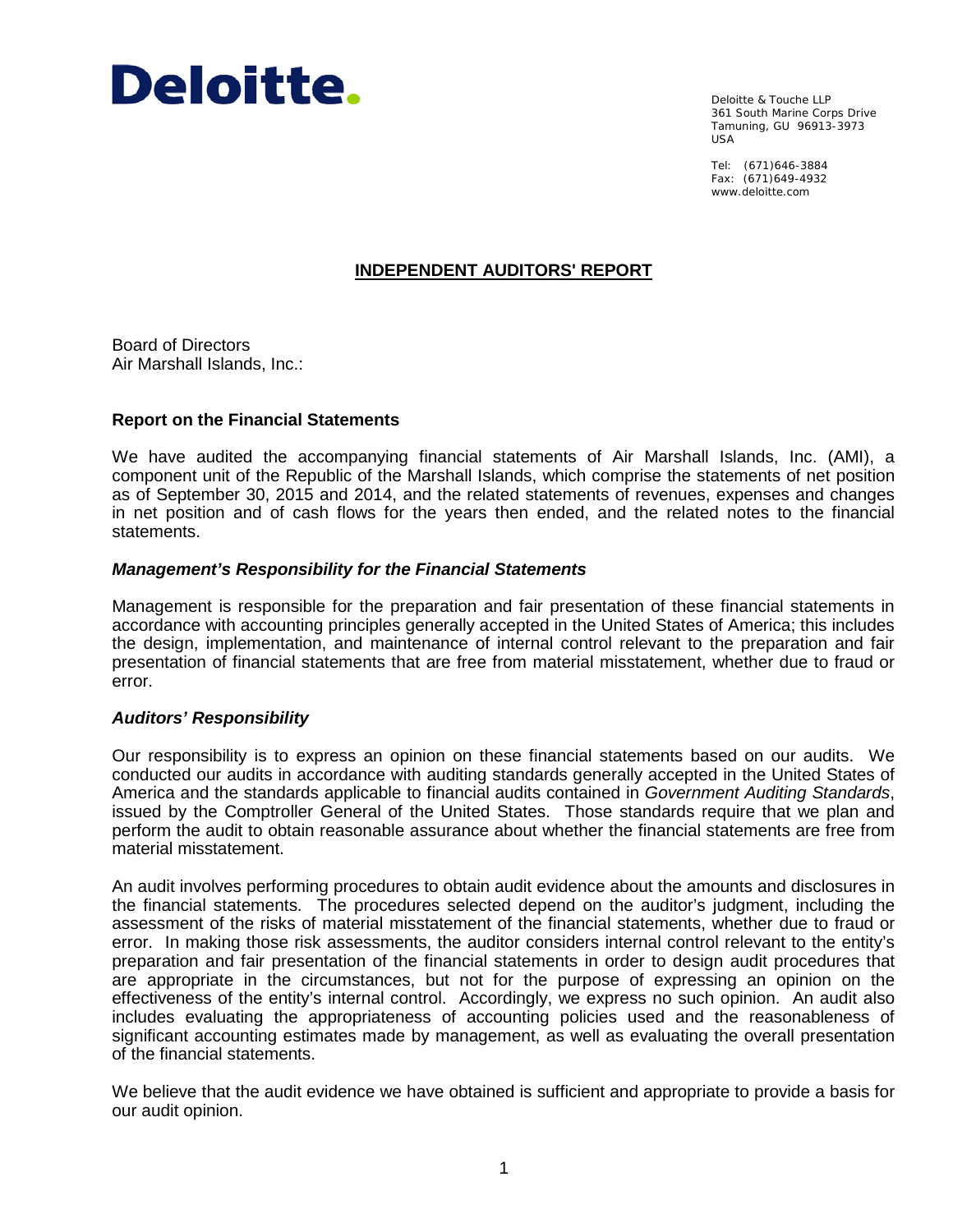# *Basis for Qualified Opinion*

Because of inadequacy of accounting records, we are unable to form an opinion regarding the amounts at which expendable parts is recorded in the accompanying statements of net position at September 30, 2015 and 2014 (stated at \$469,209 and \$470,142, respectively). Expendable parts enter materially into the determination of the results of operations for the years ended September 30, 2015 and 2014.

# *Opinion*

In our opinion, except for the matter described in the "Basis for Qualified Opinion" paragraph, the financial statements referred to above present fairly, in all material respects, the financial position of Air Marshall Islands, Inc. as of September 30, 2015 and 2014, and the results of its operations and its cash flows for the years then ended in accordance with accounting principles generally accepted in the United States of America.

### *Emphasis-of-Matter*

### *Going Concern*

The accompanying financial statements have been prepared assuming that AMI will continue as a going concern. As discussed in Note 8 to the financial statements, AMI's recurring losses from operations and deficient net position raise substantial doubt about its ability to continue as a going concern. Management's plans concerning these matters are also discussed in Note 8 to the financial statements. The financial statements do not include any adjustments that might result from the outcome of this uncertainty. Our opinion is not modified with respect to this matter.

### *Other Matters*

### *Required Supplementary Information*

Accounting principles generally accepted in the United States of America require that the management's discussion and analysis on pages 4 to 12 be presented to supplement the financial statements. Such information, although not a part of the financial statements, is required by the Governmental Accounting Standards Board who considers it to be an essential part of financial reporting for placing the financial statements in an appropriate operational, economic, or historical context. We have applied certain limited procedures to the required supplementary information in accordance with auditing standards generally accepted in the United States of America, which consisted of inquiries of management about the methods of preparing the information and comparing the information for consistency with management's responses to our inquiries, the financial statements, and other knowledge we obtained during our audit of the financial statements. We do not express an opinion or provide any assurance on the information because the limited procedures do not provide us with sufficient evidence to express an opinion or provide any assurance.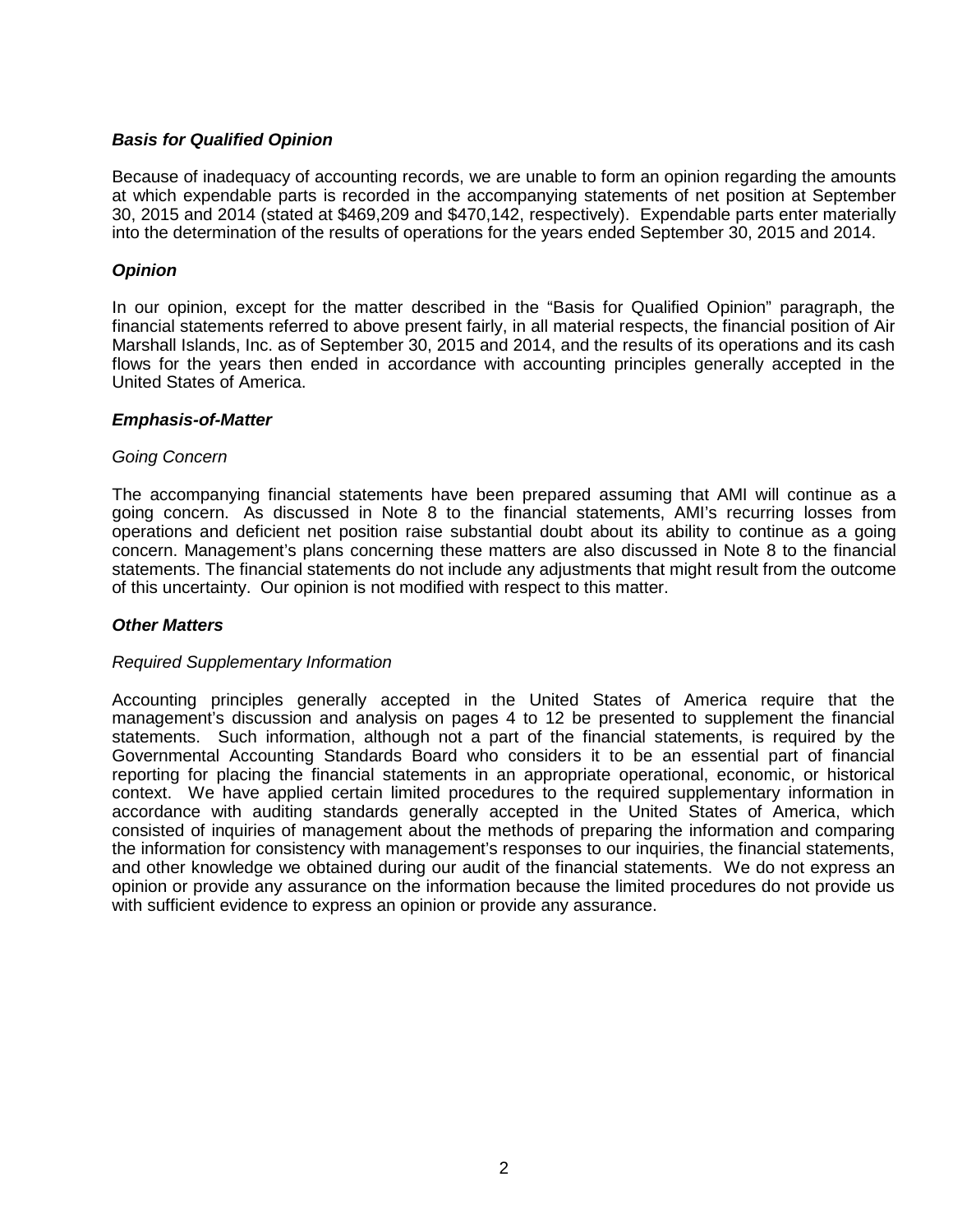# **Other Reporting Required by** *Government Auditing Standards*

In accordance with *Government Auditing Standards*, we have also issued our report dated August 11, 2016, on our consideration of AMI's internal control over financial reporting and on our tests of its compliance with certain provisions of laws, regulations, contracts, and grant agreements and other matters. The purpose of that report is to describe the scope of our testing of internal control over financial reporting and compliance and the results of that testing, and not to provide an opinion on internal control over financing reporting or on compliance. That report is an integral part of an audit performed in accordance with *Government Auditing Standards* in considering AMI's internal control over financial reporting and compliance.

VarkeLLF

August 11, 2016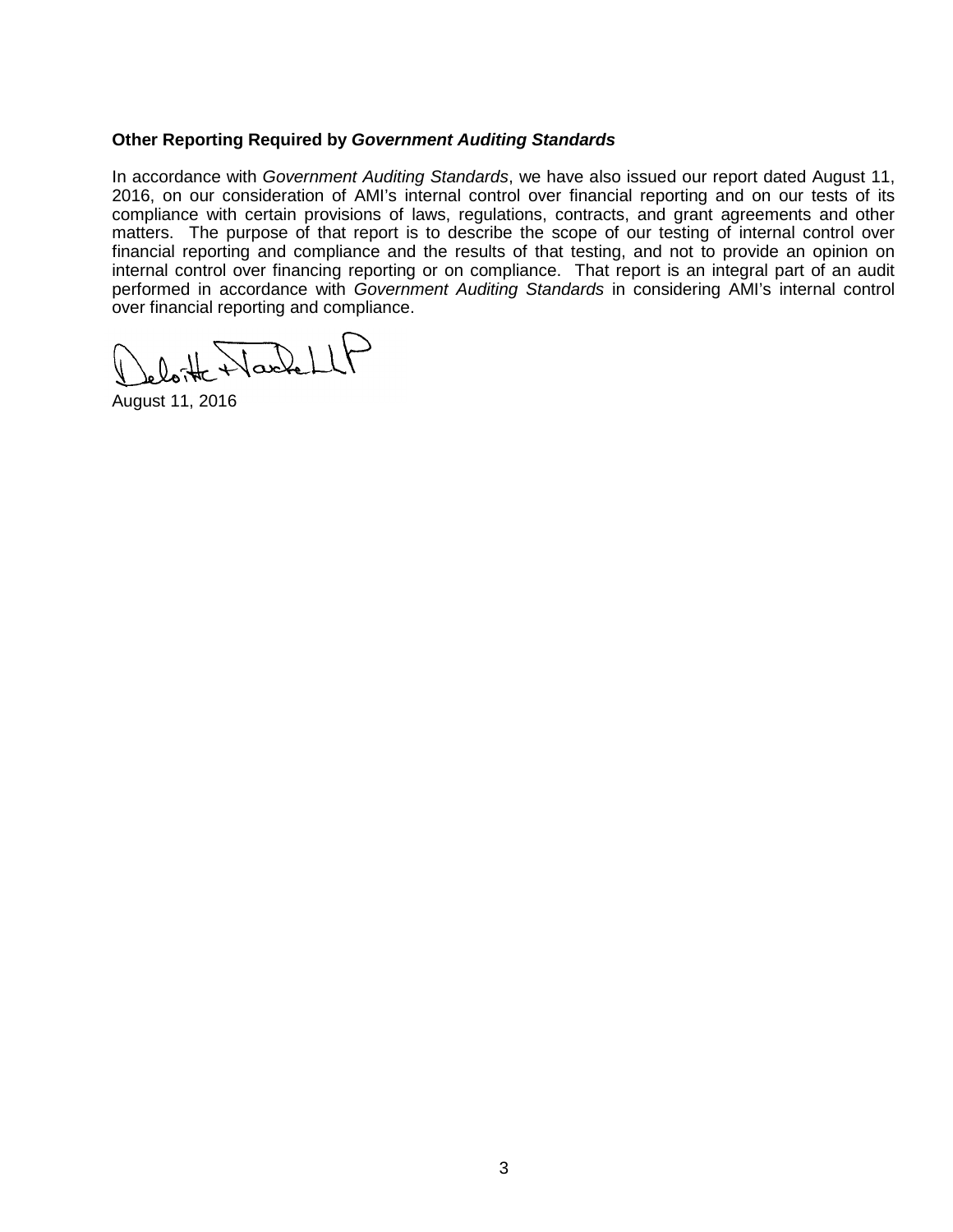Management's Discussion and Analysis Years Ended September 30, 2015 and 2014

### **OVERVIEW**

Presented herewith is AMI's management's discussion and analysis (MD&A) of the company's financial performance for the financial year ended 30<sup>th</sup> September 2015, to be read along with our financial statements and the accompanying notes to our financial statements in this report.

# **FINANCIAL HIGHLIGHTS**

As at September 30, 2015, AMI obtained a net surplus of \$3,123,787, which eliminated the net deficit position of the airline from 2014 of \$1.05M to a net position of \$2.07M in 2015. The change was primarily due to the RepMar: subsidy of \$1,916,903 and capital contributions of \$2,219,661. Out of the total funding, RepMar paid \$943,373 directly to MIDB, \$300,000 directly to MISSA, \$1,900,000 was used in purchasing the new Dornier V7-1512, and \$290,422 used in purchasing equipment to support the ground handling services for Nauru Airlines.

The company continued to face operational difficulties and great challenges as it continued to experience frequent aircraft on ground (AOG) of the Dornier and the Dash 8 due to poor runway conditions of outer islands, lack of spare parts on shelves, delays in funding, and frequent interruption to the flight schedule.

The bad conditions of the airports in the outer islands continued to contribute significantly to the AOG of the company's aircraft leading to the disruption of the flight schedules.

Operating loss decreased from \$1.23 million in 2014 to \$0.85 million in 2015 as a result of increases in passenger, cargo, charter and other revenues that increased from \$2.14 million in 2014 to \$2.51 million in 2015 whereas total operating expenses slightly increased from \$3.33 million in 2014 to \$3.35 million in 2015.

Net surplus caused the total assets to exceed total liabilities by \$2.07 million in 2015 whereas in 2014 it was vice versa the total liabilities exceeded total assets by \$1.05 million.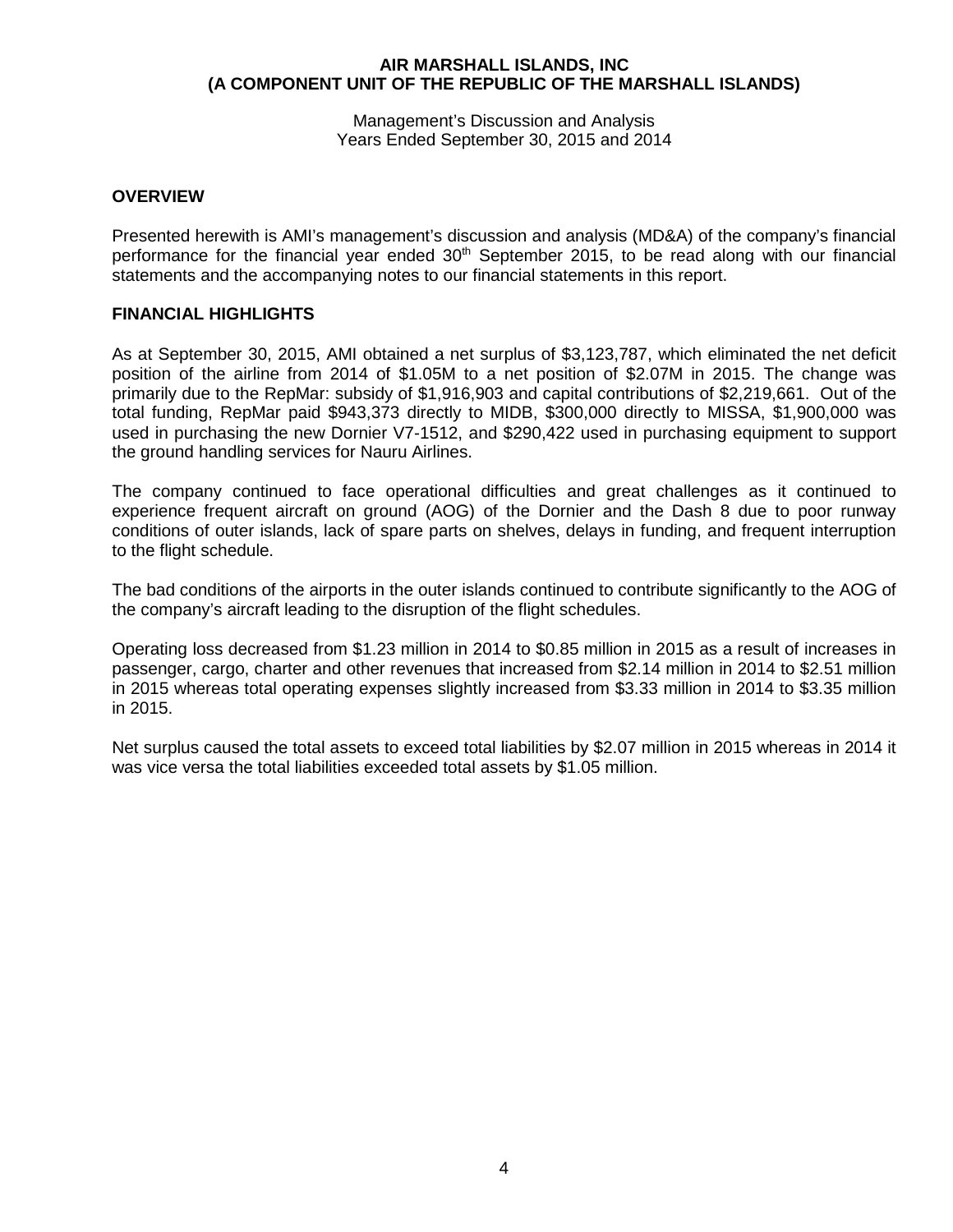Management's Discussion and Analysis Years Ended September 30, 2015 and 2014

### **FINANCIAL ANALYSIS OF AMI**

The table below provides a summary of AMI's net financial position, which is indicating that total assets decreased while total liabilities increased in 2015 over 2014 and 2013.

|                                                                          | 2015                     | 2014                     | 2013                       |
|--------------------------------------------------------------------------|--------------------------|--------------------------|----------------------------|
| Assets:<br>Current and other assets<br>Capital assets                    | \$2,869,542<br>6,946,025 | \$1,101,249<br>6,478,160 | \$<br>739,861<br>6,936,827 |
| <b>Total Assets</b>                                                      | \$<br>9,815,567          | <u>7,579,409</u><br>\$   | 7,676,688<br>\$            |
| Liabilities:<br>Current and other liabilities<br>Long-term debt          | \$5,880,289<br>1,866,691 | \$6,021,134<br>2,613,475 | \$5,780,147<br>2,737,341   |
| <b>Total Liabilities</b>                                                 | 7,746,980                | 8,634,609                | 8,517,488                  |
| <b>Net Position:</b><br>Net investment in capital assets<br>Unrestricted | 6,946,025<br>(4,877,438) | 6,478,160<br>(7,533,360) | 6,936,827<br>(7, 777, 627) |
| <b>Total Net Position</b>                                                | 2,068,587                | (1,055,200)              | (840, 800)                 |
|                                                                          | \$<br>9.815,567          | 7,579,409<br>\$          | 7.676,688<br>\$            |

The total net position of 2015 indicates a positive amount which highlights the achievement of AMI. Whereas the total net position of 2014 and 2013 indicated that the company has been spending more than it has been generating as revenues to finance its operation, this has been made possible by continued government support relating to the importance of the service in the delivery of essential public services to the Marshallese people and communities residing on the outer islands.

In 2015, the Dornier and the Dash 8 continued to experience AOG due to bad airports in the outer islands, and lack of spare parts on shelves (an MEL) that continued to hamper (prevent) a "steady" flying schedule, thus continuing to prevent AMI from earning "consistent" income, or operating revenues (cash flows) that are very much needed to finance the ongoing operation itself.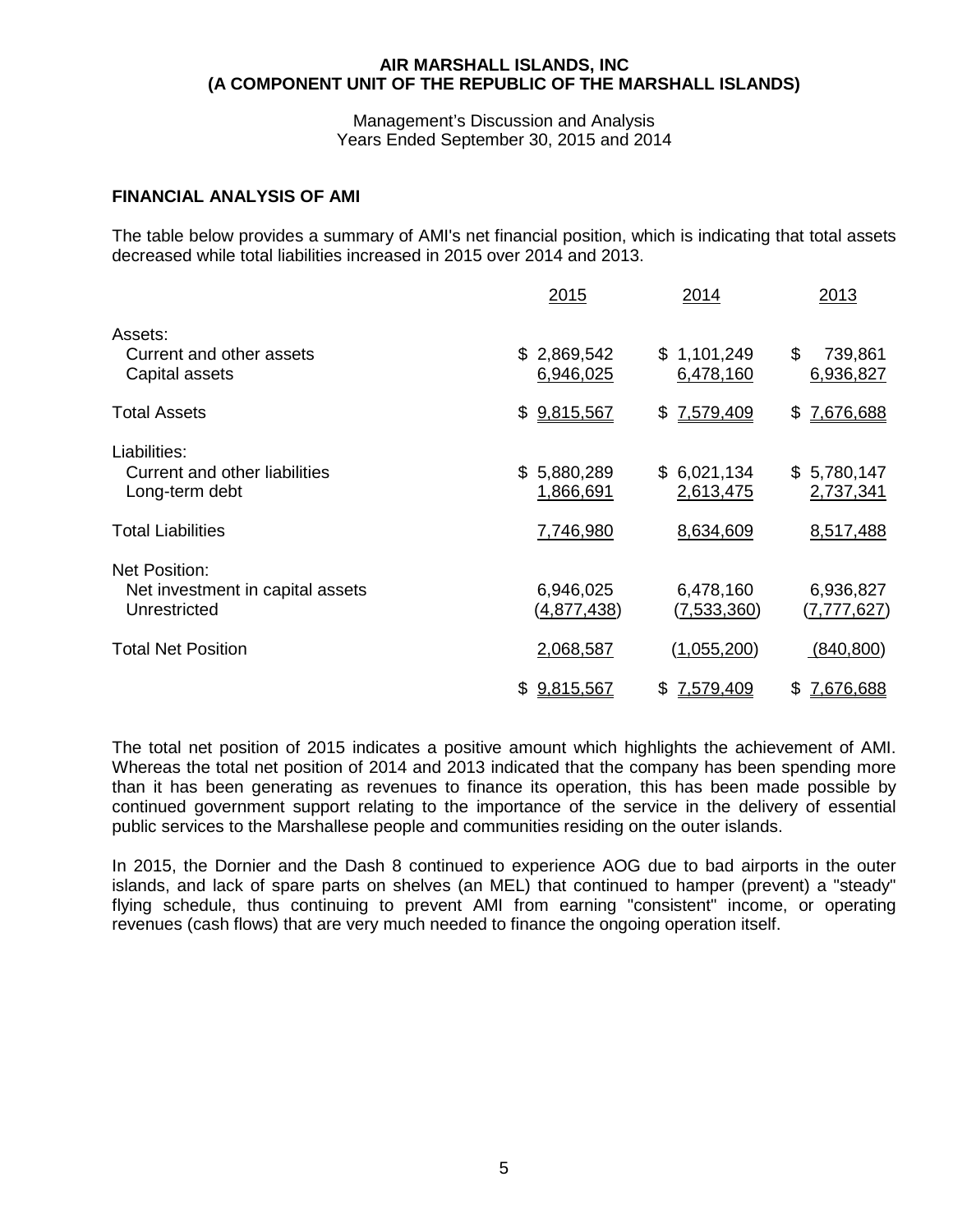Management's Discussion and Analysis Years Ended September 30, 2015 and 2014

During 2015, the Cabinet provided to AMI the following subsidies and capital contributions, for the following purposes below:

|                                     | Amount          | Date     |
|-------------------------------------|-----------------|----------|
| For Subsidy:                        |                 |          |
| MISSA arrear payment<br>1.          | \$<br>75,000    | 10/28/14 |
| Subsidy<br>2.                       | 100,000         | 11/12/14 |
| 3. Subsidy                          | 15,000          | 12/04/14 |
| MISSA arrear payment<br>4.          | 75,000          | 01/14/15 |
| 5. Subsidy                          | 67,480          | 04/13/15 |
| MISSA arrear payment<br>6.          | 75,000          | 04/15/15 |
| Subsidy<br>7.                       | 45,000          | 04/20/15 |
| 8. Subsidy                          | 368,065         | 04/29/15 |
| MISSA arrear payment<br>9.          | 75,000          | 07/20/15 |
| 10. Subsidy                         | 40,000          | 08/19/15 |
| 11. Moylan Insurance arrear payment | 20,892          | 09/30/15 |
| 12. Moylan Insurance arrear payment | 17,093          | 09/30/15 |
| 13. MIDB loan payment               | 201,229         | 09/30/15 |
| 14. MIDB loan payment               | 742,144         | 09/30/15 |
|                                     | 1,916,903       |          |
| <b>For Capital Contributions:</b>   |                 |          |
| 1. New Dornier (Airflite)           | 1,900,000       | 11/21/14 |
| 2. Ground Service Equipment         | 290,422         | 11/24/14 |
| 3. Rotables (Bombardier)            | 13,417          | 12/31/14 |
| Rotables (Pacific Turbine)<br>4.    | 15,822          | 09/30/15 |
|                                     | 2,219,661       |          |
| <b>Grand Total</b>                  | 4,136,564<br>\$ |          |

As indicated above, the government provided a total subsidy allocation of \$4,136,564 for AMI to meet some of its ongoing major financial obligations such as MISSA arrears (\$300,000), MIDB loan payment (\$943,373), purchase of new Dornier (\$1,900,000), purchase of ground support equipment (\$290,422) and others (\$702,769) in 2015.

The MISSA payment is part of the \$1.4 million owed by AMI to MISSA for past due contributions of employees to the social security program, and as agreed to between MISSA, the government, and AMI back in 2013. The government is to allocate and to provide \$300,000 on an annual basis (or \$75,000 per quarter) as a direct payment to MISSA on behalf of AMI, until the arrears are paid in full.

The Dash 8 has not been making money due to low utilization (averaging less than 25 percent per year since arrival from Australia) resulting from lack of an MEL (minimum equipment list) or lack of spare parts on shelves due to lack of money, and resulting from impact of the bad outer island airport runways, which continue to cause breakdown of the aircraft thus effectively preventing it from generating the income it needs in order to pay off its own loan, and help support the operation.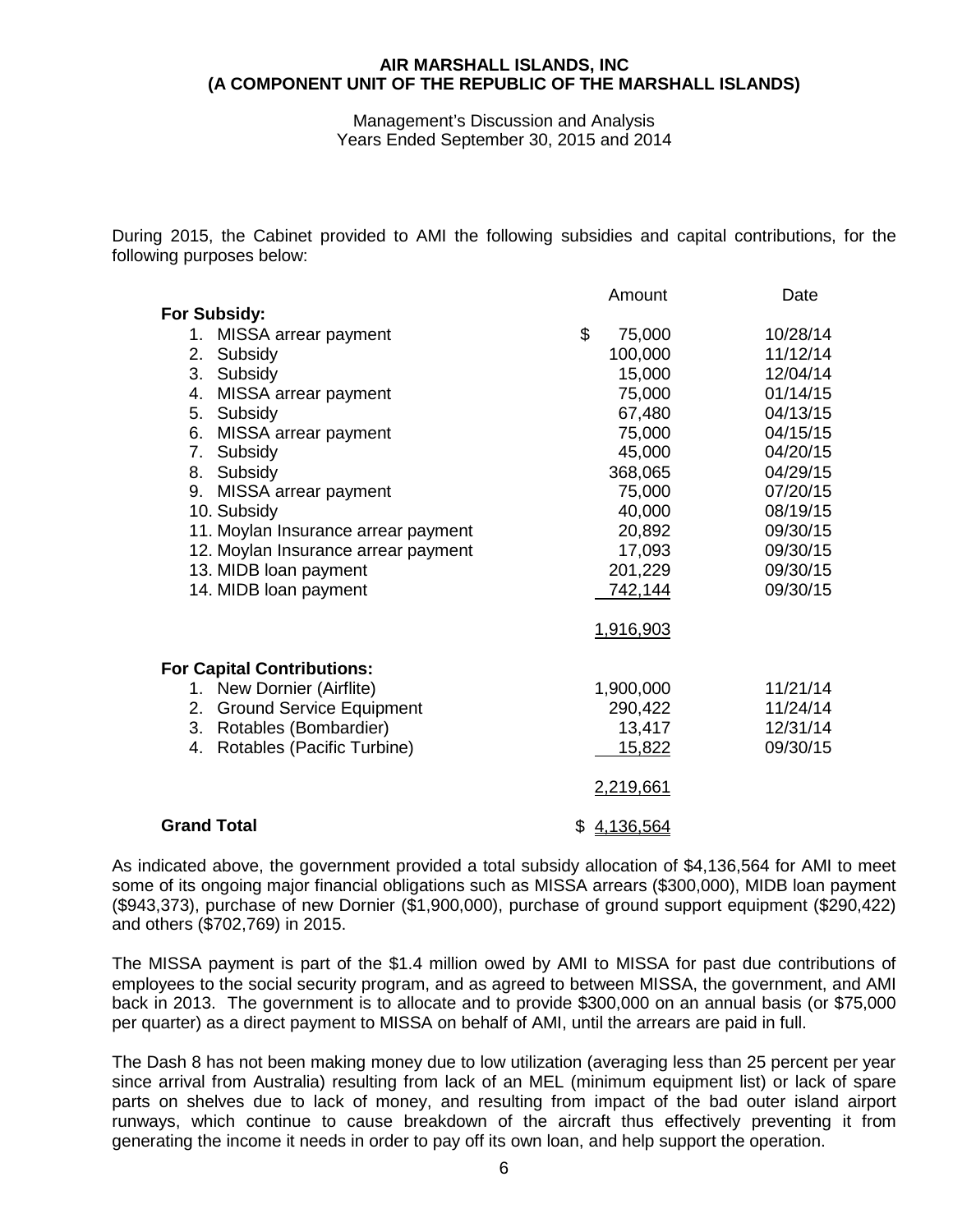### Management's Discussion and Analysis Years Ended September 30, 2015 and 2014

The government guaranteed the MIDB loan and started paying it off on behalf of AMI in 2014 with the understanding that as soon as things get better for the company emanating from the foregoing discussion, the company will then start making payments towards the loan. Or the company will have to only turn around and sell the Dash 8, with government approval, in order to pay the loan off, and create an adequate MEL for the Dornier aircraft.

Presented herewith are AMI's Summary Statements of Revenues, Expenses and Changes in Net Position:

|                        | 2015            | 2014             | 2013          |
|------------------------|-----------------|------------------|---------------|
| Revenues:              |                 |                  |               |
| Net operating revenues | \$2,505,761     | 2,099,660<br>\$. | \$2,361,115   |
| Non-operating revenues | 1,916,903       | 887,901          | 1,177,040     |
| Capital contributions  | 2,219,661       | 311,672          | 76,767        |
| <b>Total revenues</b>  | 6,642,325       | 3,299,233        | 3,614,922     |
| Expenses:              |                 |                  |               |
| Operating expenses     | 3,351,264       | 3,332,754        | 3,394,236     |
| Non-operating expenses | 167,274         | 180,879          | 79,038        |
| <b>Total expenses</b>  | 3,518,538       | 3,513,633        | 3,473,274     |
|                        |                 |                  |               |
| Change in Net Position | 3,123,787<br>\$ | \$<br>(214, 400) | \$<br>141,648 |

The above identifies the various revenue and expense items that contributed to AMI's change in net position.

The change in net position is the snapshot of the company's financial situation in those years therefore, if it goes up the situation is good, or it is not so good if it goes down.

Management's Discussion and Analysis for the year ended September 30, 2014 is set forth in AMI's report on the audit of financial statements, which is dated July 10, 2015. That Discussion and Analysis explains the major factors impacting the 2014 financial statements and can be obtained from the Company's General Manager at the address below.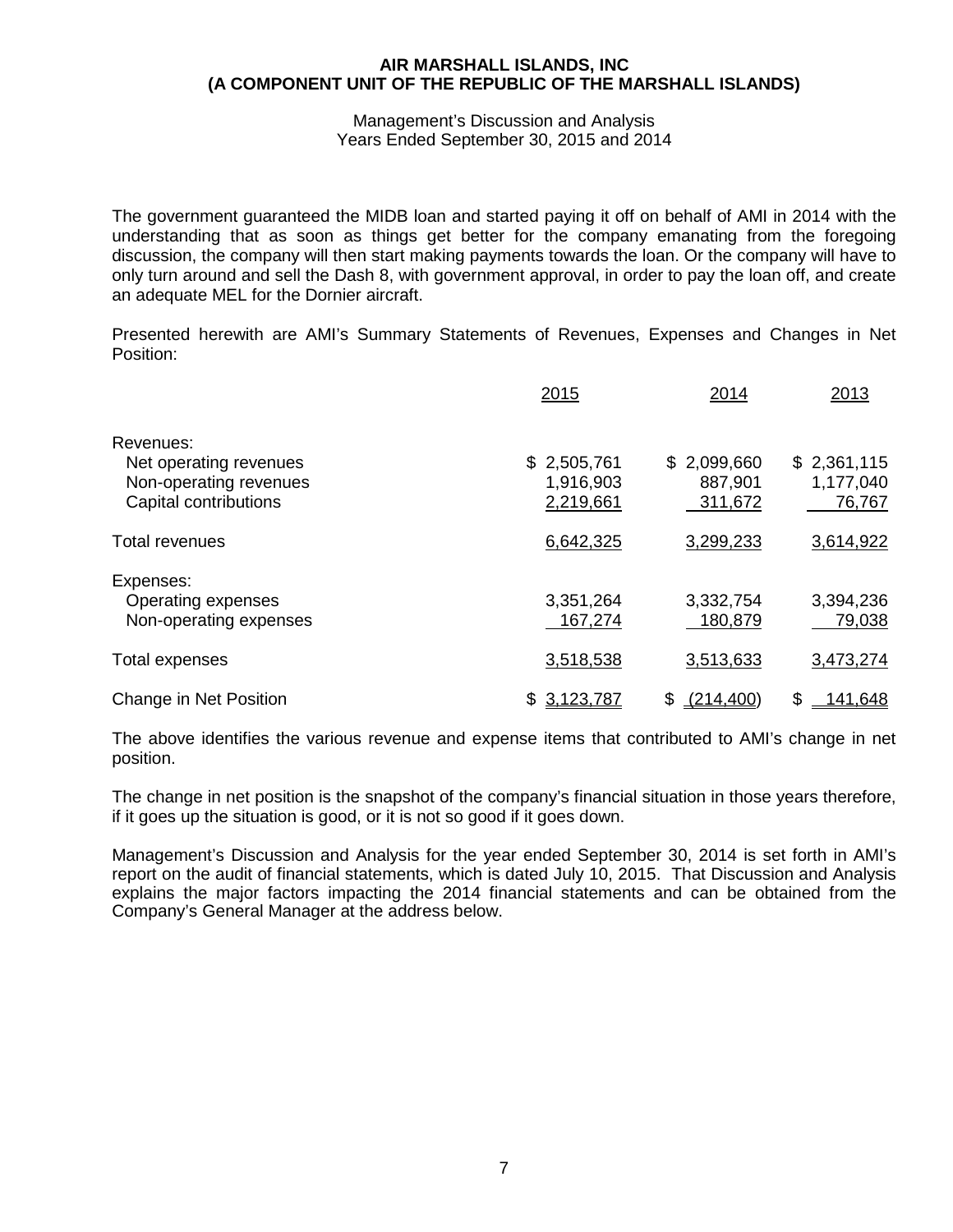Management's Discussion and Analysis Years Ended September 30, 2015 and 2014



The below graph shows the operating loss of AMI from 2015 through to 2012.



The graph below shows the main components of AMI's operating revenues from 2015 through to 2012.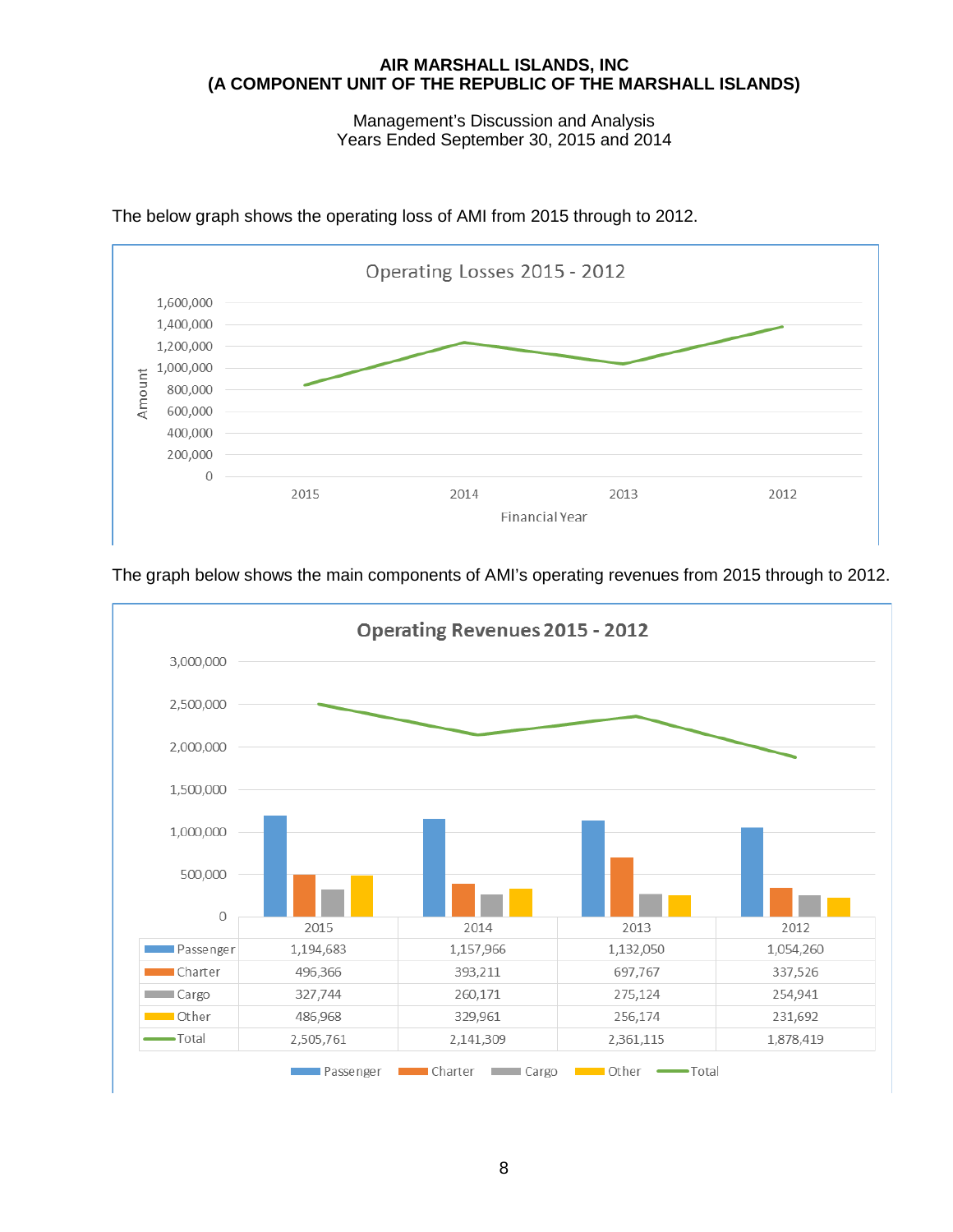Management's Discussion and Analysis Years Ended September 30, 2015 and 2014

AMI's total operating revenues as indicated above have generally been on an up-and-down trend, with revenues from passengers, or from selling of air-tickets, was the largest source which continued to rise since 2012 due to increase passenger travel.

Charter is the second largest and it jumped almost 100 percent in 2013 simply because of the drought during the year which triggered the need for more charter flights.

Cargo went up in 2015 as compared to 2014, indicating a consistent trend over the years.



The above pie chart shows the distribution of each operating revenue source as a percentage of total operating revenues in which passenger was 48%, charter 20%, others 19%, and cargo/freight 13%.

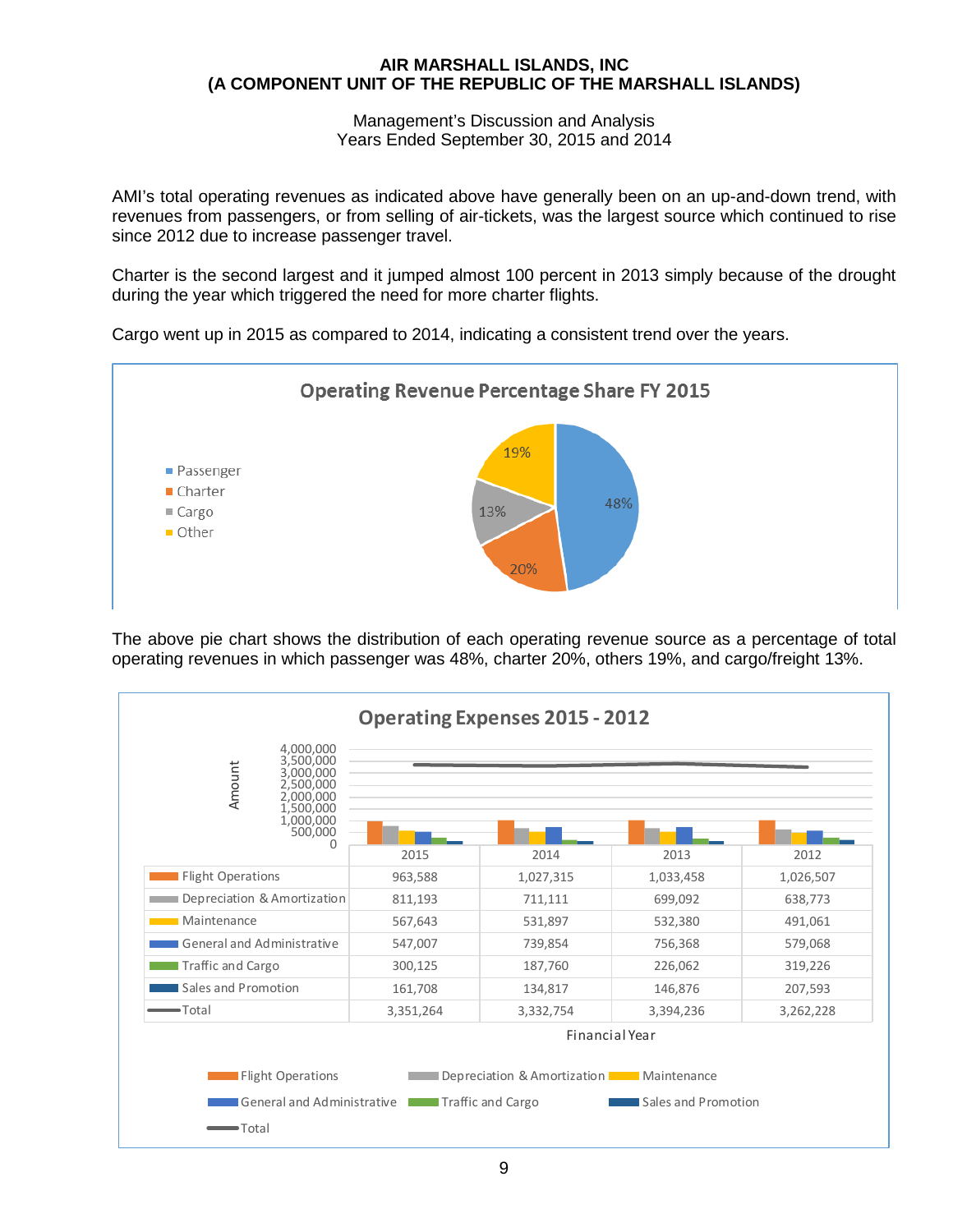Management's Discussion and Analysis Years Ended September 30, 2015 and 2014

The above diagram shows the AMI's individual operating expenses with flight operation being the largest expense followed by depreciation and amortization, maintenance, general and administration, traffic and cargo and sales and promotion during the 2015 period.



The above pie chart shows major component percentage shares of AMI's total operating expenses in 2015, indicating flight operation with the largest share of 29%, followed by depreciation and amortization 24%, maintenance, 17%, general administration 16%, traffic and cargo servicing 9%; and sales & promotion 5%.

Fuel is an expense that comes under flight operation and being the second largest cost after personnel, therefore the reason flight operation represents the largest share of operating expenses.

# **CAPITAL ASSETS AND DEBT**

AMI's net capital activities for 2015 increased by \$467,865 resulting from purchase of ground support equipment to support ground handling services of Nauru Airlines.

Every year, AMI spent an average of \$200,000 on Rotables spare parts for its two aircraft, although this could be way more depending on the need, but in 2015 the company spent \$339,237 which was more than the \$206,564 spent on the same during 2014.

AMI incurred substantial long-term debt when AMI obtained a \$2.5 million loan from MIDB in May 2013, to pay down the remaining cost of the Dash 8 D-check in Cairns Australia, and the loan's collateral government started making payments in 2014 of \$191,092 and a payment of \$943,373 was made in 2015.

# **CASH FLOWS**

AMI received from its customers \$2,501,868 in 2015 and \$2,090,063 in 2014, in cash, respectively.

During the year ended September 30, 2015, the company turned around and paid its vendors for goods and services and payroll for its employees in the amount \$1,247,980 and \$1,106,314, leaving a cash surplus of \$147,574 from operating activities, whereas in 2014 AMI had a cash deficit from operating activities of \$24,803. Additionally, the operating subsidies from the government in 2015 assisted in operations continuing "business as usual".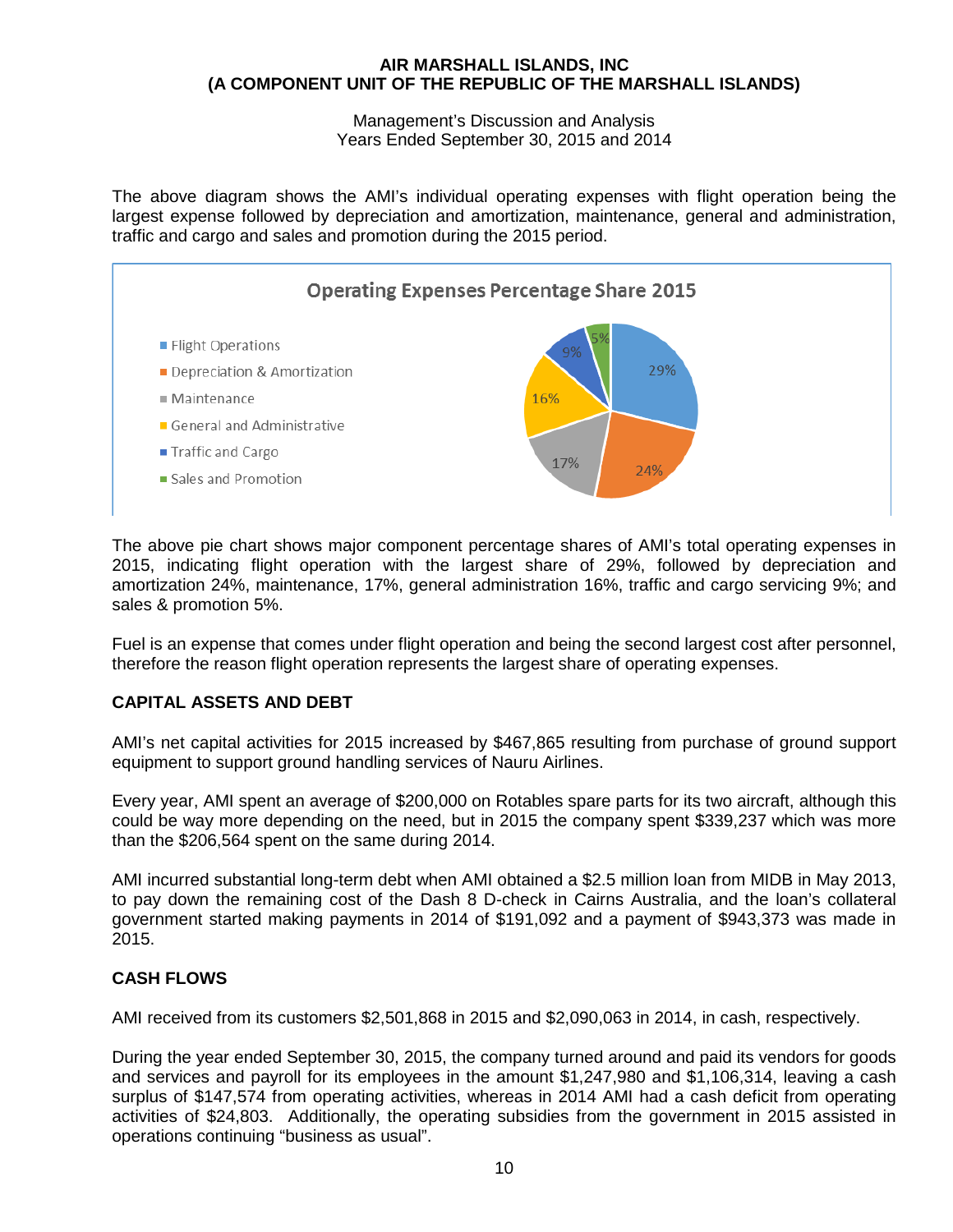Management's Discussion and Analysis Years Ended September 30, 2015 and 2014

# **CURRENT ECONOMIC OUTLOOK**

The RMI is a small open and highly susceptible economy to world events, coupled with being highly dependent on funding from the US Government through the compact and federal funding.

With operating losses of \$0.85 million and \$1.23 million in 2015 and 2014, respectively, the annual subsidies and contributions from the central government to sustain the service and help keep the airline afloat will continue to be very important for the company in the short to medium-terms. Furthermore, with aging Dornier 228 and the Dash 8 aircraft which were built more than 20 years ago, coupled with the need for better airport runways and adequate MEL, etc., the need for serious action on such will be very important.

# **CHALLENGES**

### Outer Island Airstrips

Repair of runways are vital for success of AMI. This will significantly reduce our maintenance costs and broadens aircraft choice since the production of Dornier's has stopped and have become costly to support.

### Parts

AOG situations arise because of the lead times in receiving of parts from vendor which is about  $6 - 8$ weeks from date of payment.

Dornier parts are very expensive and rarely available in the market due to non-production of Dornier aircrafts.

### **System**

The current accounting system (Mas90) is no longer supported by vendor that means we are operating at a very high risk if the server or system fails we lose all the information.

AMI needs an Operations and a new Maintenance system, this will enable us to have e-ticket technology, better understanding of the operations and maintenance of aircraft and timely purchase of parts. Also this will lead to timely, relevant and ad hoc reports being available.

#### Renovation of hanger

The current hangar needs to be renovated and everyone to be relocated under one roof to enhance communication, monitoring and reduce the travel and rental expenses.

# **ROLE OF BOARD AND MANAGEMENT**

AMI management and board can only do so much in terms of streamlining operations and reining in costs and improving performance, but this will not create a much visible change on operation if the following challenges and predicaments to the airline, continue to exist:

- 1. Deteriorated and dilapidated airport runways and ramps in the outer islands that continue to cause great and costly damages to the aircraft;
- 2. Insufficient MEL for the aircraft; and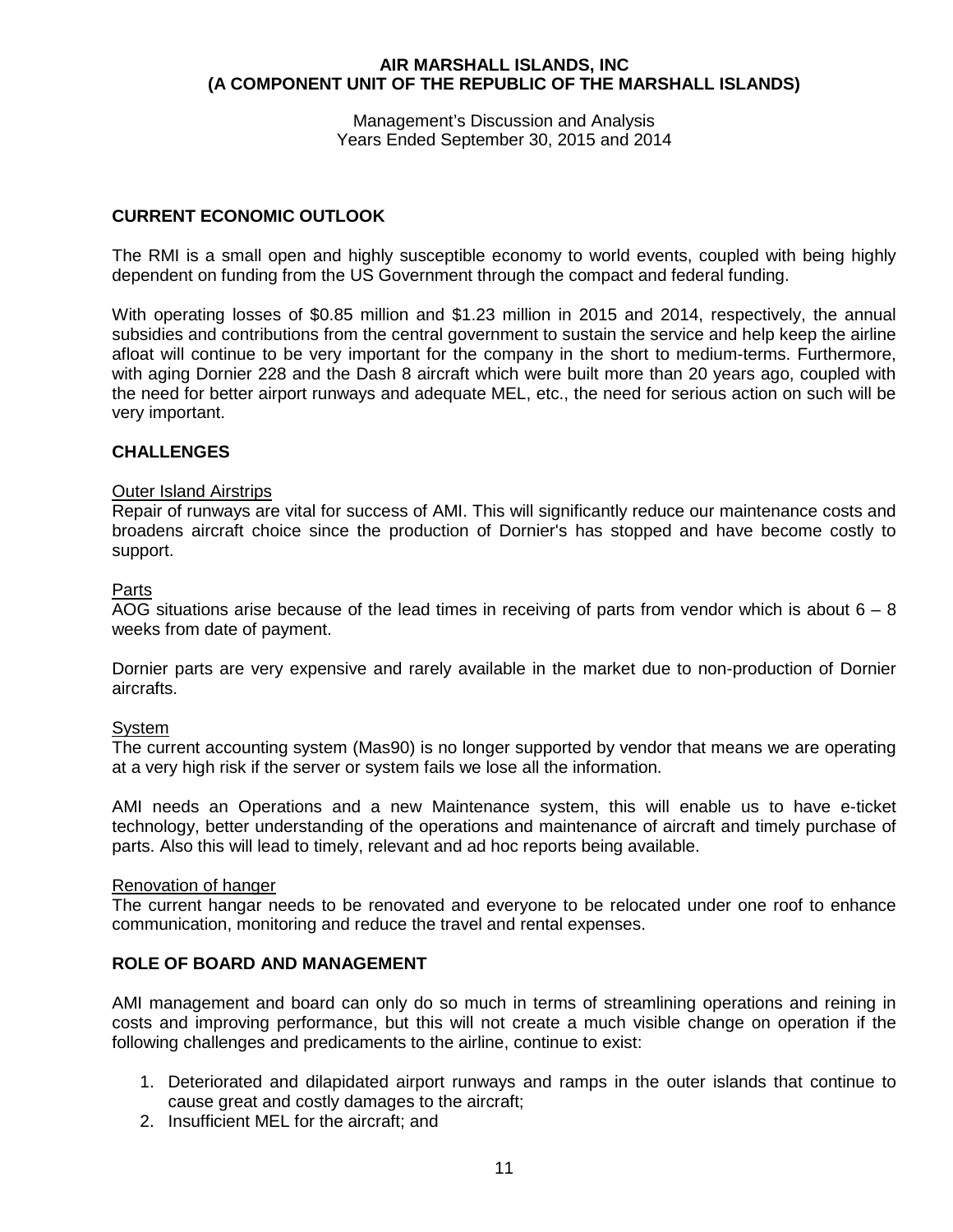### Management's Discussion and Analysis Years Ended September 30, 2015 and 2014

3. Deteriorating Hangar at the Majuro airport, which is urgently needed to house everyone under one roof, to increase efficiency and economy throughout the whole company which because the offices are so spread out as the Main Office is in Uliga while Maintenance and Spare Parts departments are at the hangar and Flight Operations and Traffic at the main terminal, hindering and efficient communication and timely response to problems between departments whenever they occur.

# **WAY FORWARD AND FUTURE SUSTAINABILITY**

AMI created a strategic Business Plan (BP) which was supposed to be used as a compass to chart the company's future operating course.

In short, the BP's mission statement is two-fold:

- First, we want to transform Air Marshall Islands, Inc into a modern and efficient airline that provides a domestic air service that is safe, reliable, and commercially viable for the benefit of the travelling public and in support of industries such as tourism that rely on air service for their success; and
- Second, we want to transform Air Marshall Islands, Inc into a financially viable national airline that is capable of taking part in the regional and international air service.

In order to achieve the above, the BP's *6 Rs* has been altered to **5 Rs** (five goals) as AMI relies on RMI subsidy funding, the 5 Rs must be implemented and these goals are:

*Goal 1: "Rebuild" our financial base; Goal 2: "Reverse" our loss making"; Goal 3: "Restore" our service reliability; Goal 4: "Renew" our operation; and Goal 5: "Repair" of outer island airstrips.* 

We strongly believe that implementation of these five goals through adequate support of the Cabinet and the Board would enable AMI, in spite of all abovementioned challenges, to achieve each individual goal and once achieved the  $6<sup>th</sup> R -$  **Restrict reliance on state subsidy** can be implemented.

Therefore, achievement of success will depend very much on an unabated and continuous government support to the national airline (AMI) over the next few years.

# **ADDITIONAL FINANCIAL AND OTHER INFORMATION**

This MD&A was designed to provide AMI's customers and other stakeholders with an overview of the company's operations and financial condition as at 30<sup>th</sup> September 2015, and its vision for future sustainability. Should the readers have questions regarding the information provided in this report, or wish to request for additional financial information, kindly contact the AMI's General Manager & CEO at P.O. Box 1319, Majuro, Marshall Islands, MH 96960; Telephone (692) 625-3731; Fax (692) 625-3730; Email Address: [gm@airmarshallislands.](mailto:gm@airmarshallislands)net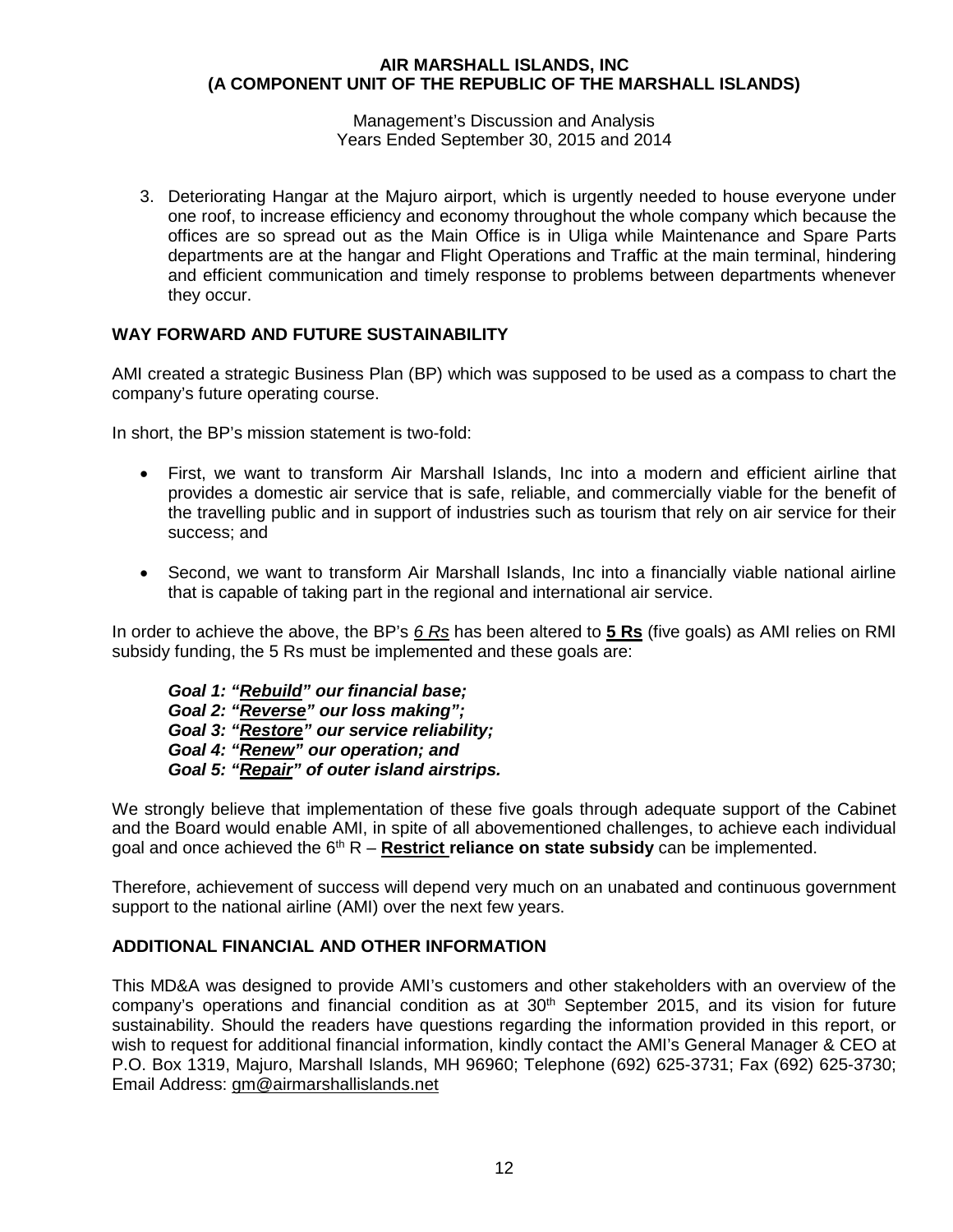# **AIR MARSHALL ISLANDS, INC. A Component Unit of the Republic of the Marshall Islands)**

# Statements of Net Position September 30, 2015 and 2014

| <b>ASSETS</b>                                                    | 2015                 | 2014              |
|------------------------------------------------------------------|----------------------|-------------------|
| Current assets:                                                  |                      |                   |
| Cash                                                             | \$<br>94,696         | \$<br>102,750     |
| Receivables:                                                     |                      |                   |
| Trade                                                            | 468,047              | 457,724           |
| Employees                                                        | 196,557              | 187,750           |
| <b>Affiliates</b>                                                | 65,619               | 63,410            |
|                                                                  | 730,223              | 708,884           |
| Less allowance for doubtful receivables                          | (642, 474)           | (642, 474)        |
| Receivables, net                                                 | 87,749               | 66,410            |
| Expendable parts (net of allowance for obsolescence of \$177,789 |                      |                   |
| at September 30, 2015 and 2014)                                  | 469,209              | 470,142           |
| Prepaid expenses and deposits                                    | 43,006               | 41,406            |
| <b>Total current assets</b>                                      | 694,660              | 680,708           |
| Capital assets:                                                  |                      |                   |
| Nondepreciable capital assets                                    | 387,824              |                   |
| Depreciable capital assets, net of accumulated depreciation      |                      |                   |
| and amortization                                                 | 6,558,201            | 6,478,160         |
| Long-term deposits                                               | 2,174,882            | 420,541           |
|                                                                  | 9,120,907            | 6,898,701         |
|                                                                  | \$<br>9,815,567      | \$<br>7,579,409   |
| <b>LIABILITIES AND NET POSITION</b>                              |                      |                   |
| <b>Current liabilities:</b>                                      |                      |                   |
| Current portion of long-term debt                                | \$<br>$919,283$ \$   | 1,132,367         |
| Accounts payable                                                 | 217,275              | 453,281           |
| Social security taxes payable                                    | 1,126,541            | 1,233,118         |
| Withholding taxes payable<br>Air traffic liability               | 542,323<br>90,410    | 452,197<br>72,964 |
| Accrued expenses                                                 | 268,062              | 300,279           |
| Pavable to affiliates                                            | 518.788              | 392.405           |
| Advances from RepMar                                             | 3,116,890            | 3,116,890         |
| <b>Total current liabilities</b>                                 | 6,799,572            | 7,153,501         |
| Long-term debt, net of current portion                           | 947,408              | 1,481,108         |
| <b>Total liabilities</b>                                         | 7,746,980            | 8,634,609         |
| Commitments and contingencies                                    |                      |                   |
| Net position:                                                    |                      |                   |
| Net investment in capital assets                                 | 6,946,025            | 6,478,160         |
| Unrestricted                                                     | (4,877,438)          | (7,533,360)       |
| Total net position                                               | 2,068,587            | (1,055,200)       |
|                                                                  | \$<br>$9,815,567$ \$ | 7,579,409         |

See accompanying notes to financial statements.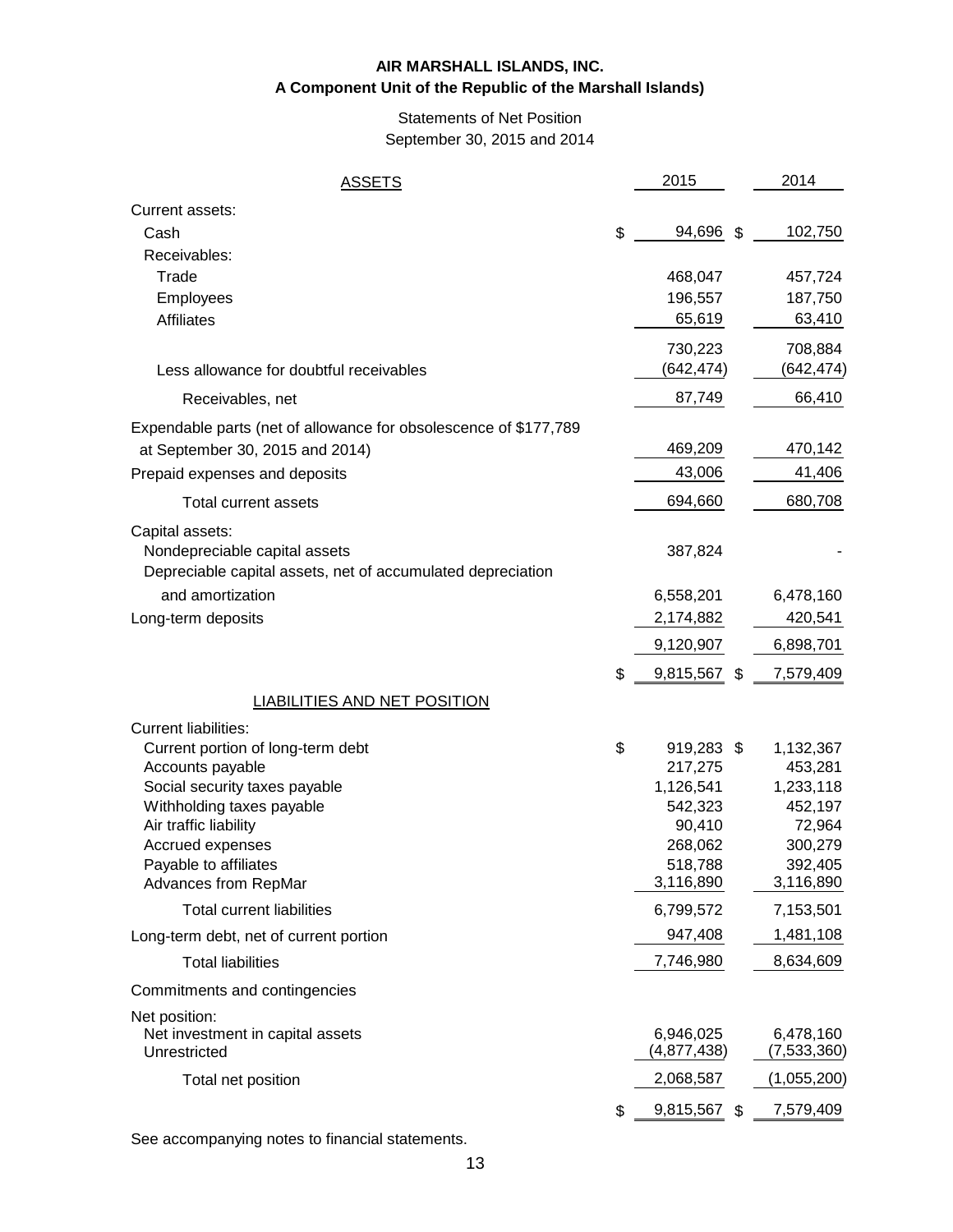# **AIR MARSHALL ISLANDS, INC. A Component Unit of the Republic of the Marshall Islands)**

# Statements of Revenues, Expenses and Changes in Net Position Years Ended September 30, 2015 and 2014

|                                                                                                 | 2015                          | 2014                            |
|-------------------------------------------------------------------------------------------------|-------------------------------|---------------------------------|
| Operating revenues:                                                                             |                               |                                 |
| Passenger                                                                                       | \$<br>1,194,683 \$            | 1,157,966                       |
| Cargo                                                                                           | 327,744                       | 260,171                         |
| Charter                                                                                         | 496,366                       | 393,211                         |
| Other                                                                                           | 486,968                       | 329,961                         |
| Total operating revenues                                                                        | 2,505,761                     | 2,141,309                       |
| Bad debt expense                                                                                |                               | (41,649)                        |
| Net operating revenues                                                                          | 2,505,761                     | 2,099,660                       |
| Operating expenses:<br><b>Flight operations</b><br>Depreciation and amortization<br>Maintenance | 963,588<br>811,193<br>567,643 | 1,027,315<br>711,111<br>531,897 |
| General and administrative                                                                      | 547,007                       | 739,854                         |
| Aircraft and traffic servicing                                                                  | 300,125                       | 187,760                         |
| Promotion and sales                                                                             | 161,708                       | 134,817                         |
| Total operating expenses                                                                        | 3,351,264                     | 3,332,754                       |
| <b>Operating loss</b>                                                                           | (845, 503)                    | (1, 233, 094)                   |
| Nonoperating revenues (expenses):<br>RepMar subsidy<br>Interest expense                         | 1,916,903<br>(167, 274)       | 887,901<br>(180, 879)           |
| Total nonoperating revenues, net                                                                | 1,749,629                     | 707,022                         |
| Capital contributions from RepMar                                                               | 2,219,661                     | 311,672                         |
| Change in net position                                                                          | 3,123,787                     | (214, 400)                      |
| Net position at beginning of year                                                               | (1,055,200)                   | (840, 800)                      |
| Net position at end of year                                                                     | \$<br>2,068,587<br>\$         | (1,055,200)                     |

See accompanying notes to financial statements.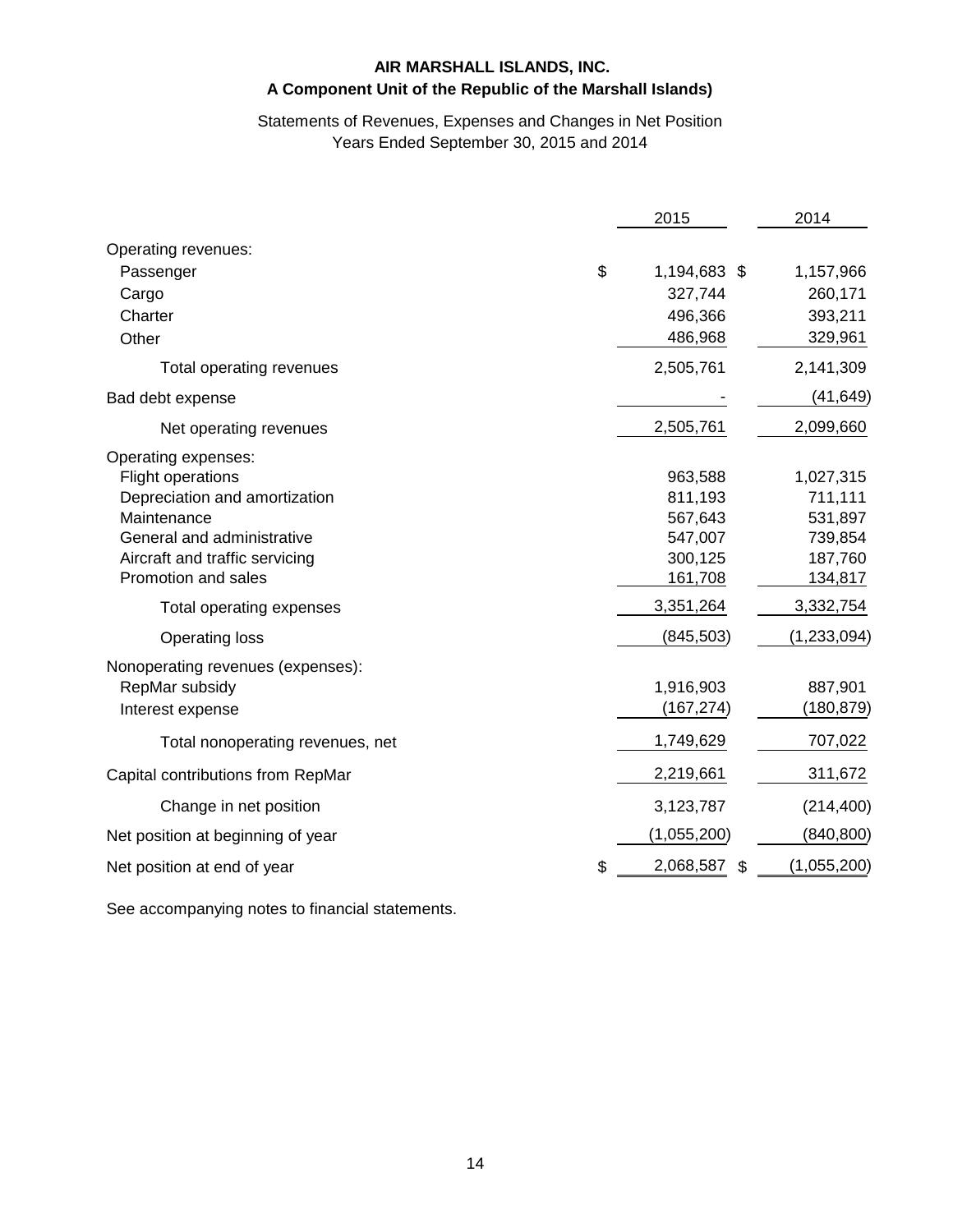#### **A Component Unit of the Republic of the Marshall Islands) AIR MARSHALL ISLANDS, INC.**

#### Statements of Cash Flows Years Ended September 30, 2015 and 2014

|                                                                     | 2015                 | 2014        |
|---------------------------------------------------------------------|----------------------|-------------|
| Cash flows from operating activities:                               |                      |             |
| Cash received from customers                                        | \$<br>2,501,868 \$   | 2,090,063   |
| Cash payments to suppliers for goods and services                   | (1,247,980)          | (1,096,612) |
| Cash payments to employees for services                             | (1, 106, 314)        | (1,018,254) |
| Net cash provided by (used for) operating activities                | 147,574              | (24, 803)   |
| Cash flows from noncapital financing activities:                    |                      |             |
| Operating subsidy received from RepMar                              | 673,530              | 396,809     |
| Cash flows from capital and related financing activities:           |                      |             |
| Acquisition of property and equipment                               | (1, 104, 160)        | (227, 294)  |
| Payment of long-term deposit                                        |                      | (134, 019)  |
| Capital subsidy received from RepMar                                | 290,422              |             |
| Principal repayments of long-term debt                              | (4,640)              |             |
| Interest paid                                                       | (10, 780)            | (21, 825)   |
| Net cash used for capital and related financing activities          | (829, 158)           | (383, 138)  |
| Net change in cash                                                  | (8,054)              | (11, 132)   |
| Cash at beginning of year                                           | 102,750              | 113,882     |
| Cash at end of year                                                 | \$<br>94,696 \$      | 102,750     |
| Reconciliation of operating loss to net cash provided by (used for) |                      |             |
| operating activities:                                               |                      |             |
| Operating loss                                                      | \$<br>$(845,503)$ \$ | (1,233,094) |
| Adjustments to reconcile operating loss to net cash                 |                      |             |
| provided by (used for) operating activities:                        |                      |             |
| Depreciation and amortization                                       | 811,193              | 711,111     |
| Bad debt expense                                                    |                      | 41,649      |
| (Increase) decrease in assets:<br>Receivables:                      |                      |             |
| Trade                                                               | (10, 323)            | (89,968)    |
| Employees                                                           | (8, 807)             | 29,256      |
| <b>Affiliates</b>                                                   | (2,209)              | 42,557      |
| Expendable parts                                                    | 933                  | 15,560      |
| Prepaid expenses and deposits                                       | (1,600)              | 8,967       |
| Increase (decrease) in liabilities:                                 |                      |             |
| Accounts payable                                                    | (236,006)            | 238,485     |
| Social security taxes payable                                       | 193,423              | 175,067     |
| Withholding taxes payable                                           | 90,126               | 99,412      |
| Air traffic liability                                               | 17,446               | (33,091)    |
| Accrued expenses                                                    | 12,518               | 8,101       |
| Payable to affiliates                                               | 126,383              | (38, 815)   |
| Net cash provided by (used for) operating activities                | \$<br>147,574 \$     | (24, 803)   |
| Summary disclosure of noncash activities:                           |                      |             |
| RepMar subsidy                                                      | \$<br>1,243,373 \$   | 491,092     |
| Long-term debt                                                      | (742, 144)           | (123, 866)  |
| Social security taxes payable                                       | (300,000)            | (300,000)   |
| Interest expense                                                    | (201, 229)           | (67, 226)   |
|                                                                     | \$<br>\$             |             |
| Capital contributions from Repmar                                   | \$<br>1,929,239 \$   | 311,672     |
| Long-term deposits                                                  | (1,900,000)          | (286, 522)  |
| Property and equipment                                              | (29, 239)            | (25, 150)   |
|                                                                     | \$                   |             |
|                                                                     |                      |             |

See accompanying notes to financial statements.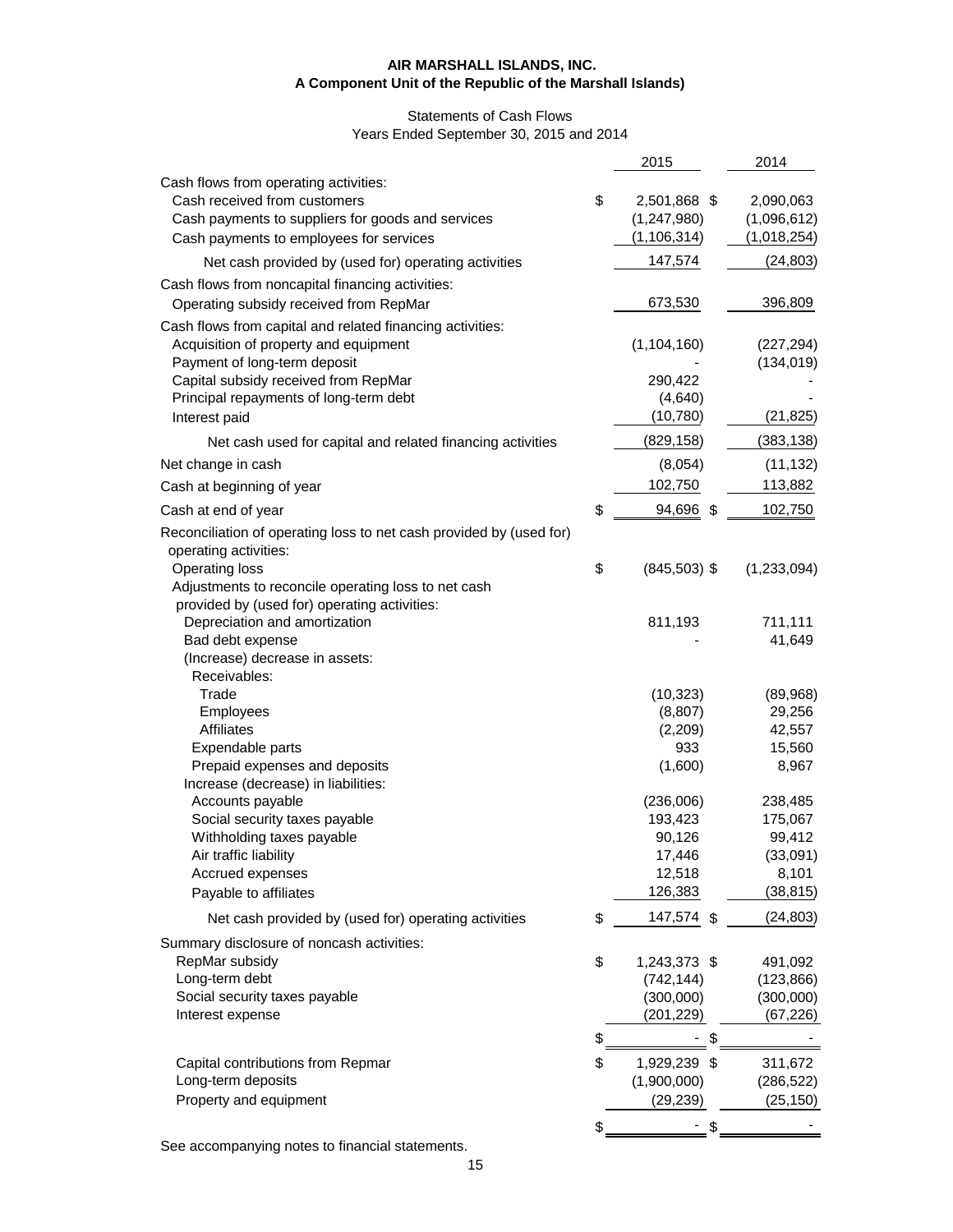Notes to Financial Statements September 30, 2015 and 2014

### (1) Organization

Air Marshall Islands, Inc. (AMI) was incorporated on October 12, 1989 to provide regular scheduled domestic and international passenger, charter and cargo service within and from the Marshall Islands. As of September 30, 2014, AMI operated a fleet of a single Dornier Do228 aircraft and a single de Havilland Canada Dash 8 (DHC-8) Series 100 aircraft. During AMI's initial operating year, the Government of the Republic of Marshall Islands (RepMar) contributed equity capital (including amounts resulting from the merger with Airline of the Marshall Islands, Inc.) amounting to \$1,284,722. AMI is governed by a seven-member Board of Directors appointed by the Cabinet of RepMar.

AMI's financial statements are incorporated into the financial statements of RepMar as a component unit.

# (2) Summary of Significant Accounting Policies

The accounting policies of AMI conform to accounting principles generally accepted in the United States of America, as applicable to governmental entities, specifically proprietary funds.

GASB Statement No. 34, *Basic Financial Statements - and Management's Discussion and Analysis - for State and Local Governments*, which was subsequently amended by Statement No. 37, *Basic Financial Statements - and Management's Discussion and Analysis - for State and Local Governments: Omnibus*, and modified by Statement No. 38, *Certain Financial Statement Note Disclosures*, establish financial reporting standards for governmental entities which require that management's discussion and analysis of the financial activities be included with the basic financial statements and notes and modifies certain other financial statement disclosure requirements.

To conform to the requirements of GASB 34, equity is presented in the following net position categories:

- Net investment in capital assets; capital assets, net of accumulated depreciation and related debt, plus construction or improvement of those assets.
- Unrestricted; net position that is not subject to externally imposed stipulations. Unrestricted net position may be designated for specific purposes by action of management or the Board of Directors or may otherwise be limited by contractual agreements with outside parties.

### Basis of Accounting

Proprietary funds are accounted for on a flow of economic resources measurement focus. With this measurement focus, all assets, deferred outflows of resources, liabilities, and deferred inflows of resources associated with the operation of the fund are included in the statements of net position. Proprietary fund operating statements present increases and decreases in net position. The accrual basis of accounting is utilized by proprietary funds. Under this method, revenues are recorded when earned and expenses are recorded at the time liabilities are incurred.

### Cash

Custodial credit risk is the risk that in the event of a bank failure, AMI's deposits may not be returned to it. Such deposits are not covered by depository insurance and are either uncollateralized or collateralized with securities held by the pledging financial institution or held by the pledging financial institution but not in the depositor-government's name. AMI does not have a deposit policy for custodial credit risk.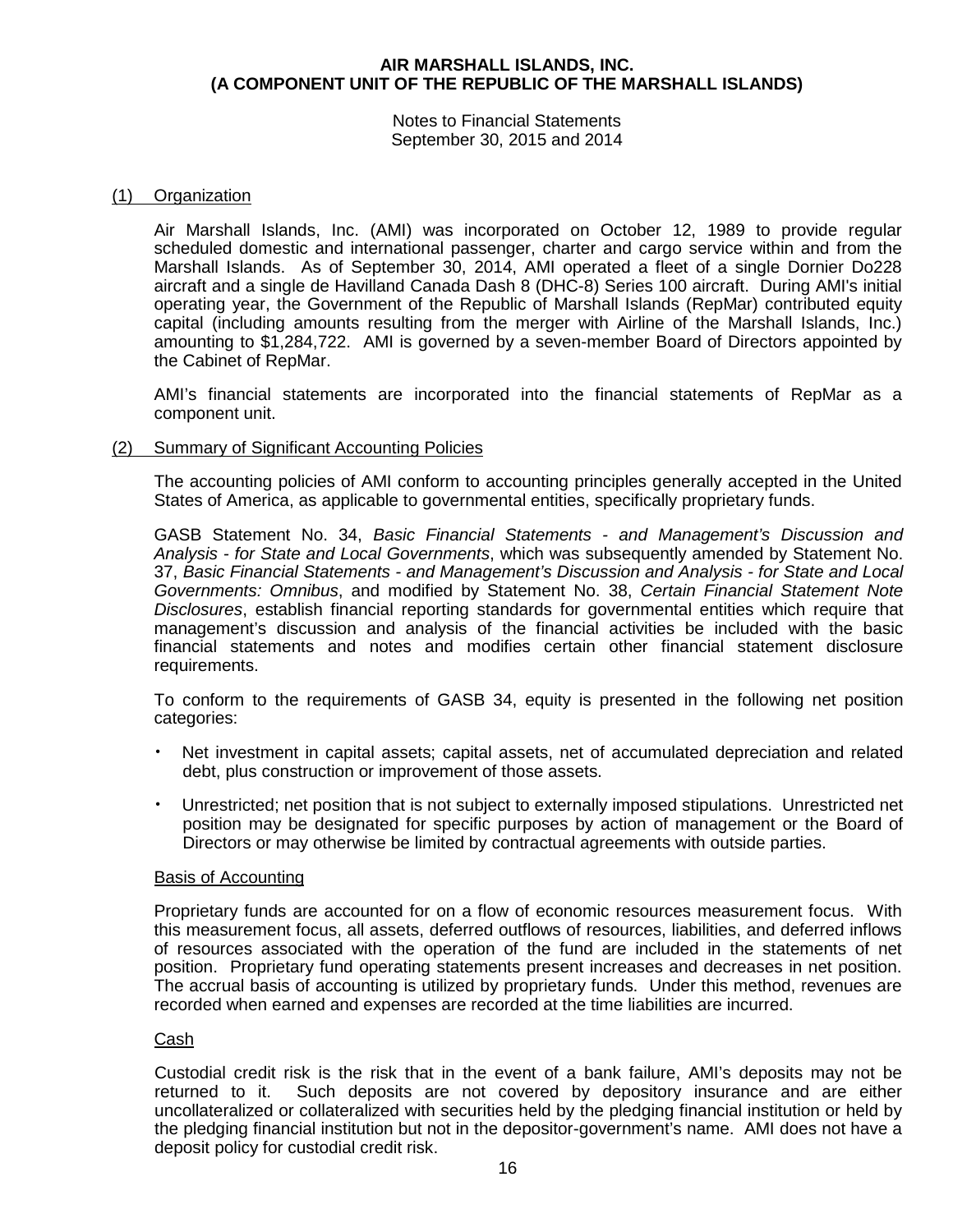Notes to Financial Statements September 30, 2015 and 2014

### (2) Summary of Significant Accounting Policies, Continued

### Cash, Continued

For purposes of the statements of net position and cash flows, cash is defined as cash on hand and cash held in demand and savings accounts. As of September 30, 2015 and 2014, the carrying amounts of cash were \$94,696 and \$102,750, respectively, and the corresponding bank balances were \$123,892 and \$124,848, respectively. As of September 30, 2015 and 2014, bank balances in the amount of \$110,972 and \$112,175, respectively, were maintained in a financial institution subject to Federal Deposit Insurance Corporation (FDIC) insurance with the remainder maintained in non-FDIC insured financial institutions. Accordingly, these deposits are exposed to custodial credit risk. AMI does not require collateralization of its cash deposits; therefore, deposit levels in excess of FDIC insurance coverage are uncollateralized.

### Receivables

Receivables from providing passenger, charter and cargo services are based on contracted prices, which are both interest free and uncollateralized and are primarily due from government agencies, businesses and individuals located within the Republic of the Marshall Islands. The allowance for doubtful receivables is stated at an amount which management believes will be adequate to absorb possible losses on receivables that may become uncollectible based on evaluations of the collectability of these receivables and prior collection experience. The allowance is established through a provision for losses on receivables charged to expense.

#### Expendable Parts

Flight equipment expendable parts are carried at the lower of average cost or net realizable value. An allowance for obsolescence is provided for flight equipment expendable parts to allocate the costs of these assets, less estimated residual value, over the useful lives of the related aircraft and engines.

#### Property and Equipment

Flight equipment and other property with a cost that equals or exceeds \$2,500 are capitalized, as well as major additions, betterments and renewals. Such assets are stated at cost. Aircraft maintenance and repairs are charged to operations as they are incurred. Depreciation of property and equipment and amortization of leasehold equipment are calculated on the straight-line method based on the estimated useful lives of the respective assets.

The estimated useful lives of these assets are as follows:

| <b>Building improvements</b><br>Aircraft and improvements               |                     | Estimated<br><b>Useful Lives</b>                                                     |
|-------------------------------------------------------------------------|---------------------|--------------------------------------------------------------------------------------|
| Office furniture and equipment<br>Plant and equipment<br>Motor vehicles | Rotable spare parts | 20 years<br>$10 - 15$ years<br>$5 - 10$ years<br>$5 - 7$ years<br>5 years<br>3 years |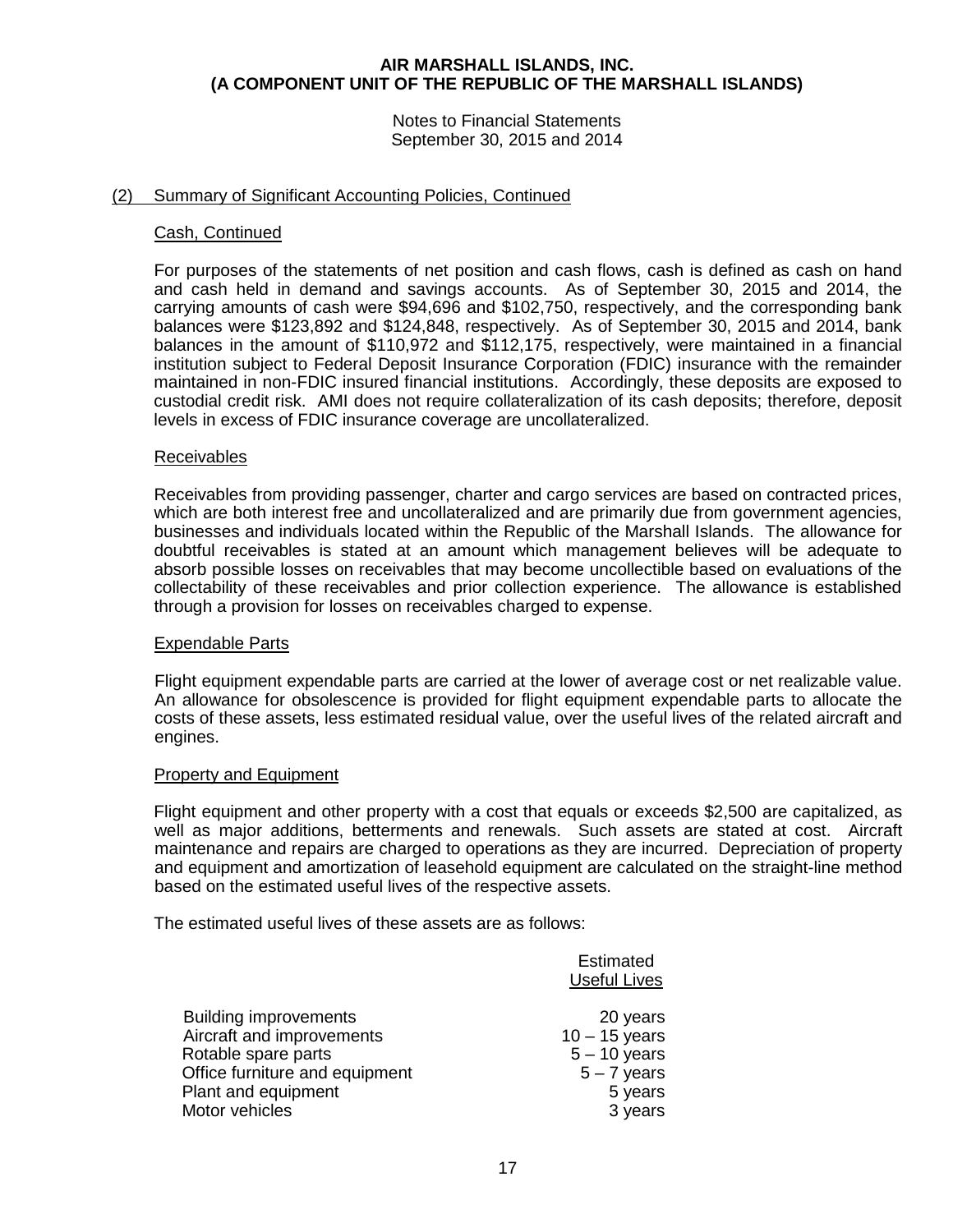Notes to Financial Statements September 30, 2015 and 2014

### (2) Summary of Significant Accounting Policies, Continued

### Property and Equipment, Continued

Modifications that significantly enhance the operating performance and/or extend the useful lives of property and equipment are capitalized and amortized over the remaining life of the asset. Costs associated with aircraft modifications that enhance the usefulness of the aircraft are capitalized and depreciated over the estimated remaining useful life of the aircraft or modification, whichever is lower.

### Deferred Outflows of Resources

In addition to assets, the statement of net position will sometimes report a separate section for deferred outflows of resources. This separate financial statement element, deferred outflows of resources represents a consumption of net position that applies to a future period and so will not be recognized as an outflow of resources (deduction of net position) until then. AMI has no items that qualify for reporting in this category.

#### Compensated Absences

Vested or accumulated vacation leave is recorded as an expense and liability as the benefits accrue to employees. No liability is recorded for non-vesting accumulating rights to receive sick pay benefits. As of September 30, 2015 and 2014, the accumulated vacation leave liability amounted to \$47,392 and \$51,670, respectively, and is included within the statements of net position as accrued expenses.

#### Deferred Inflows of Resources

In addition to liabilities, the statement of net position will sometimes report a separate section for deferred inflows of resources. This separate financial statement element, deferred inflows of resources represents an acquisition of net position that applies to a future period and so will not be recognized as an inflow of resources (additions to net position) until then. AMI has no items that qualify for reporting in this category.

#### Revenue Recognition

AMI considers passenger and related charter and cargo revenues, and costs directly related to such revenues to be operating revenues and expenses. Revenues and expenses related to financing and other activities are reflected as non-operating.

Passenger revenue is recognized either when the transportation is provided or when unused tickets expire. The value of passenger tickets for future travel is included as air traffic liability. Charter and cargo revenues are recognized when the transportation is provided. Other components of other operating revenue are recognized as revenue when the related goods and services are provided.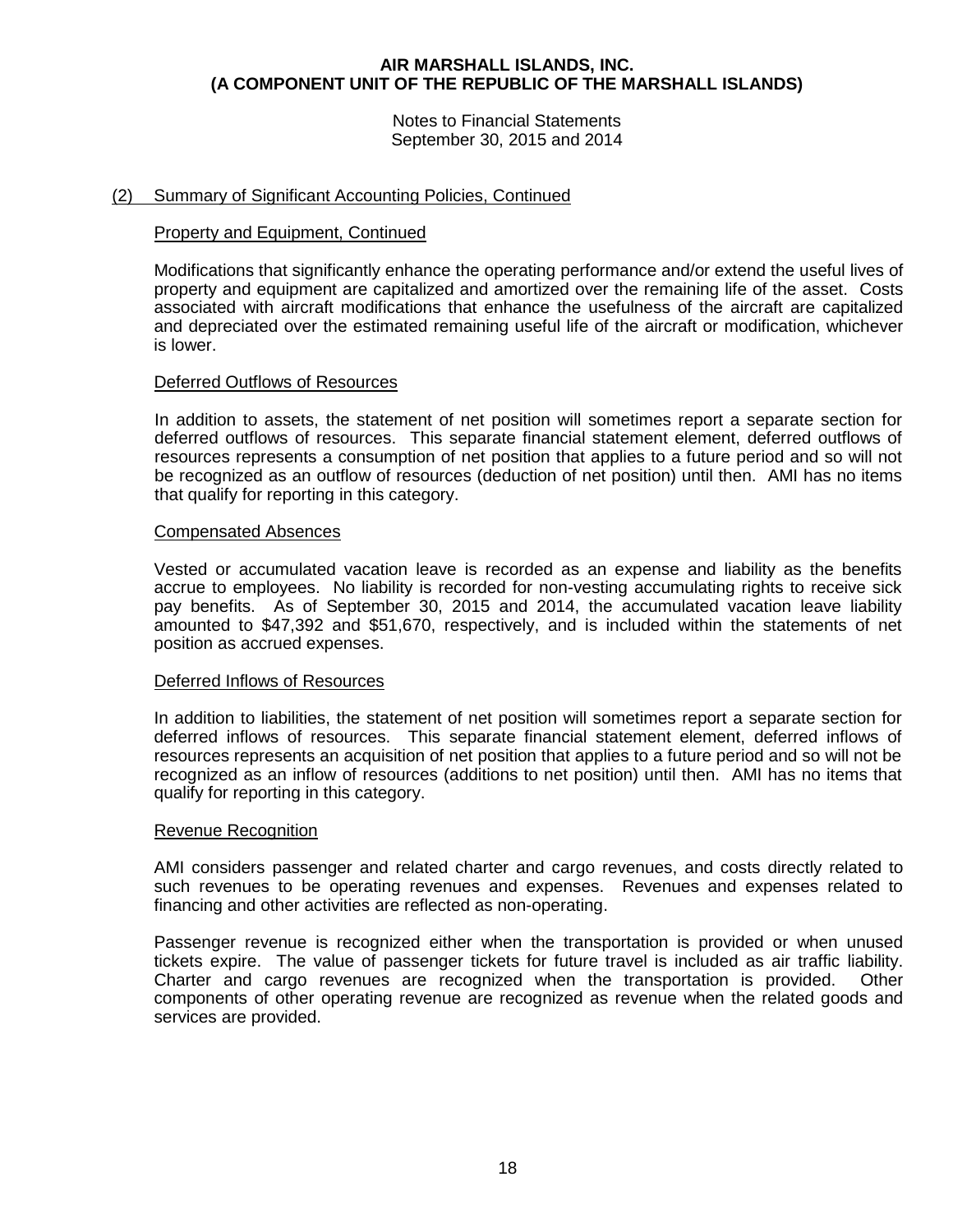Notes to Financial Statements September 30, 2015 and 2014

# (2) Summary of Significant Accounting Policies, Continued

### Taxes

Corporate profits are not subject to income tax in the Republic of the Marshall Islands. The Government of the Republic of the Marshall Islands imposes a gross revenue tax of 3% on revenues. Pursuant to the Income Tax Act of 1989, as amended, revenue from domestic flights and operations of any government-owned corporation providing air transportation services are exempt from gross revenue tax. Accordingly, AMI is exempt from this tax relating to gross revenue.

# **Estimates**

The preparation of financial statements in conformity with accounting principles generally accepted in the United States of America requires management to make estimates and assumptions that affect the reported amounts of assets, deferred outflows of resources, liabilities, and deferred inflows of resources and disclosure of contingent assets and liabilities at the date of the financial statements and the reported amounts of revenues and expenses during the reporting period. Actual results could differ from those estimates.

### New Accounting Standards

During the year ended September 30, 2015, AMI implemented the following pronouncements:

- GASB S*tatement* No. 68, *Accounting and Financial Reporting for Pensions,* and GASB Statement No. 71, *Pension Transition for Contributions Made Subsequent to the Measurement Date - an amendment of GASB Statement No. 68*, which revise and establish new financial reporting requirements for most governments that provide their employees with pension benefits. The implementation of these statements did not have a material effect on the accompanying financial statements.
- GASB Statement No. 69, *Government Combinations and Disposals of Government Operations*, which improves accounting and financial reporting for state and local governments' combinations and disposals of government operations. combinations include mergers, acquisitions, and transfers of operations. A disposal of government operations can occur through a transfer to another government or a sale. The implementation of this statement did not have a material effect on the accompanying financial statements.

In February 2015, GASB issued Statement No. 72, *Fair Value Measurement and Application*, which addresses accounting and financial reporting issues related to fair value measurements and requires entities to expand their fair value disclosures by determining major categories of debt and equity securities within the fair value hierarchy on the basis of the nature and risk of the investment. The provisions in Statement 72 are effective for fiscal years beginning after June 15, 2015. Management believes that the implementation of this statement only requires additional disclosures to be made about fair value measurements, the level of fair value hierarchy, and valuation techniques and will not have a material effect on the financial statements of AMI.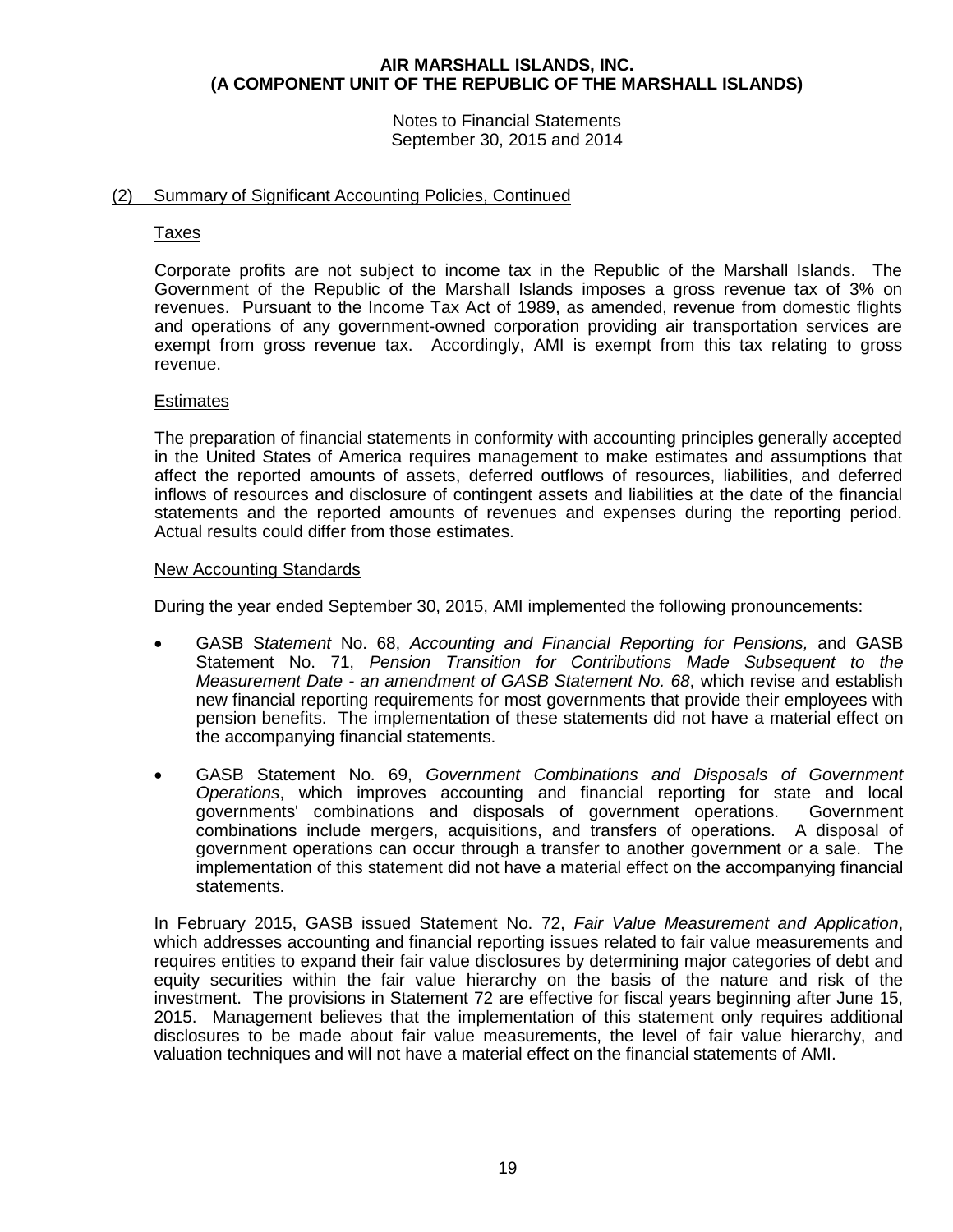Notes to Financial Statements September 30, 2015 and 2014

### (2) Summary of Significant Accounting Policies, Continued

#### New Accounting Standards, Continued

In June 2015, GASB issued Statement No. 73, *Accounting and Financial Reporting for Pensions and Related Assets That Are Not Within the Scope of GASB Statement 68, and Amendments to Certain Provisions of GASB Statements 67 and 68*, which aligns the reporting requirements for pensions and pension plans not covered in GASB Statements 67 and 68 with the reporting requirements in Statement 68. The provisions in Statement No. 73 are effective for fiscal years beginning after June 15, 2015, with the exception of the provisions that address employers and governmental nonemployer contributing entities for pensions that are not within the scope of Statement 68, which are effective for fiscal years beginning after June 15, 2016. Management does not believe that the implementation of this statement will have a material effect on the financial statements of AMI.

In June 2015, GASB issued Statement No. 74, *Financial Reporting for Postemployment Benefit Plans Other Than Pension Plans*, which replaces Statements No. 43, *Financial Reporting for Postemployment Benefit Plans Other Than Pension Plans*, as amended, and No. 57, *OPEB Measurements by Agent Employers and Agent Multiple-Employer Plans*, and addresses financial reporting requirements for governments whose employees are provided with postemployment benefits other than pensions (other postemployment benefits or OPEB). The provisions in Statement No. 74 are effective for fiscal years beginning after June 15, 2016. Management does not believe that the implementation of this statement will have a material effect on the financial statements of AMI.

In June 2015, GASB issued Statement No. 75, *Accounting and Financial Reporting for Postemployment Benefits Other Than Pensions*, which replaces the requirements of Statements No. 45, *Accounting and Financial Reporting by Employers for Postemployment Benefits Other Than Pensions*, as amended, and No. 57, *OPEB Measurements by Agent Employers and Agent Multiple-Employer Plans*, and provides guidance on reporting by governments that provide OPEB to their employees and for governments that finance OPEB for employees of other governments. The provisions in Statement No. 75 are effective for fiscal years beginning after June 15, 2017. Management does not believe that the implementation of this statement will have a material effect on the financial statements of AMI.

In June 2015, GASB issued Statement No. 76, *The Hierarchy of Generally Accepted Accounting Principles for State and Local Governments*, which eliminates two of the four categories of authoritative GAAP that exist under the existing hierarchy prescribed by Statement 55. The two categories that will remain under the new standard are (1) GASB Statements and (2) GASB technical bulletins and implementation guides in addition to AICPA guidance that the GASB clears. The provisions in Statement No. 76 are effective for fiscal years beginning after June 15, 2015. Management does not believe that the implementation of this statement will have a material effect on the financial statements of AMI.

In August 2015, GASB issued Statement No. 77, *Tax Abatement Disclosures*, which requires governments that enter into tax abatement agreements to disclose certain information about the agreements. The provisions in Statement No. 77 are effective for fiscal years beginning after December 15, 2015. Management does not believe that the implementation of this statement will have a material effect on the financial statements of AMI.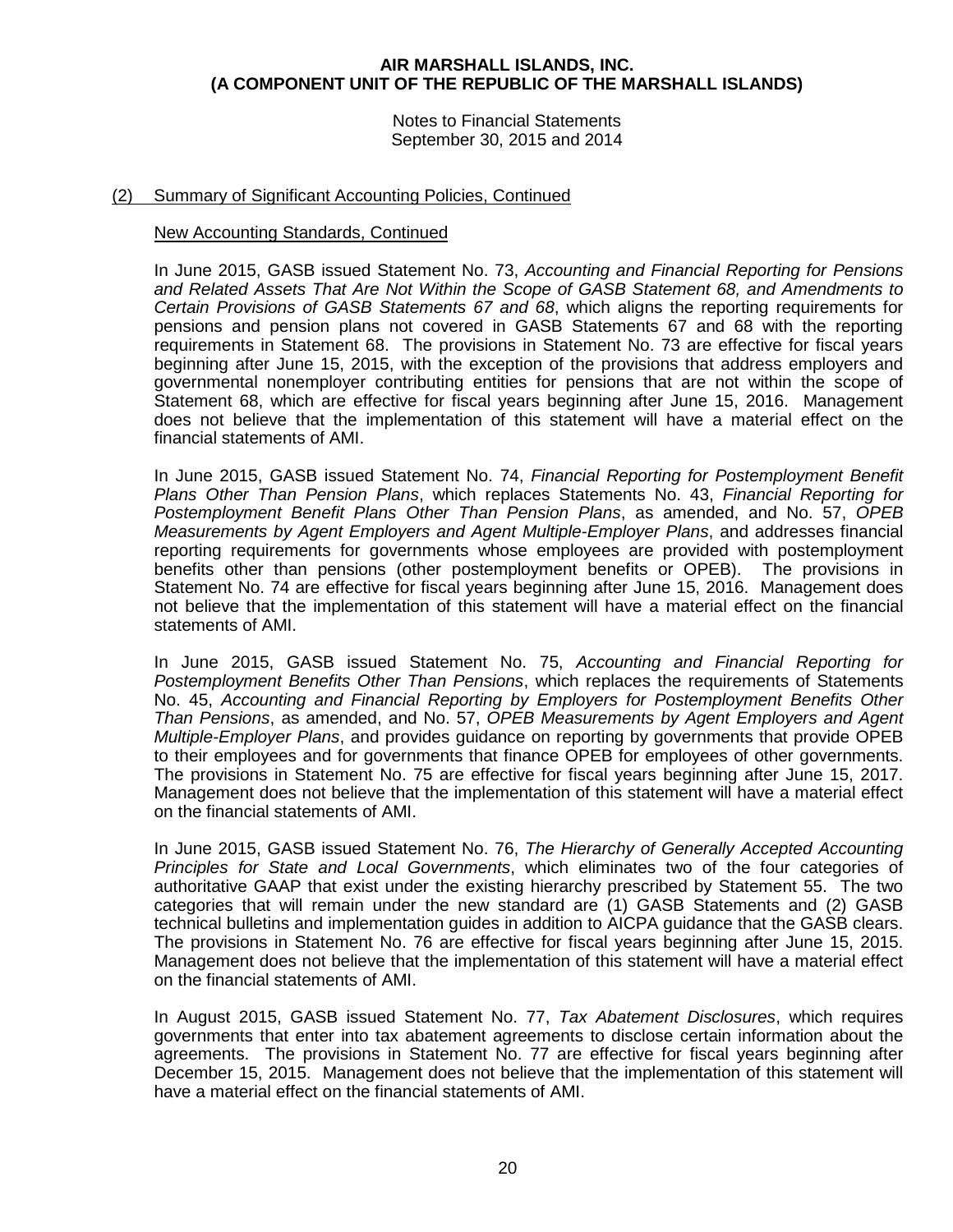Notes to Financial Statements September 30, 2015 and 2014

#### (3) Risk Management

AMI is exposed to various risks of loss related to torts; theft of, damage to, and destruction of assets; errors and omissions; injuries to employees; and natural disasters. AMI has elected to purchase commercial insurance from independent third parties for the risks of loss to which it is exposed. Settled claims from these risks have not exceeded commercial insurance coverage for the past three years.

### (4) Long-Term Deposits

A summary of other assets as of September 30, 2015 and 2014, follows:

|                                                                                      | 2015                  | 2014                 |
|--------------------------------------------------------------------------------------|-----------------------|----------------------|
| Deposit on acquisition of Dornier 228-212<br>Deposit on acquisition of rotable parts | \$2,100,000<br>74.882 | \$200,000<br>220,541 |
|                                                                                      | \$2,174,882           | \$420,541            |

### (5) Property and Equipment

Capital asset activities for the years ended September 30, 2015 and 2014, were as follows:

|                                |              | 2015          |              |               |
|--------------------------------|--------------|---------------|--------------|---------------|
|                                | October 1,   |               | Retirements/ | September 30, |
|                                | 2014         | Additions     | Transfers    | 2015          |
| Aircraft and improvements      | \$17,981,771 | \$<br>177,644 | \$           | \$18,159,415  |
| Rotable spare parts            | 5,874,659    | 339,237       |              | 6,213,896     |
| Plant and equipment            | 439,655      | 301,323       |              | 740,978       |
| Office furniture and equipment | 716,416      | 9,706         |              | 726,122       |
| Motor vehicles                 | 205,244      | 58,758        |              | 264,002       |
| <b>Building improvements</b>   | 13,314       | 4,566         |              | 17,880        |
|                                | 25,231,059   | 891,234       |              | 26,122,293    |
| Less accumulated               |              |               |              |               |
| depreciation                   |              |               |              |               |
| and amortization               | (18,752,899) | (811, 193)    |              | (19,564,092)  |
|                                | 6,478,160    | 80,041        |              | 6,558,201     |
| Construction in progress       |              | 387,824       |              | 387,824       |
|                                | \$6.478.160  | 467.865       | \$           | 6.946.0       |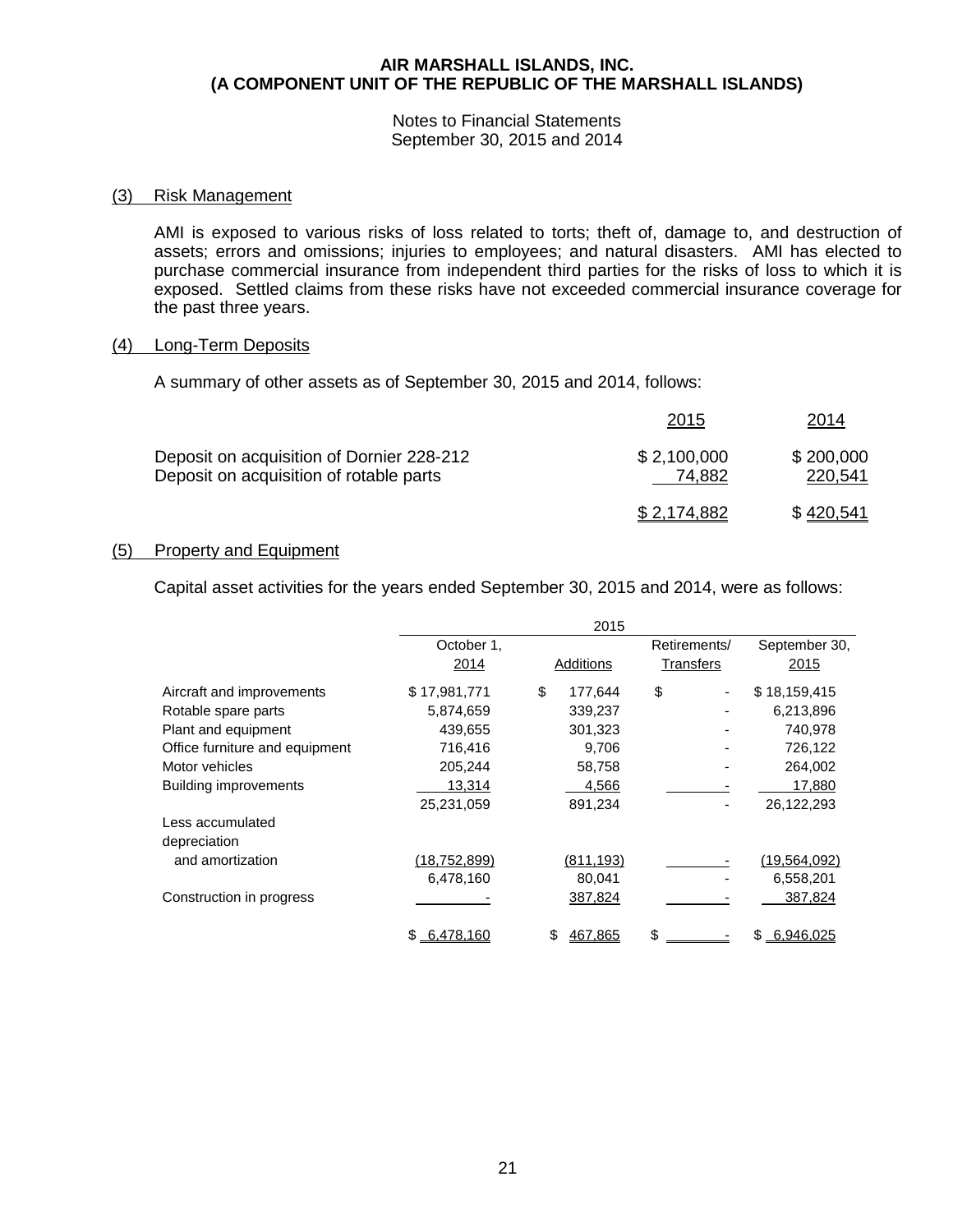Notes to Financial Statements September 30, 2015 and 2014

# (5) Property and Equipment, Continued

|                                |              | 2014            |              |                |
|--------------------------------|--------------|-----------------|--------------|----------------|
|                                | October 1,   |                 | Retirements/ | September 30,  |
|                                | 2013         | Additions       | Transfers    | 2014           |
| Aircraft and improvements      | \$17,981,771 | \$              | \$           | \$17,981,771   |
| Rotable spare parts            | 5,668,095    | 206.564         |              | 5,874,659      |
| Plant and equipment            | 439,655      |                 |              | 439,655        |
| Office furniture and equipment | 716.416      |                 |              | 716.416        |
| Motor vehicles                 | 159,364      | 45.880          |              | 205,244        |
| <b>Building improvements</b>   | 13,314       |                 |              | 13,314         |
|                                | 24,978,615   | 252.444         |              | 25,231,059     |
| Less accumulated depreciation  |              |                 |              |                |
| and amortization               | (18,041,788) | (711, 111)      |              | (18, 752, 899) |
|                                | \$ 6.936.827 | (458.667)<br>\$ | \$           | \$ 6.478.160   |

# (6) Long-Term Debt

A schedule of AMI's long-term debt as of September 30, 2015 and 2014, is as follows:

|                                                                                                                                                                                                                                        | 2015          | 2014          |
|----------------------------------------------------------------------------------------------------------------------------------------------------------------------------------------------------------------------------------------|---------------|---------------|
| payable to RMI Ports Authority<br>Note<br>(RMIPA), due on March 30, 2013, interest at<br>per annum, payable in monthly<br>8%<br>installments of \$11,560, including interest.<br>This note is uncollateralized.                        | \$<br>237,701 | \$<br>237,341 |
| payable to Marshall<br><b>Note</b><br>Islands<br>Development Bank (MIDB), due on May 30,<br>2018, interest at 6.5% per annum, payable in<br>monthly installments of \$51,100, including<br>interest. The loan is collateralized by the |               |               |
| Dash 8 aircraft.                                                                                                                                                                                                                       | 1,628,990     | 2,376,134     |
|                                                                                                                                                                                                                                        | 1,866,691     | \$2,613,475   |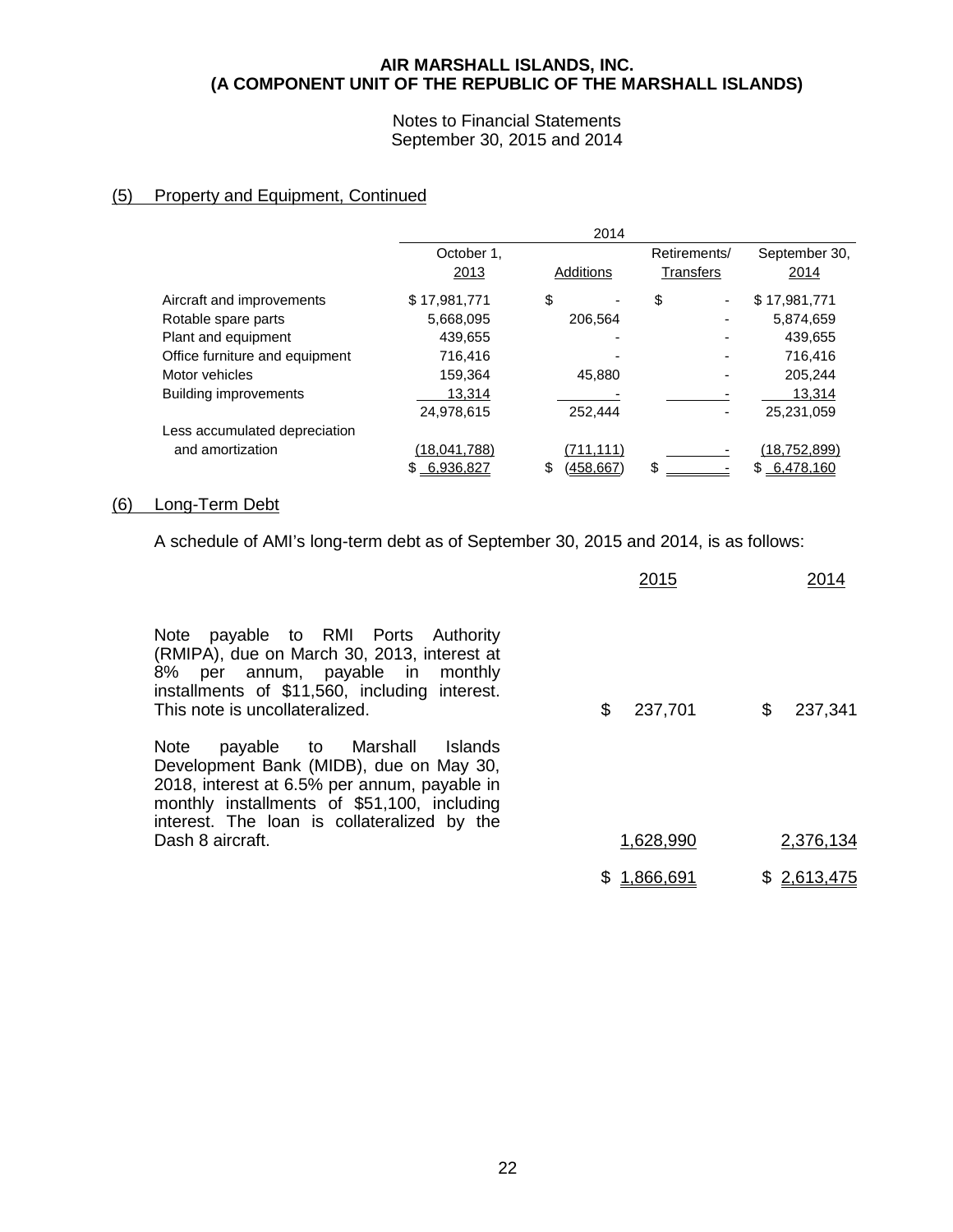Notes to Financial Statements September 30, 2015 and 2014

### (6) Long-Term Debt, Continued

Future repayment commitments are as follows:

| Year Ending<br>September 30 | Principal                     | Interest                     | Total                             |
|-----------------------------|-------------------------------|------------------------------|-----------------------------------|
| 2016<br>2017<br>2018        | 919,283<br>568,940<br>378,468 | \$233,847<br>44,213<br>8,756 | \$1,153,130<br>613,153<br>387,224 |
|                             | \$1,866,691                   | \$286,816                    | \$2,153,507                       |

Changes in long-term liabilities for the year ended September 30, 2015, were as follows:

|                | <b>Balance</b> |                               |                   | <b>Balance</b> |            |
|----------------|----------------|-------------------------------|-------------------|----------------|------------|
|                | October 1,     |                               |                   | September      | Due Within |
|                | 2014           | Additions                     | <b>Reductions</b> | 30, 2015       | One Year   |
| Notes payable: |                |                               |                   |                |            |
| <b>RMIPA</b>   | 237.341<br>S   | S<br>$\overline{\phantom{a}}$ | \$<br>360         | 237.701<br>\$  | 237,701    |
| <b>MIDB</b>    | 2,376,134      |                               | (747, 144)        | 1,628,990      | 681,582    |
|                | \$2.613.475    |                               | \$ (746.784)      | \$ 1.866.691   | 919.283    |

Changes in long-term liabilities for the year ended September 30, 2014, were as follows:

|                | <b>Balance</b> |                                |                   | <b>Balance</b> |             |
|----------------|----------------|--------------------------------|-------------------|----------------|-------------|
|                | October 1,     |                                |                   | September      | Due Within  |
|                | 2013           | Additions                      | <b>Reductions</b> | 30, 2014       | One Year    |
| Notes payable: |                |                                |                   |                |             |
| <b>RMIPA</b>   | 237,341<br>\$  | \$<br>$\overline{\phantom{a}}$ | S                 | 237.341<br>\$  | 237,341     |
| <b>MIDB</b>    | 2,500,000      |                                | (123, 866)        | 2,376,134      | 895,026     |
|                | \$2,737,341    |                                | \$(123, 866)      | \$2,613,475    | \$1,132,367 |

### (7) Related Party Transactions

AMI is a component unit of RepMar and is therefore affiliated with all RepMar-owned and affiliated entities. AMI's airline service is provided to RepMar and all RepMar-owned and affiliated entities, including the Marshall Islands Development Bank (MIDB) and the RMI Ports Authority (RMIPA). Services are extended to these entities at the same terms and conditions provided to third parties.

AMI utilizes services from certain affiliated entities at substantially the same terms and conditions as those incurred from third parties with the exception of services provided by RMIPA, a component unit of RepMar. Specifically, AMI utilizes RMIPA's airport facilities at the Amata Kabua International Airport, including landing rights, for which no fees or charges are levied by RMIPA.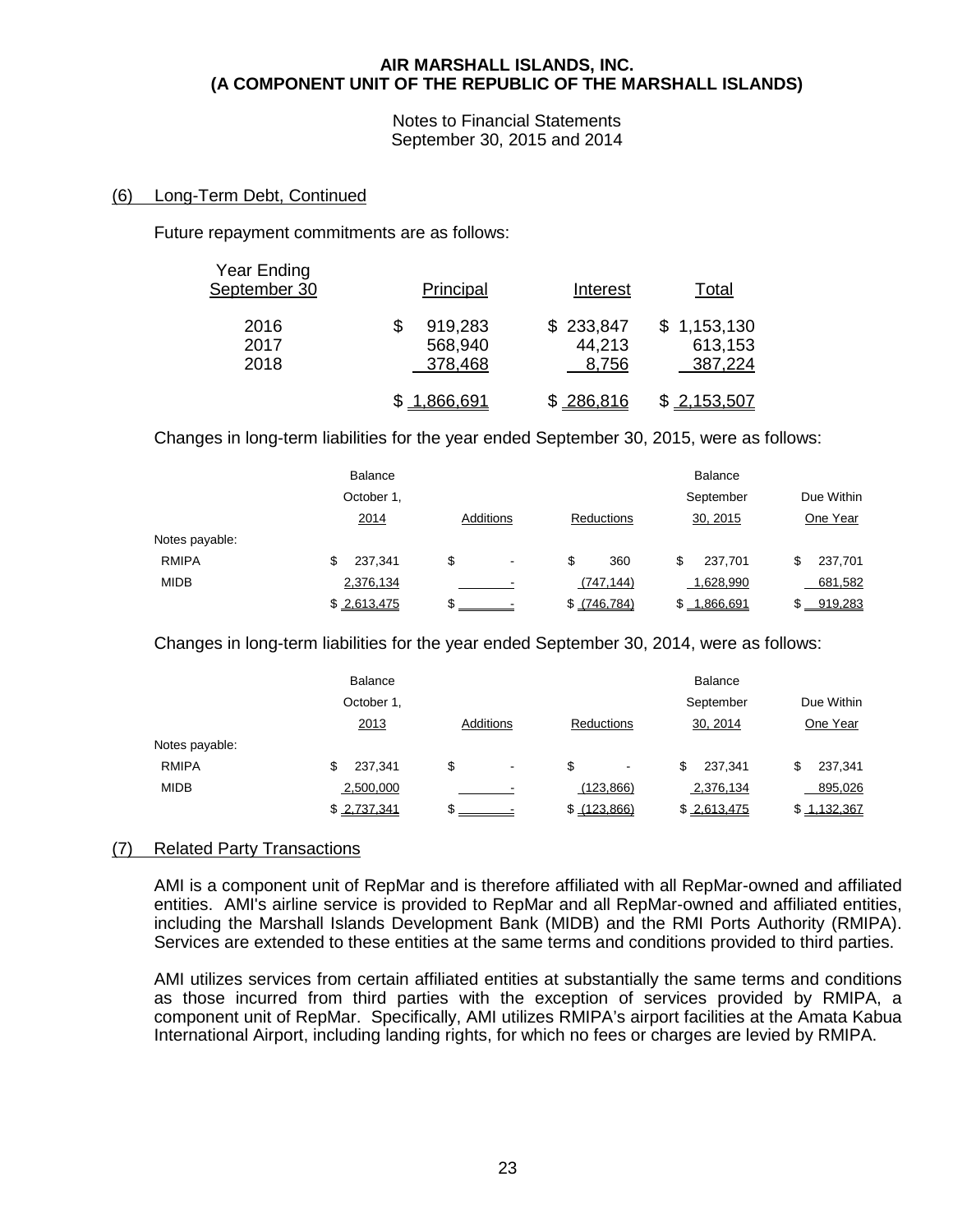Notes to Financial Statements September 30, 2015 and 2014

### (7) Related Party Transactions, Continued

During the years ended September 30, 2015 and 2014, AMI received cash operating subsidies from RepMar of \$673,530 and \$396,809, respectively, as well as non-cash operating subsidies of \$1,243,373 and \$491,092, respectively. Non-cash operating subsidies represent payments made by RepMar on behalf of AMI for debt settlement on loan payable to MIDB of \$943,373 and \$191,092, respectively, and delinquent contributions to MISSA of \$300,000 and \$300,000, respectively.

On August 19, 2014, AMI entered into a purchase agreement to acquire a used Dornier 228-212 at a purchase price of \$2,100,000. On September 2, 2014, RepMar paid \$200,000 on behalf of AMI in accordance with the purchase agreement. The remaining \$1,900,000 was paid by RepMar on behalf of AMI during the year ended September 30, 2015. In addition, RepMar provided AMI with capital subsidies of \$391,661 and \$111,672, respectively, during the years ended September 30, 2015 and 2014. Of these amounts, RepMar made payments of \$29,239 and \$111,672, respectively, to vendors on behalf of AMI.

A summary of related party transactions as and for the years ended September 30, 2015 and 2014, is as follows:

|                                                                        |                    | 2015               |                          |                        |
|------------------------------------------------------------------------|--------------------|--------------------|--------------------------|------------------------|
|                                                                        | <b>Receivables</b> | Revenues           | Payables                 | Expenses               |
| RepMar<br><b>RMIPA</b><br>Marshall Islands National Telecommunications | \$41,512           | 461,479<br>\$<br>۰ | 37.698<br>\$.<br>472.283 | 20.774<br>\$<br>36,206 |
| Authority<br>Marshalls Energy Company, Inc.                            |                    | 2.199<br>104       | 2.854<br>2.704           | 32,840<br>35,567       |
| Other                                                                  | 24,107             |                    | 3,249                    | 3,410                  |
| Less allowance for doubtful receivables                                | 65.619<br>(53,820) | 463.782<br>\$.     | \$518.788                | \$ 128,797             |

 $$ 11,799$ 

|                                                                        |                     | 2014      |                          |                            |
|------------------------------------------------------------------------|---------------------|-----------|--------------------------|----------------------------|
|                                                                        | Receivables         | Revenues  | Payables                 | Expenses                   |
| RepMar<br><b>RMIPA</b><br>Marshall Islands National Telecommunications | \$<br>46,380        | \$322,670 | 53,414<br>\$<br>319,402  | \$<br>8,107                |
| Authority<br>Marshalls Energy Company, Inc.<br>Other                   | -<br>17,030         | 8,713     | 6.419<br>11.918<br>1,252 | 31,089<br>55,468<br>15,000 |
| Less allowance for doubtful receivables                                | 63.410<br>(42, 766) | \$331,383 | \$392,405                | \$109,664                  |
|                                                                        | 20,644<br>\$.       |           |                          |                            |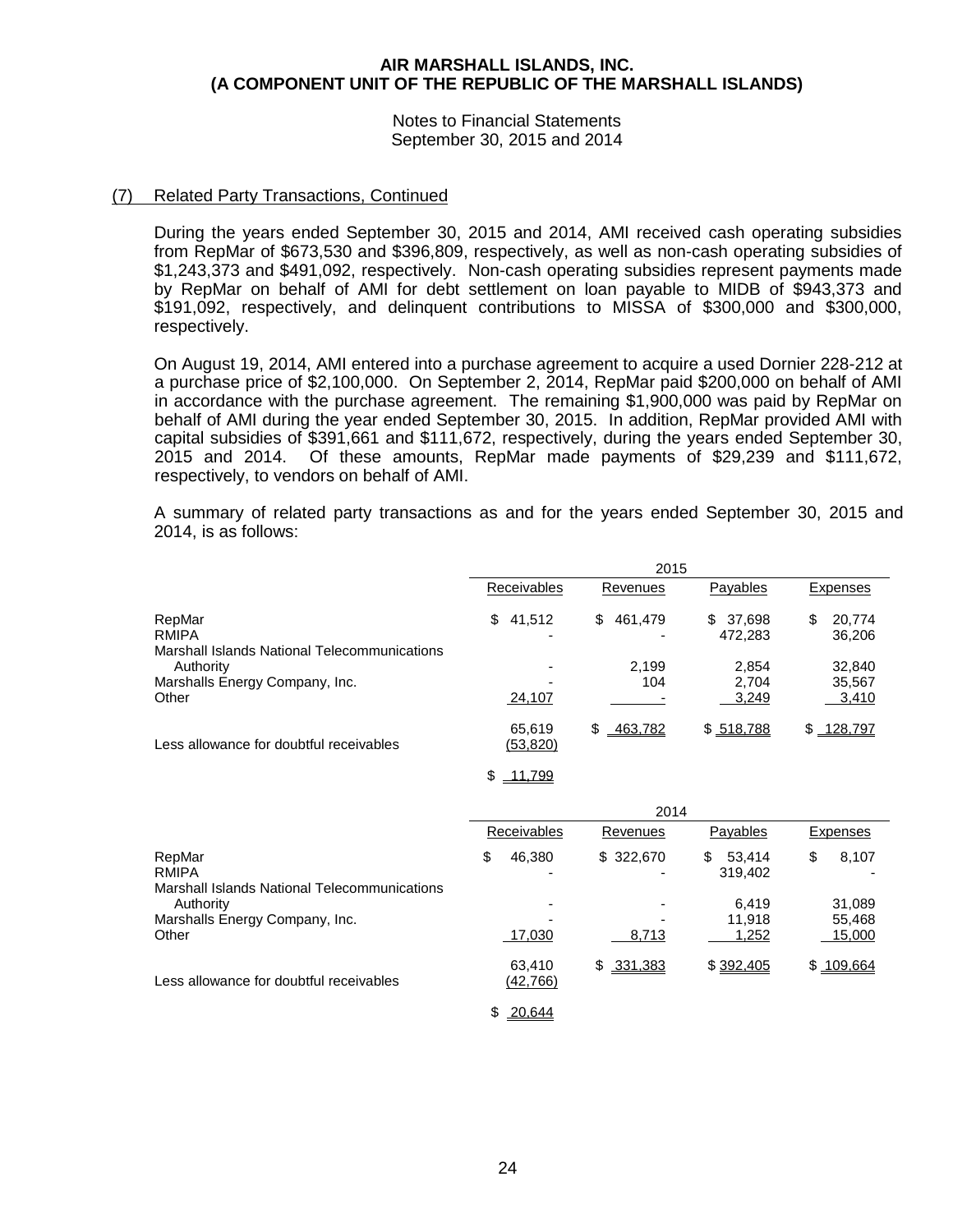Notes to Financial Statements September 30, 2015 and 2014

# (7) Related Party Transactions, Continued

A summary of advances from RepMar as of September 30, 2015 and 2014, follows:

| Advances in accordance with Cabinet Minute                                                                                                                                                   | 2015        | 2014        |
|----------------------------------------------------------------------------------------------------------------------------------------------------------------------------------------------|-------------|-------------|
| C.M. 150 (2002), no interest and due in May<br>2008.                                                                                                                                         | \$2,000,000 | \$2,000,000 |
| Transfer of note payable to bank to payable<br>to affiliate as a result of bank seizing the<br>TCD collateral belonging to MIDB, terms and<br>interest rate are currently under negotiation. | 988,574     | 988,574     |
| Funding assistance in accordance with<br>Cabinet Minute C.M. 118 (2007), no interest<br>and on reimbursable basis.                                                                           | 128,316     | 128,316     |
|                                                                                                                                                                                              | \$3,116,890 | \$3,116,890 |

At September 30, 2015 and 2014, AMI is liable for payroll taxes, totaling \$542,323 and \$452,197, respectively. Payroll taxes for 2015 and 2014 exclude related penalties and interest.

At September 30, 2015 and 2014, AMI is liable to the Marshall Islands Social Security Administration (MISSA) for certain delinquent employee and employer contributions, totaling \$1,126,541 and \$1,233,118, respectively, which includes related penalties and interest. On December 28, 2010, AMI entered into a promissory note with MISSA in the amount of \$1,059,068 associated with these delinquent contributions. The note bears interest at 12% per annum with monthly payments of \$15,000 commencing January 10, 2011. In addition, a \$50,000 payment is due on or before January 31, 2011 and another on or before April 30, 2011. On September 23, 2011, MISSA filed suit against AMI for defaulting on the above promissory note. On November 30, 2012, the High Court entered judgment against AMI in favor of MISSA for \$1,411,985, inclusive of penalties relating to delinquent contributions. During the years ended September 30, 2015 and 2014, RepMar made payments to MISSA on behalf of AMI of \$300,000 associated with this count judgment.

During the years ended September 30, 2015 and 2014, AMI purchased plant and equipment, motor vehicles and training services in the amount of \$385,263 and \$20,256, respectively, from a related party.

### (8) Commitments and Contingencies

On May 15, 2000, AMI cancelled a purchase agreement to acquire two Dornier 328 aircraft at a total cost of \$28,045,780. AMI made pre-delivery payments totaling \$2,100,000. In October 2000, AMI sued the aircraft manufacturer for repayment of the pre-delivery payments and for other claims. On August 17, 2001, a court awarded damages in favor of AMI in the amount of \$4,065,000, plus pre-judgment interest in the amount of \$115,411. On April 2, 2002, the aircraft manufacturer filed for bankruptcy protection. The ultimate outcome of collection of this judgment is uncertain. As of September 30, 2015, AMI has not been repaid the pre-delivery payments and has recorded a provision for uncollectible advances of \$2,100,000.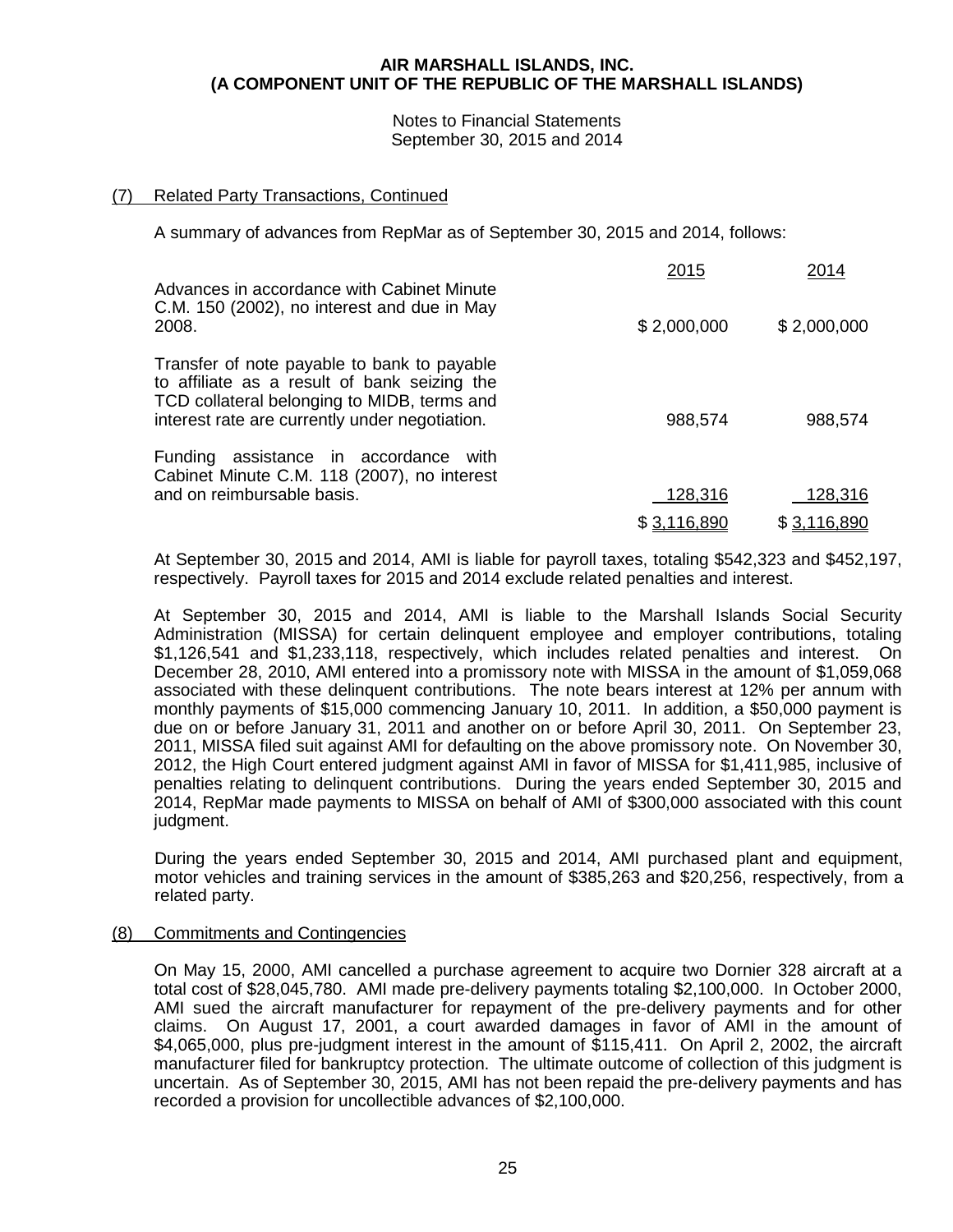Notes to Financial Statements September 30, 2015 and 2014

### (8) Commitments and Contingencies, Continued

Management does not believe that AMI is liable for certain billings approximating \$160,000 for attorney fees for services which were not authorized by AMI's Board of Directors. The billings are not recorded by AMI and the ultimate resolution of this matter is uncertain.

The accompanying financial statements have been prepared in conformity with accounting principles generally accepted in the United States of America, which contemplates the continuation of AMI as a going concern. AMI sustained operating losses during the years ended September 30, 2015 and 2014 of \$845,503 and \$1,233,094, respectively, and used a substantial amount of working capital in its operations resulting in a working capital deficiency of \$6,104,912 at September 30, 2015. Management acknowledges that it is currently dependent on RepMar for cash funding in order to maintain AMI as a going concern. Although RepMar has provided funding in the past, AMI does not have a formal agreement with RepMar to provide funds in the future. Management believes that the continuation of AMI's operations is dependent upon the future financial support of RepMar, the offering of additional common stock, and/or significant improvements in operations, to be achieved through significant reductions in operating expenses.

In view of these matters, realization of a major portion of the assets in the accompanying statement of net position at September 30, 2015, is dependent upon continued operations of AMI, which, in turn, is dependent upon AMI's ability to provide reliable service to its customers and the success of future operations. Management believes that actions presently being undertaken to revise AMI's operating requirements, including the repair and rehabilitation of its aircraft, generating cash flows through possible disposal of assets, improving flight schedules, increasing cargo and other services, and negotiating to secure electronic ticketing capability, provide the opportunity for AMI to continue as a going concern.

### (9) Subsequent Events

On December 3, 2015, the High Court entered an additional judgment in favor of MISSA against AMI for \$367,836 (inclusive of penalties, court costs and attorney's fees) for non-payment of delinquent employee and employer contributions.

On December 1, 2015, the Dornier 228-212 arrived in Majuro and commenced operations on December 10, 2015.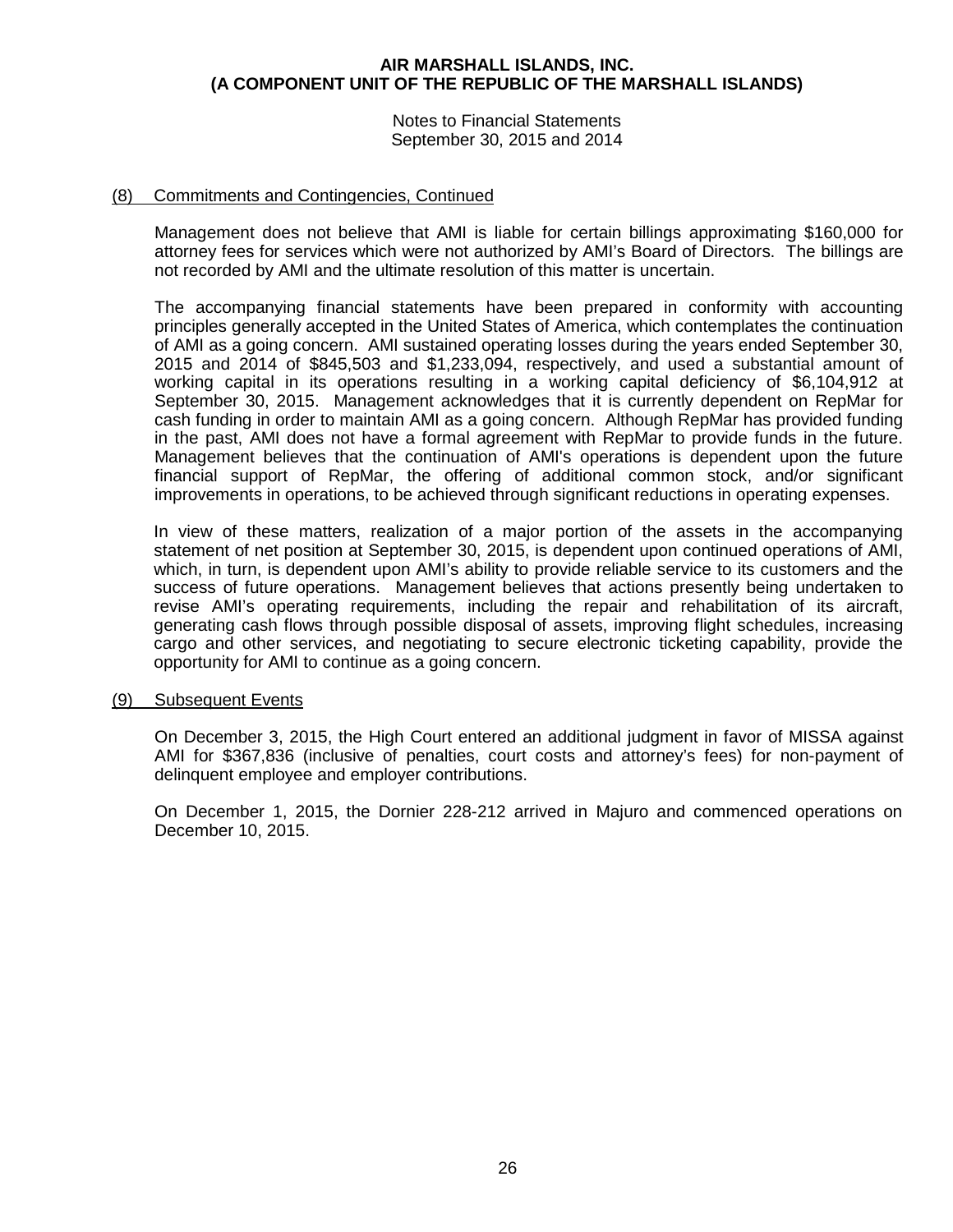

Deloitte & Touche LLP 361 South Marine Corps Drive Tamuning, GU 96913-3973 USA

Tel: (671)646-3884 Fax: (671)649-4932 www.deloitte.com

### **INDEPENDENT AUDITORS' REPORT ON INTERNAL CONTROL OVER FINANCIAL REPORTING AND ON COMPLIANCE AND OTHER MATTERS BASED ON AN AUDIT OF FINANCIAL STATEMENTS PERFORMED IN ACCORDANCE WITH** *GOVERNMENT AUDITING STANDARDS*

Chairman Board of Directors Air Marshall Islands, Inc.:

We have audited, in accordance with auditing standards generally accepted in the United States of America and the standards applicable to financial audits contained in *Government Auditing Standards* issued by the Comptroller General of the United States, the financial statements of Air Marshall Islands, Inc. (AMI), which comprise the statement of net position as of September 30, 2015, and the statements of revenues, expenses and changes in net position and of cash flows for the year then ended, and the related notes to the financial statements, and have issued our report thereon dated August 11, 2016. Our report was qualified for the inadequacy of accounting records over expendable parts and included an emphasis-of-matter paragraph regarding a going concern uncertainty.

### **Internal Control Over Financial Reporting**

In planning and performing our audit of the financial statements, we considered AMI's internal control over financial reporting (internal control) to determine the audit procedures that are appropriate in the circumstances for the purpose of expressing our opinion on the financial statements, but not for the purpose of expressing an opinion on the effectiveness of AMI's internal control. Accordingly, we do not express an opinion on the effectiveness of AMI's internal control.

A *deficiency in internal control* exists when the design or operation of a control does not allow management or employees, in the normal course of performing their assigned functions, to prevent, or detect and correct, misstatements on a timely basis. A *material weakness* is a deficiency, or a combination of deficiencies, in internal control such that there is a reasonable possibility that a material misstatement of the entity's financial statements will not be prevented, or detected and corrected on a timely basis. A *significant deficiency* is a deficiency, or a combination of deficiencies, in internal control that is less severe than a material weakness, yet important enough to merit attention by those charged with governance.

Our consideration of internal control was for the limited purpose described in the first paragraph of this section and was not designed to identify all deficiencies in internal control that might be material weaknesses or significant deficiencies and therefore, material weaknesses or significant deficiencies may exist that were not identified. We did identify certain deficiencies in internal control, described in the accompanying Schedule of Findings and Responses as items 2015-001 through 2015-004, that we consider to be material weaknesses.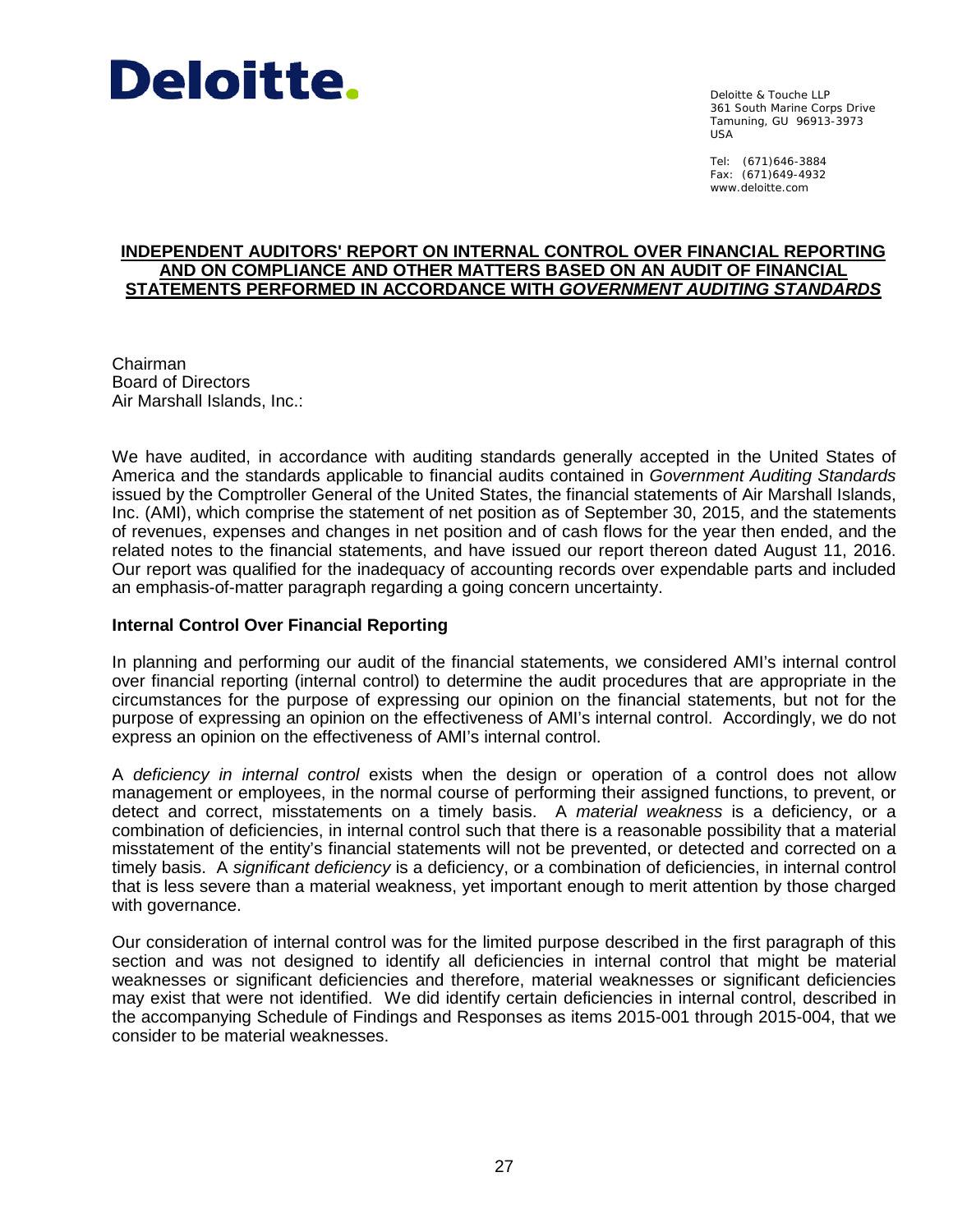# **Compliance and Other Matters**

As part of obtaining reasonable assurance about whether AMI's financial statements are free from material misstatement, we performed tests of its compliance with certain provisions of laws, regulations, contracts, and grant agreements, noncompliance with which could have a direct and material effect on the determination of financial statement amounts. However, providing an opinion on compliance with those provisions was not an objective of our audit, and accordingly, we do not express such an opinion. The results of our tests disclosed instances of noncompliance or other matters that are required to be reported under *Government Auditing Standards* and which are described in the accompanying Schedule of Findings and Responses as items 2015-005 through 2015-007.

# **AMI's Responses to Findings**

AMI's responses to the findings identified in our audit are described in the accompanying Schedule of Findings and Responses. AMI's responses were not subjected to the auditing procedures applied in the audit of the financial statements and, accordingly, we express no opinion on them.

### **Purpose of this Report**

The purpose of this report is solely to describe the scope of our testing of internal control and compliance and the result of that testing, and not to provide an opinion on the effectiveness of the AMI's internal control or on compliance. This report is an integral part of an audit performed in accordance with *Government Auditing Standards* in considering the AMI's internal control and compliance. Accordingly, this communication is not suitable for any other purpose.

 $\sqrt{a^2 + b^2}$ 

August 11, 2016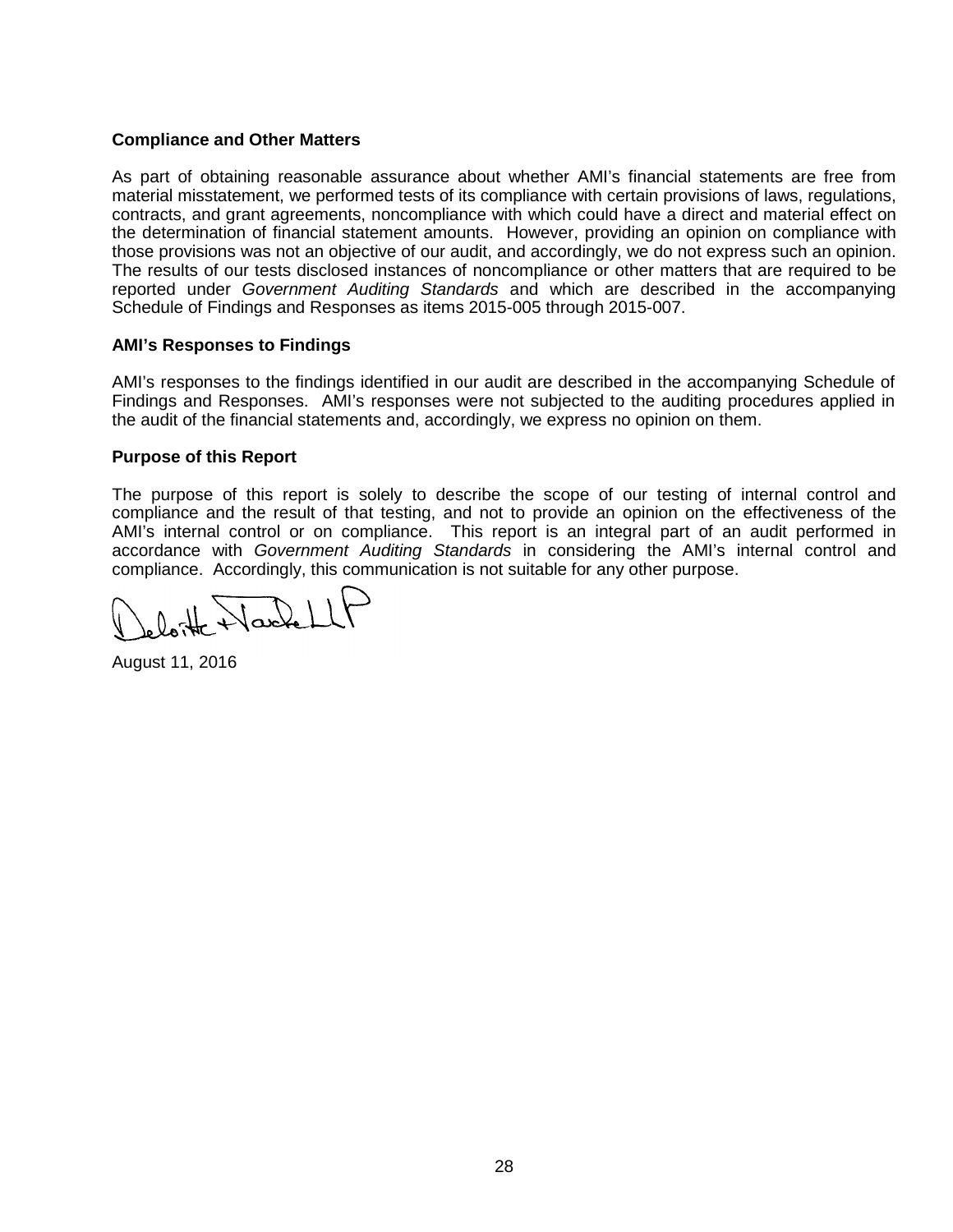Schedule of Findings and Responses Year Ended September 30, 2015

### Finding No. 2015-001

#### Reconciliation of Balances

Criteria: Balances per the general ledger (GL) should be timely reconciled with balances per subsidiary ledgers (SL).

Condition: We noted unlocated difference amounting to \$77,820 presented under reconciliation report of AP-system.

Cause: The cause of this condition is the lack of established policies and procedures pertaining to timely reconciliation of GL and SL balances, resolution of reconciling items, and independent review.

Effect: The effect of the above condition is a misstatement of account balances and errors not being timely detected.

Recommendation: We recommend that management establish policies and procedures over timely reconciliation of account balances, resolution of reconciling items, and independent reviews to minimize opportunity for unreconciled differences.

Prior Year Status: Lack of established policies and procedures pertaining to timely reconciliation of GL balances against SL balances, resolution of reconciling items, and independent reviews was reported as a finding in the audits of AMI for fiscal years 2011 through 2014.

Auditee Response and Corrective Action Plan: Management agrees with the finding as stated in the FY2015 audit, and the CFO is looking into the respective ongoing finding. The unreconciled differences have accumulated over the years and this would need time to reconcile.

The corrective action plan will be to implement a new accounting and inventory system as the current MAS90 is no longer supported by the vendor, limited usage and most of the options in the respective modules are disabled as the renewal subscriptions has not been paid for a long time and the system has been used offline.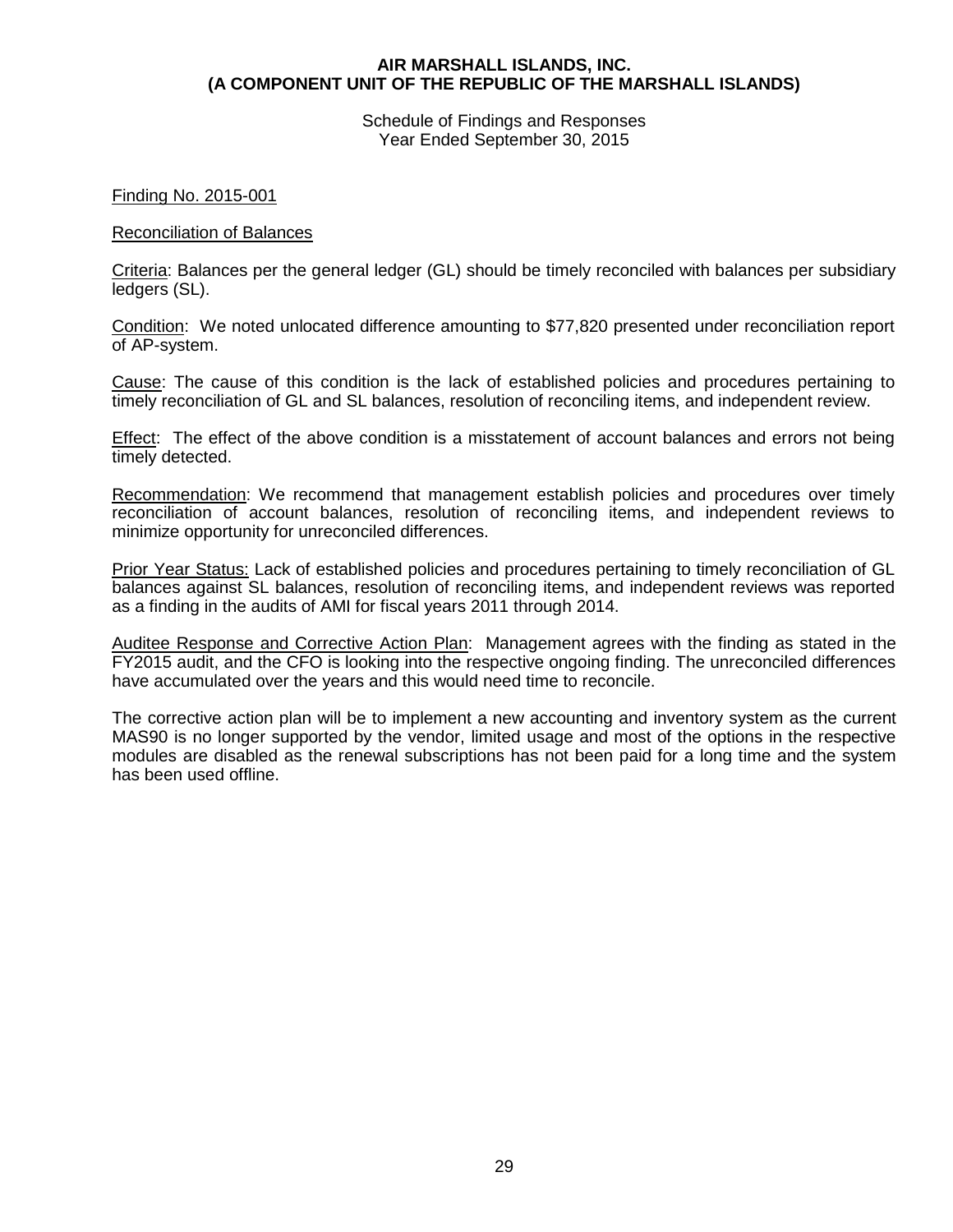Schedule of Findings and Responses, Continued Year Ended September 30, 2015

#### Finding No. 2015-002

#### Inventories

Criteria: Adequate accounting controls necessitate that inventories be appropriately recorded, monitored and valued based on the existing accounting policy. Information maintained by the accounting department and the inventory management system at the spares department should be reconciled. Furthermore, an independent review of inventory valuation report should be performed.

### Condition:

Of twelve items tested, the following exceptions were noted:

|          |           | Quantity per | Quantity per     |           |            |
|----------|-----------|--------------|------------------|-----------|------------|
|          |           | Audit at     | Valuation Report |           |            |
| Item $#$ | Part #    | 9/30/15      | at 9/30/15       | Unit Cost | Difference |
|          | 119003-01 |              |                  | \$1,050   | \$3,150    |

Furthermore, we noted the following unit cost exceptions:

|       |              |                          |           |           | Difference Over (Under) |            |
|-------|--------------|--------------------------|-----------|-----------|-------------------------|------------|
|       |              | <b>Valuation Reports</b> |           | Unit Cost |                         | Extended   |
| Item# | Part#        | Quantity                 | Unit Cost | per Audit | Unit Cost               | Amount     |
|       |              |                          |           |           |                         |            |
|       | 3103235-11   | 20                       | 826.00    | 82.60     | 743.40                  | 14,868.00  |
| 2     | RA18-4       | 75                       | 41.45     | 0.41      | 41.04                   | 3,077.66   |
| 3     | A-531000B14W |                          | 3,826.16  | 8,193.00  | (4,366.84)              | (4,366.84) |

The above items were incorrectly valued based on the latest transaction, because of a misapplication of unit cost, or because of an error in entering unit costs in the valuation report.

Cause: It appears that there is lack of a review of inventory valuation reports that resulted in erroneous movements which incorrectly updated unit costs. Furthermore, it appears that inventory management did not maintain adequate documents supporting inventory issuances.

Effect: The effect of the condition is a possible misstatement of inventory and consumable expenses and a report modification concerning expendable parts.

Recommendation: Management should adopt and implement appropriate internal control policies over recording, monitoring, and valuation of inventories.

Prior Year Status: Lack of reconciliation between accounting and inventory departments was reported as a finding in the audits of AMI for fiscal years 2006 through 2014.

Auditee Response and Corrective Action Plan: Management agrees with the finding as stated in the FY2015 audit, and the CFO is looking into the respective ongoing finding. An error was made by the stock clerk whilst entering unit costs in the valuation report and the stock clerk has been cautioned on his roles and responsibilities.

The corrective action plan will be to implement an inventory system that can be centralized where accounting department has constant access to inventory records.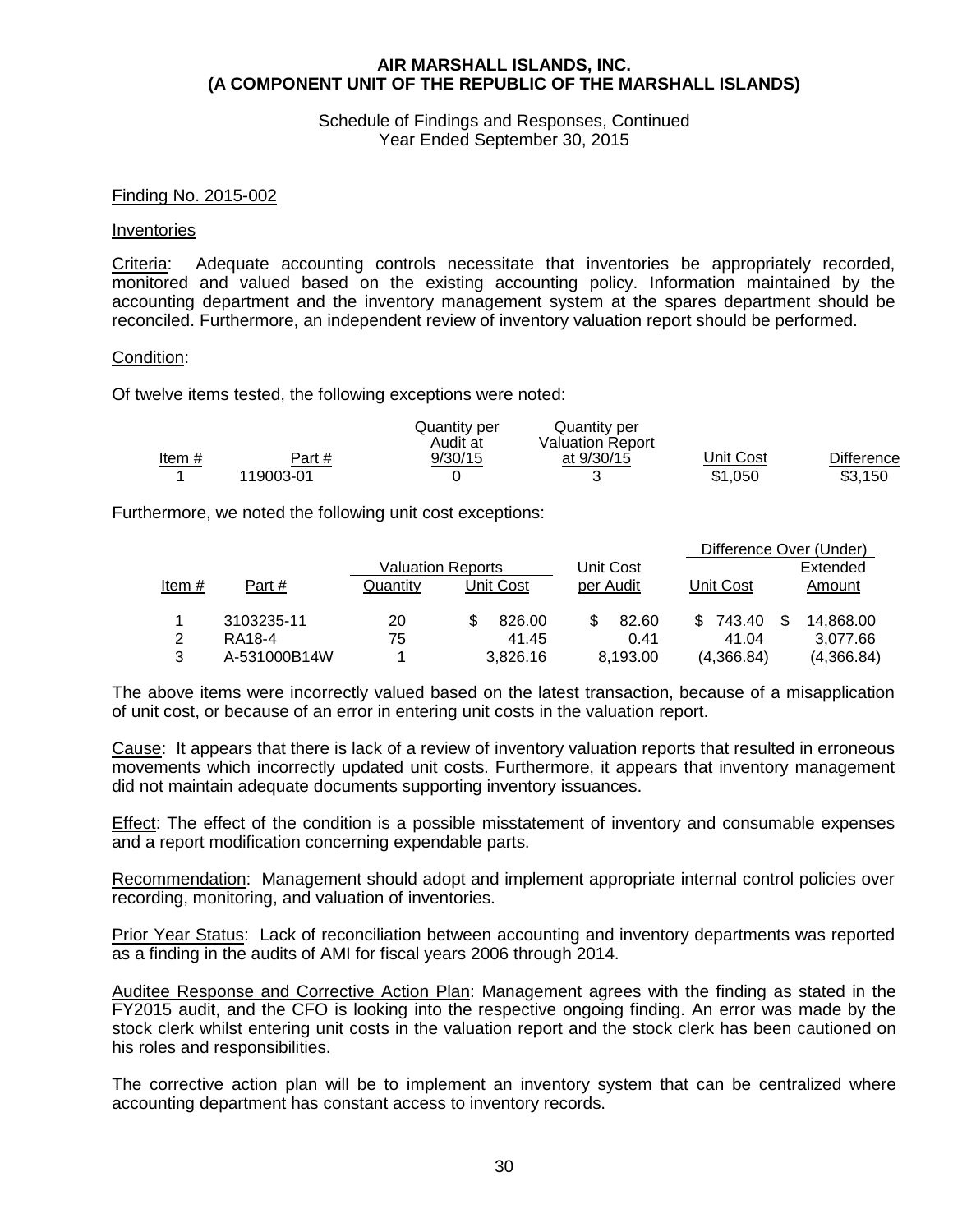Schedule of Findings and Responses, Continued Year Ended September 30, 2015

#### Finding No. 2015-003

#### **Revenue**

Criteria: Adequate accounting controls necessitate that revenues be appropriately reviewed, documented, and recorded.

#### Condition:

1. Of fifty-seven passenger tickets tested, we noted the following:

Collections for the following tickets were not timely deposited:

|               | <b>Fare Sales</b> | Payment Date/ |              | No. of Working Days |
|---------------|-------------------|---------------|--------------|---------------------|
| Ticket Number | Report            | Invoice Date  | Deposit Date | Delayed             |
| 42002531841   | \$153             | 11/06/2014    | 12/29/2014   | 35                  |
| 42002745713   | 297               | 01/16/2015    | 01/20/2015   | 2                   |
| 5500252086    | 255               | 01/21/2015    | 01/23/2015   | 2                   |
| 42002532530   | 209               | 01/06/2015    | 01/23/2015   | 13                  |
| 42002545631   | 128               | 01/27/2015    | 01/30/2015   | 3                   |
| 42002534991   | 152               | 01/13/2015    | 01/16/2015   | 3                   |
| 42002539283   | 193               | 02/05/2015    | 02/11/2015   | 4                   |
| 42002546143   | 148               | 02/03/2015    | 02/06/2015   | 3                   |
| 42002546246   | 148               | 02/10/2015    | 02/18/2015   | 6                   |
| 42002555000   | 256               | 05/13/2015    | 05/18/2015   | 3                   |
| 42002570831   | 128               | 05/19/2015    | 05/21/2015   | 2                   |
| 42002586356   | 418               | 07/08/2015    | 07/14/2015   | 4                   |
| 42002576626   | 209               | 06/23/2015    | 06/26/2015   | 3                   |
| 42002557332   | 156               | 06/13/2015    | 06/19/2015   | 5                   |
| 44000514563   | 17                | 09/16/2015    | 09/18/2015   | 2                   |
| 44000532936   | 160               | 09/24/2015    | 09/28/2015   | 2                   |
| 44000518682   | 271               | 08/21/2015    | 08/27/2015   | 4                   |

- 2. Of nine freight tickets tested, we noted the following:
	- a. Two evidenced an error in the computation of the amount charged resulting in an \$80 overstatement.
	- b. Proceeds for the following freight tickets were not timely deposited:

| Airway Bill | Airway Bill | Date       | Date       | No. of Working |
|-------------|-------------|------------|------------|----------------|
| Number      | Amount      | Collected  | Deposited  | Days Delayed   |
| 104729      | 1,080.00    | 10/21/2014 | 10/23/2014 |                |
| 105484      | 79.40       | 12/04/2014 | 12/08/2014 | 2              |
| 105870      | 117.50      | 12/29/2014 | 01/02/2015 | 2              |
| 106398      | 340.00      | 01/16/2015 | 01/23/2015 | 5              |
| 106617      | 263.00      | 02/02/2015 | 02/05/2015 | 3              |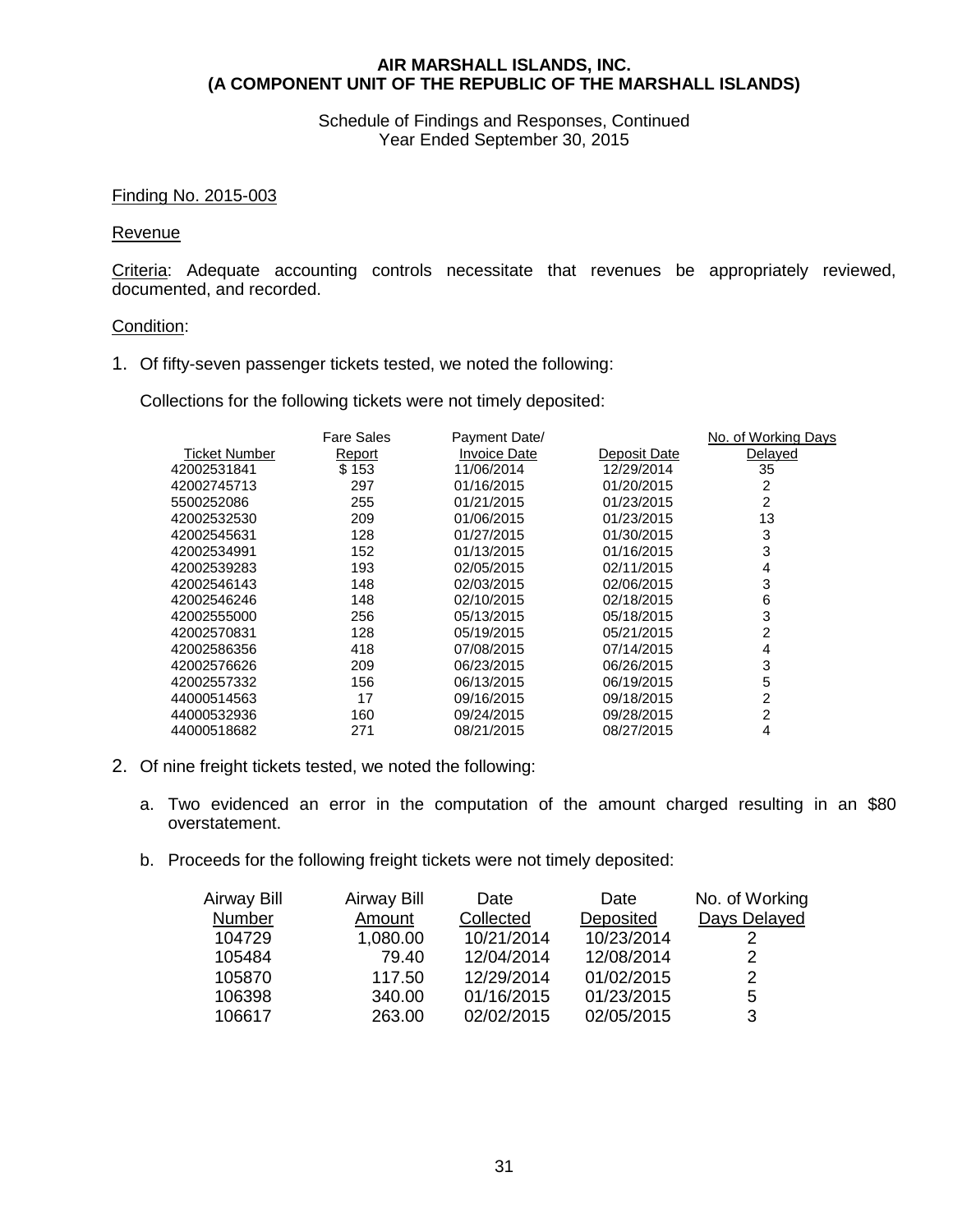Schedule of Findings and Responses, Continued Year Ended September 30, 2015

### Finding No. 2015-003, Continued

#### Revenue, Continued

- 3. Of six excess baggage tickets tested, we noted the following:
	- a. Five cash sale tickets were not timely deposited.

|                      |          |                | Date       | No. of Working |
|----------------------|----------|----------------|------------|----------------|
| <b>Ticket Number</b> | Amount   | Date Collected | Deposited  | Days Delayed   |
| 34402                | \$132.00 | 10/21/2014     | 10/23/2014 |                |
| 35108                | 234.30   | 12/04/2014     | 12/08/2014 | 4              |
| 37035                | 331.20   | 09/19/2015     | 09/22/2015 | 2              |
| 34957                | 1,987.70 | 01/03/2015     | 01/06/2015 | 2              |
| 35532                | 214.80   | 06/23/2015     | 06/29/2015 | 4              |
|                      |          |                |            |                |

- 4. Of 23 charter flights tested, we noted the following:
	- a. The following collections were not timely deposited:

|                       |            |                | Date       | No. of Working |
|-----------------------|------------|----------------|------------|----------------|
| <b>Receipt Number</b> | Amount     | Date Collected | Deposited  | Days Delayed   |
| 93730                 | \$9,300.00 | 11/14/2014     | 11/18/2014 |                |
| 94843                 | 9.760.00   | 05/12/2015     | 05/14/2015 |                |

- b. One flight request form revealed an error in the computation of the amount charged resulting in a \$450 overstatement.
- c. Nine flight request forms revealed errors and inconsistencies in block time computations resulting in a \$10,270 net overstatement.

Cause: The above condition appears to be due to control policies that do not allow for monitoring and filing of documents, independent review of reports, and inadequate coordination and communication between personnel.

Effect: The above condition may result in misstatements and may adversely impact financial information.

Recommendation: Management should adopt and strengthen control policies over management coordination, independent review of reports, timely deposits of collections, and proper filing, reconciliation, and maintenance of documents.

Prior Year Status: Recommendation concerning control policies and procedures over monitoring and filing of documents, independent review of reports to provide accurate financial information, and coordination and communication among departments was reported as a finding in the audits of AMI for fiscal years 2013 and 2014.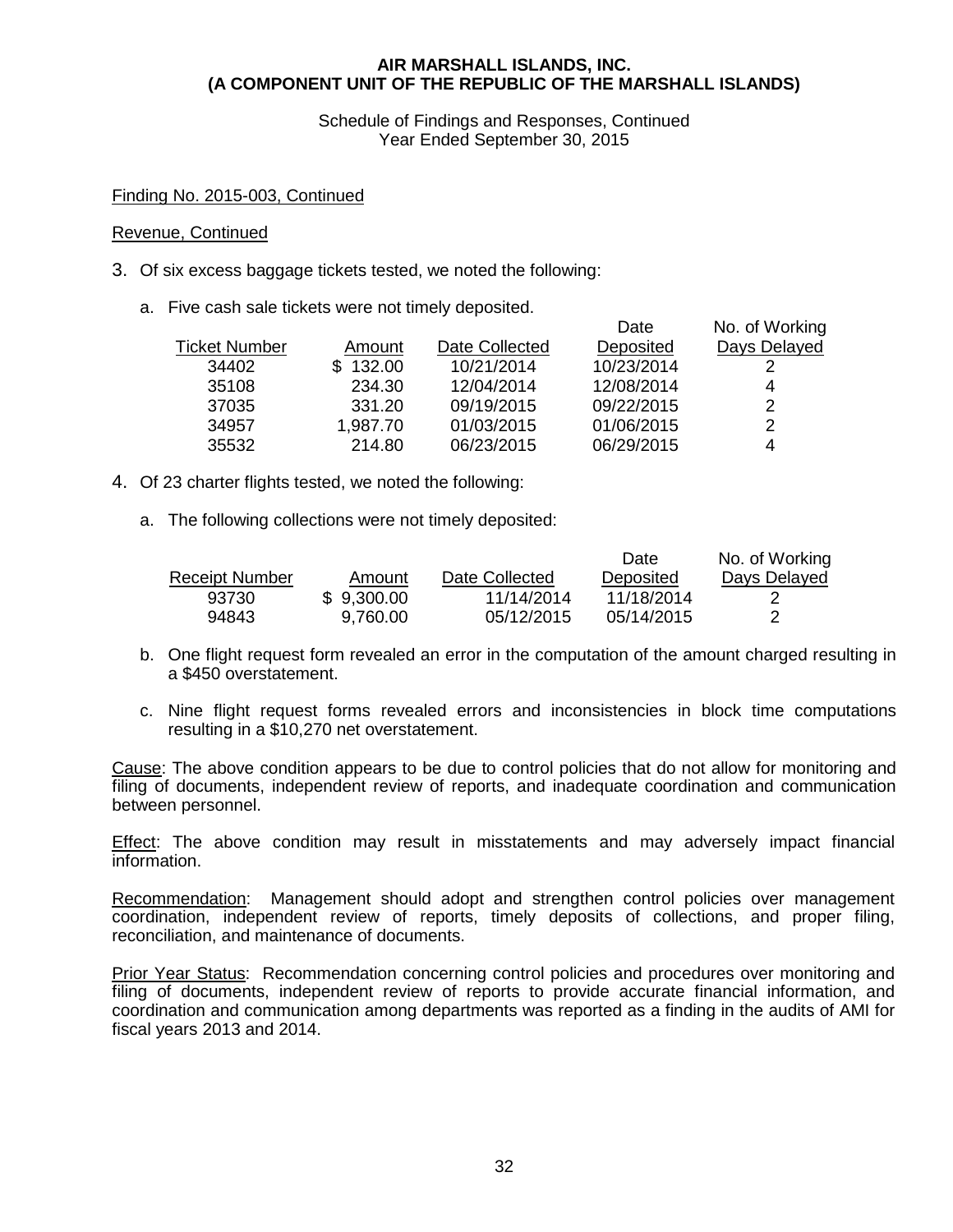Schedule of Findings and Responses, Continued Year Ended September 30, 2015

#### Finding No. 2015-003, Continued

#### Revenue, Continued

Auditee Response and Corrective Action Plan: Management agrees with the finding as stated in the FY2015 audit, and the CFO is looking into the respective ongoing finding. Timely deposit is an issue faced by AMI as tickets are sold at Downtown Office, Airport Office and Outer Islands, sales of Outer Islands are an issue since trips to respective islands are once a week which does cause delay in deposits. The errors and inconsistencies in block time computations will be closely looked into.

The corrective action plan for the block time, CFO to verify the computations with the Sales, Reservation & Route Manager and for timely deposit no easy solution can be implemented at this time.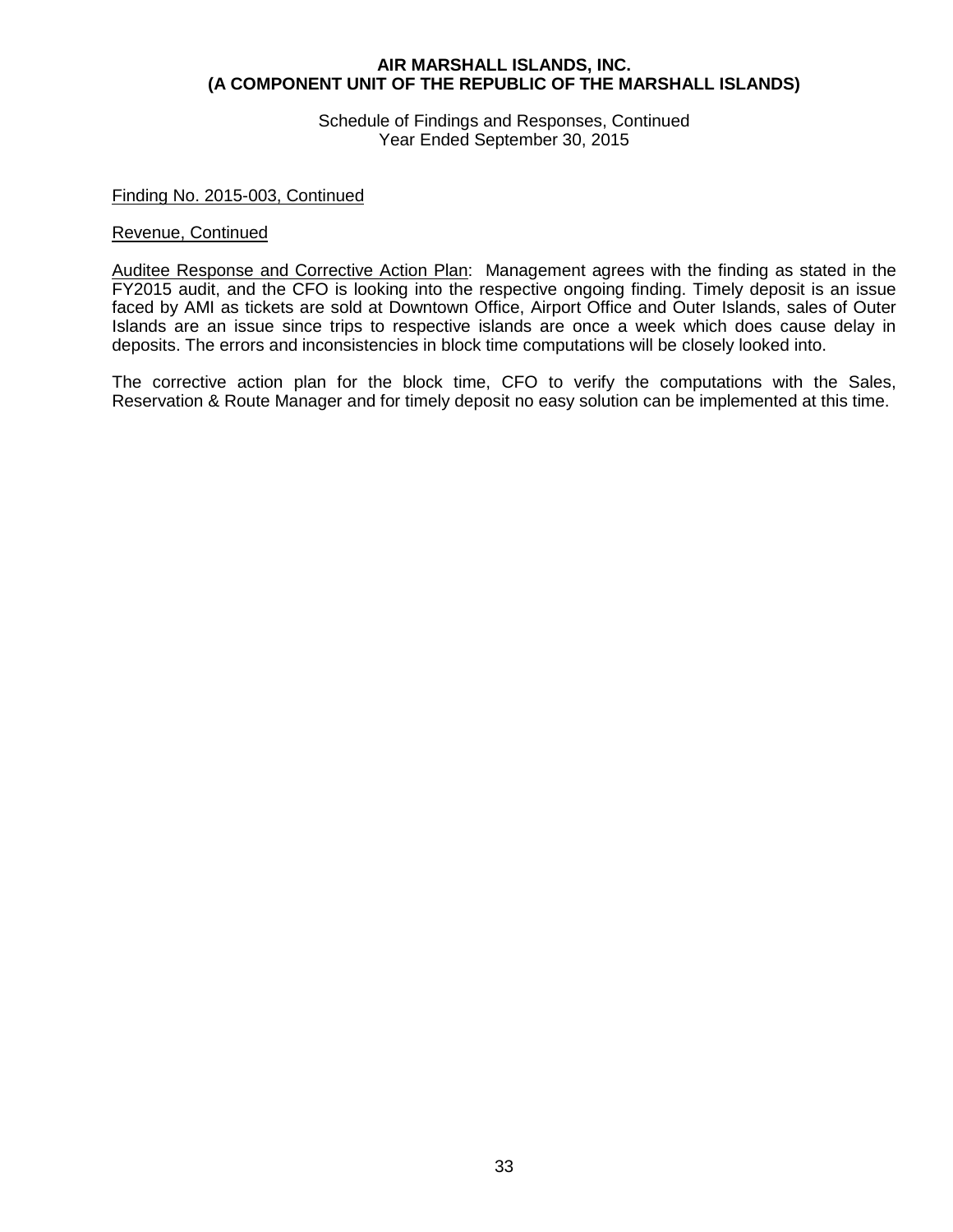Schedule of Findings and Responses, Continued Year Ended September 30, 2015

#### Finding No. 2015-004

#### Purchase of Dornier 228-212

Criteria: Asset appraisals or valuations should be performed in the determination of the appropriateness of capital asset acquisition.

Condition: An independent asset appraisal or valuation associated with the purchase of the Dornier 228-212 at a cost of \$2,100,000 did not appear to occur.

Cause: The cause of the above condition is the lack of an apparent independent asset appraisal or valuation associated with the purchase of the Dornier 228-212.

Effect: The effect of the above condition is potential noncompliance with RepMar procurement laws and regulations.

Recommendation: We recommend that management consider an independent appraisal or valuation performed of the Dornier 228-212 in order to ascertain the appropriateness of the aircraft's purchase price.

Prior Year Status: Recommendation concerning management to have an independent appraisal or valuation performed of the Dornier 228-212 in order to ascertain the appropriateness of the aircraft's purchase price was reported as a finding in the audit of AMI for fiscal year 2014.

Auditee Response and Corrective Action Plan: Management's response to FY2014 audit report stated that the decision to purchase the aircraft came from the government so management kindly refers this to the board of directors, the chairman and the cabinet.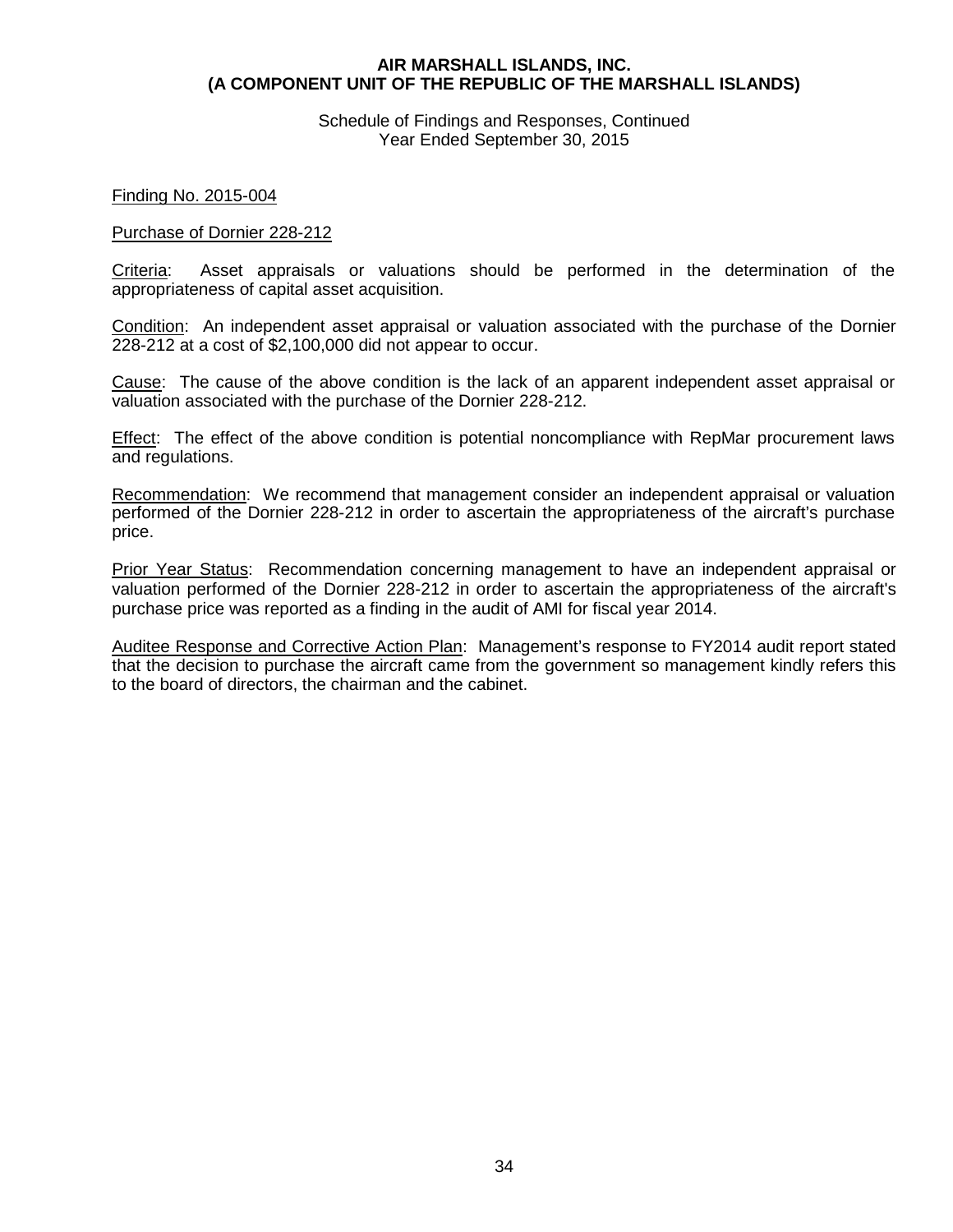Schedule of Findings and Responses, Continued Year Ended September 30, 2015

#### Finding No. 2015-005

#### Local Noncompliance

Criteria: 48 MIRC Chapter 1, Income Tax Act of 1989, Section 105, states that the employer shall once every four (4) weeks or thirteen times per year, pay taxes withheld under Section 104 under Chapter 1. The employer shall, along with the taxes, within two (2) weeks following the preceding four (4) week period make a full, true and correct return showing all wages and salaries paid by the employer to the employees during the preceding four (4) week period and showing the tax due and withheld thereon as provided in Section 104 of the Chapter.

Condition: AMI filed and paid income taxes withheld for the year ended September 30, 2015 in a manner inconsistent with the criteria. Specifically, withholding taxes in the amount of \$108,107 for the year ended September 30, 2015 were not timely remitted. In addition, income taxes withheld in the amount of \$452,197 for PPE 1/20/09 through 9/24/14 have not been paid.

Cause: The cause of the above condition is the lack of policies and procedures to monitor timely filing of returns and payment of withheld income taxes.

Effect: The effect of the above condition is noncompliance with RepMar Income Tax Act of 1989, as amended.

Recommendation: We recommend that management establish policies and procedures to comply with the RepMar Income Tax Act of 1989, as amended.

Prior Year Status: Recommendation concerning management establish policies and procedures to comply with the RepMar Income Tax Act of 1989, as amended, was reported as a finding in the audit of AMI for fiscal year 2014.

Auditee Response and Corrective Action Plan: Management's response to FY2014 audit report stated management does agree with the finding and indicates that AMI and Division of Revenue and Taxation have entered into an agreement and AMI is complying with the agreed.

The corrective action plan is to ensure that AMI files the withholding taxes as per RepMar Income Tax Act of 1989 and the payroll supervisor has been reminded on the required.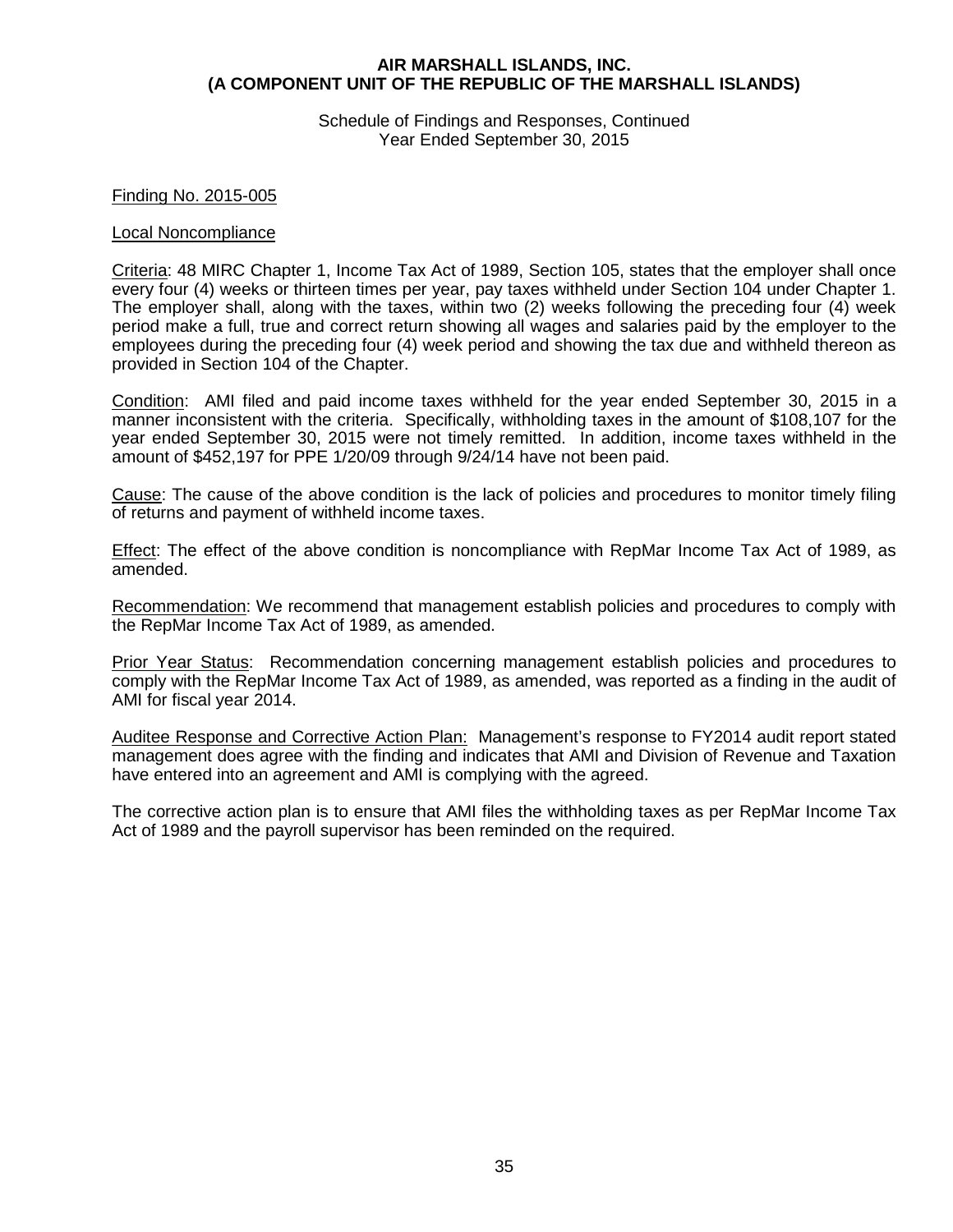Schedule of Findings and Responses, Continued Year Ended September 30, 2015

#### Finding No. 2015-006

#### Local Noncompliance

Criteria: Sections 131 and 215 of the RepMar Social Security Act of 1990 and the Social Security Health Fund Act of 1991, respectively, state that no later than the tenth day after the end of each quarter, every employer shall submit to the Social Security Administrator a report of the wages and salaries paid by the employer, and the contributions due from the employer, under Sections 129 and 130, 213 and 214, respectively, and pay into the Fund the contributions due.

Condition: AMI filed and paid social security contributions for the year ended September 30, 2015 in a manner inconsistent with the criteria. Specifically, employee and employer contributions for the year ended September 30, 2015 were not timely remitted and/or paid as follows:

| Quarter<br>Ended | Date<br><u>Filed</u> | Tax<br><u>Due</u> | <b>Penalties</b><br><b>Interest Due</b> | Amount<br><b>Paid</b> | Amount<br>Unpaid |
|------------------|----------------------|-------------------|-----------------------------------------|-----------------------|------------------|
| 9/30/2014        | 10/27/2014           | 43,132<br>S       | 3,811<br>\$.                            | \$36,500              | 10,443<br>S      |
| 12/31/2014       | 1/21/2015            | 42,090            | 3,688                                   | -                     | 45,778           |
| 3/31/2015        | 4/9/2015             | 41,916            | 2,462                                   | ٠                     | 44,378           |
| 6/30/15          | 9/1/2015             | 41,916            | 1,206                                   | ٠                     | 43,122           |
| 9/30/2015        | 10/13/2015           | 48,142            |                                         |                       | 48,142           |
|                  |                      | \$217,196         | \$11,167                                | \$36,500              | \$191,863        |

Cause: The cause of the above condition is the lack of policies and procedures to monitor timely filing of returns and payment of social security taxes.

Effect: The effect of the above condition is noncompliance with the Social Security Act of 1990 and the Social Security Health Fund Act of 1991.

Recommendation: We recommend that management comply with the Social Security Act of 1990 and the Social Security Health Fund Act of 1991.

Auditee Response and Corrective Action Plan: Management agrees with the finding as stated in the FY2015 audit and indicate that AMI and MISSA have entered into an agreement and AMI is complying with the agreed.

The corrective action plan is to ensure that AMI files social security contributions as per RepMar Social Security Act of 1990 and the payroll supervisor has been reminded on the required.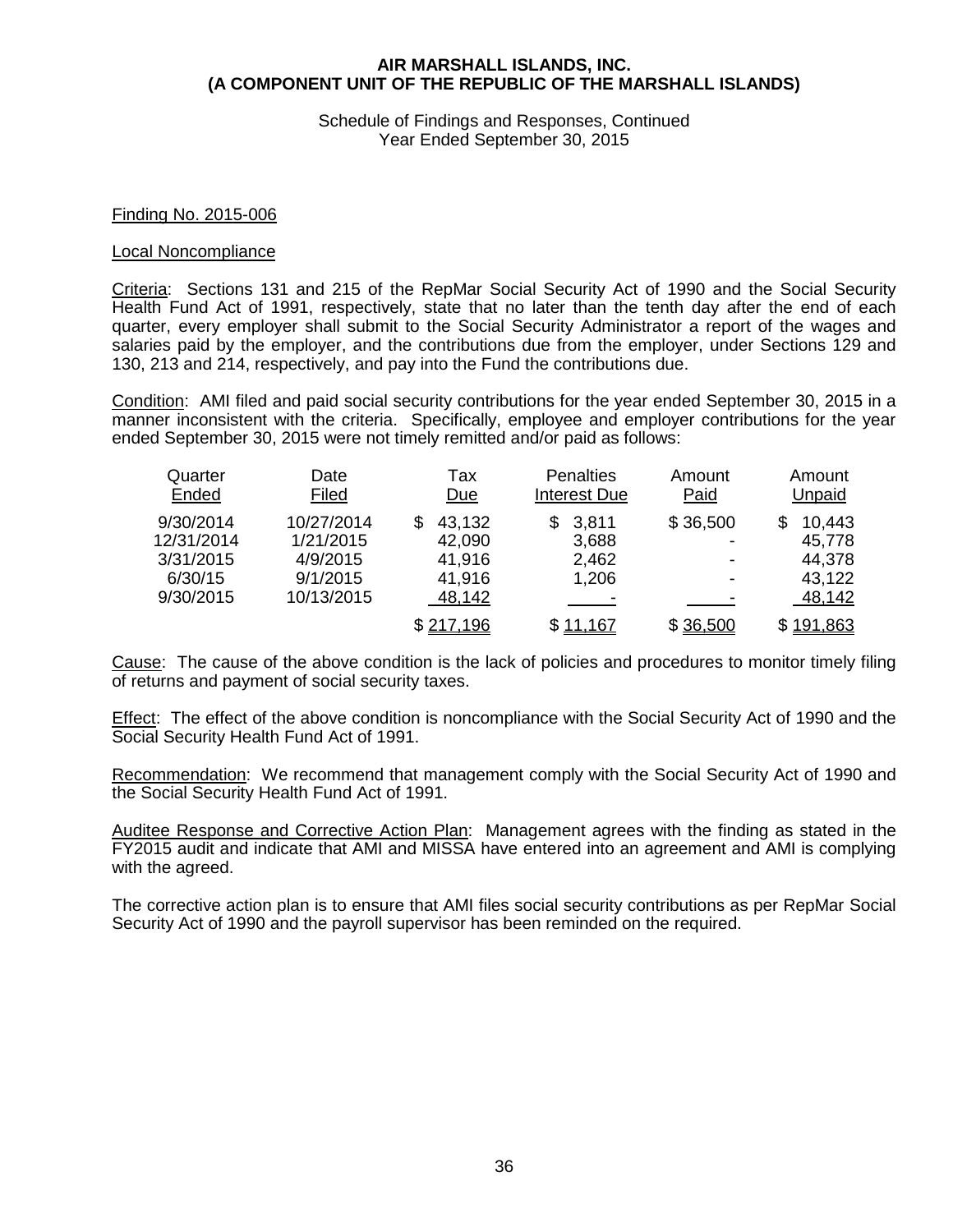Schedule of Findings and Responses, Continued Year Ended September 30, 2015

### Finding No. 2015-7

### Local Noncompliance

Criteria: RepMar's Procurement Code states the following:

- (a) Section 124 unless otherwise authorized by law, all Government contracts shall be awarded by competitive sealed bidding.
- (b) Section 127 procurement of goods and services not exceeding \$25,000 may be made in accordance with small purchase procedures promulgated by RepMar's Policy Office. Small purchase procedures are those relatively simple and informal methods for securing services, supplies, or other property that do not cost more than \$25,000. RepMar's Ministry of Finance has previously declared that if small purchase procedures are used, price or rate quotations shall be obtained from an adequate number of qualified sources.
- (c) Section 128 a contract may be awarded for supply, service, or construction item without completion when it is determined in writing that there is only one source for the required supply, service, or construction item.

Condition: AMI does not have a formal procurement policy requiring documentation indicating the history of procurement to be maintained on file. For the following items, supporting documentation was inadequate to evidence the procurement process:

| Check $\#$ / Wire $\#$ | Date     | Amount |
|------------------------|----------|--------|
| 053849/053506          | 01/31/15 | 3,600  |
| 054337/054199          | 08/26/15 | 2.214  |
| 054337/054199          | 10/06/15 | 4.539  |

In addition, the following exceptions were noted:

- (a) No price quotations or ticket cost comparison related to airline tickets (check # 053181) for two passengers from Majuro to Nepal amounting to \$20,558.
- (b) Competitive sealed bidding was not performed in relation to contracts awarded to a related party (check #s 053216 and 053665) amounting to \$292,789 and \$29,088, respectively.

Cause: The cause of the above condition is the lack of adequate internal control policies and procedures requiring documentation of procurement procedures to support compliance with RepMar's Procurement Code.

Effect: The effect of the above condition is noncompliance with RepMar's Procurement Code.

Recommendation: We recommend that management establish adequate internal control policies and procedures to conform with RepMar's Procurement Code.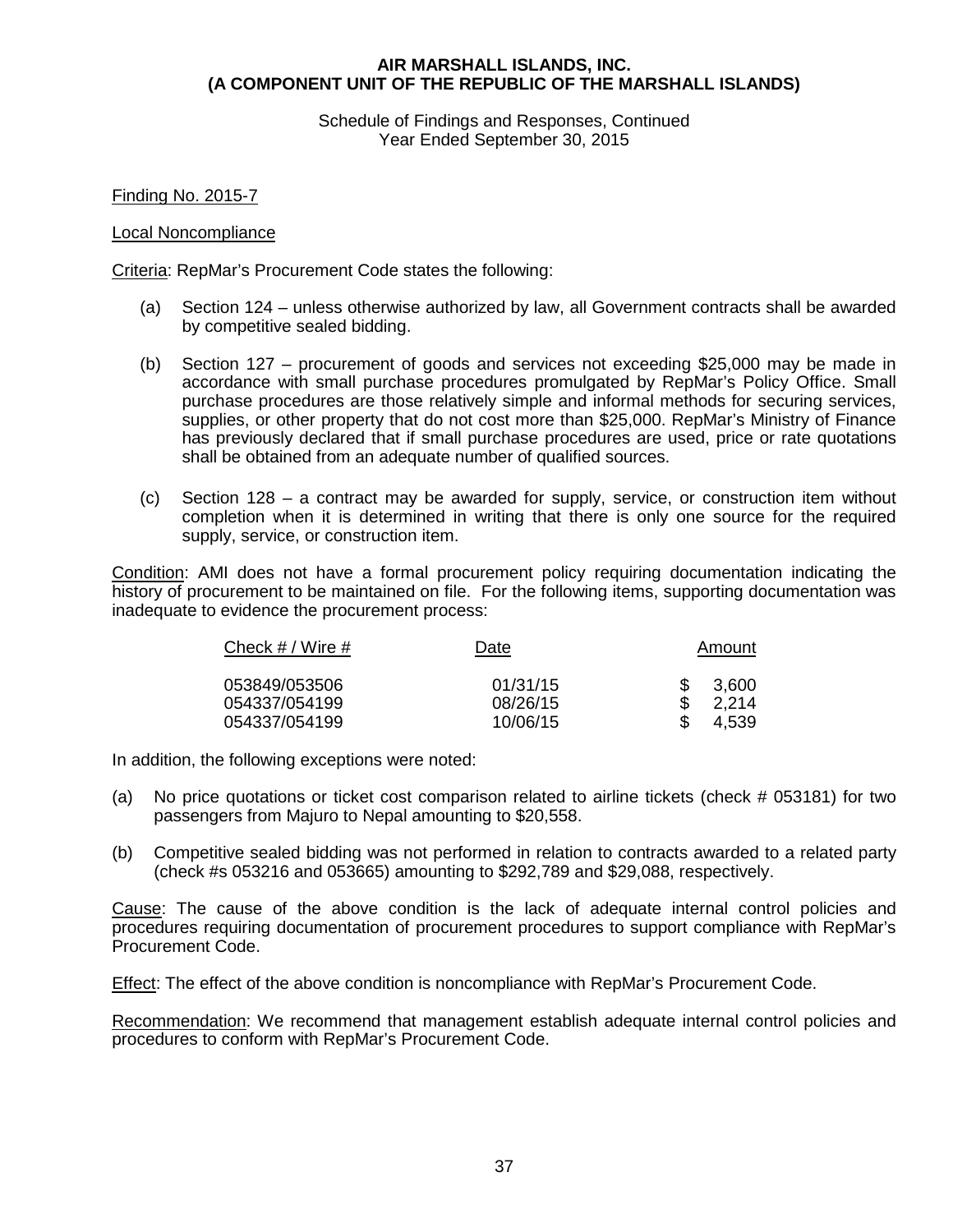Schedule of Findings and Responses, Continued Year Ended September 30, 2015

# Finding No. 2015-7, Continued

Local Noncompliance, Continued

### Auditee Response and Corrective Action Plan:

Management agrees with most of the findings stated in the FY2015 audit, with exceptions as explained in the following:

- (a) Due to only one travel agency on the Island that is Pacific Unique Travel (PUT), ticket cost comparison is a challenge to achieve, AMI at times does purchase tickets via credit card whilst comparing cost with PUT and in the mentioned case the amount exceeded the credit card limit of \$20,000.
- (b) Management of AMI kindly refers this to the board of directors and the chairman since it was a decision made by the board of AMI.